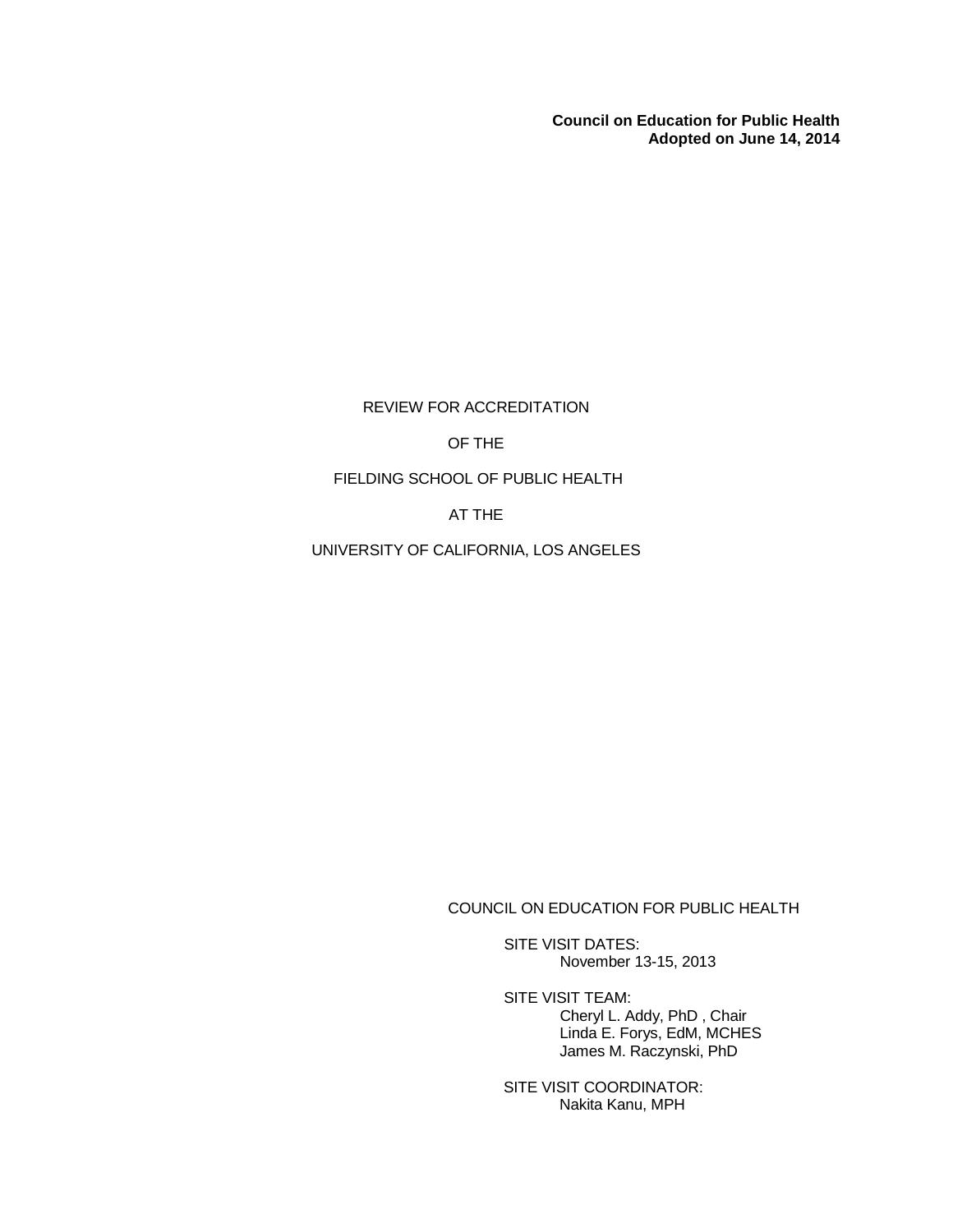# **Table of Contents**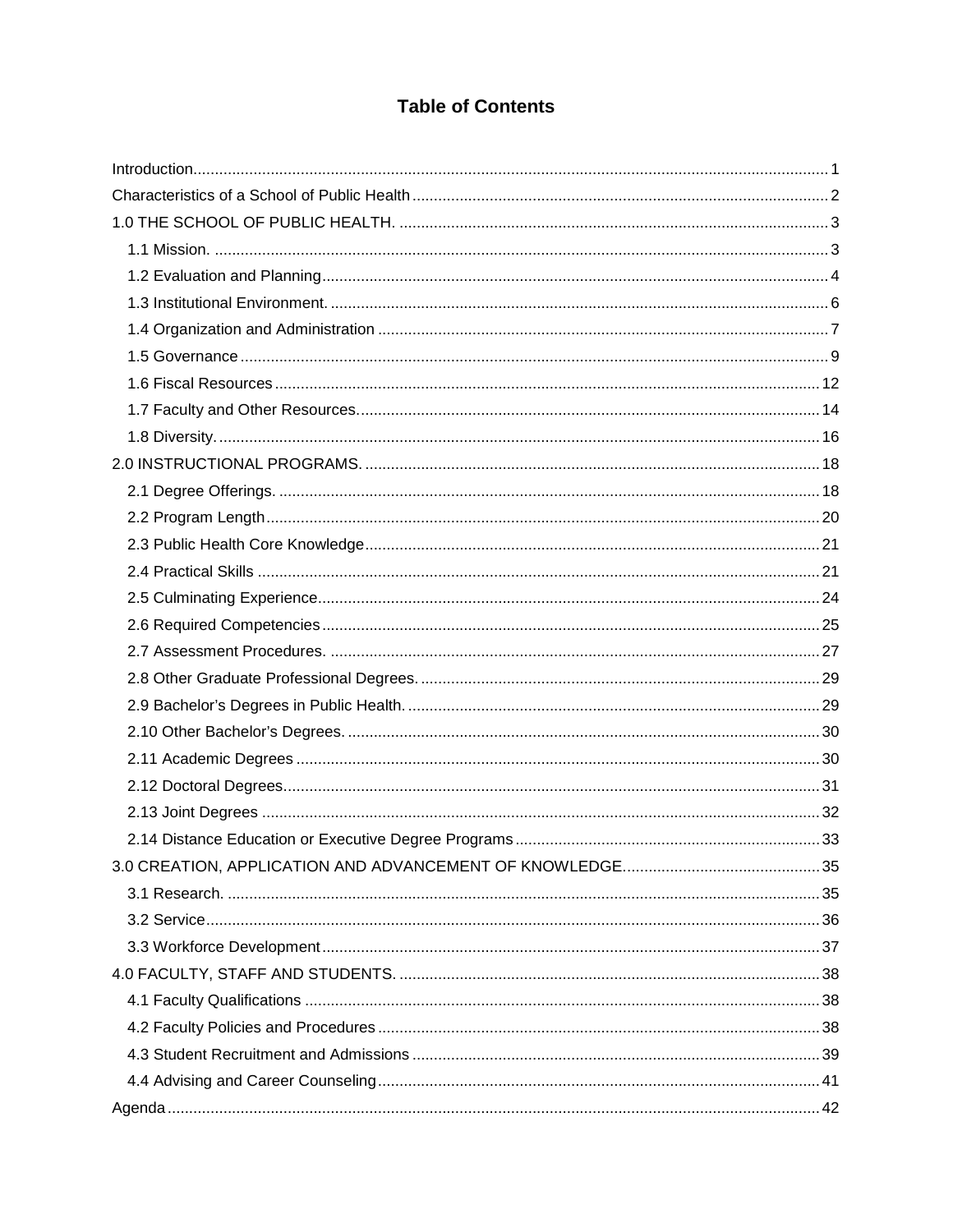### **Introduction**

<span id="page-2-0"></span>This report presents the findings of the Council on Education for Public Health (CEPH) regarding the Fielding School of Public Health (FSPH) at the University of California, Los Angeles (UCLA). The report assesses the school's compliance with the *Accreditation Criteria for Schools of Public Health, amended June 2011.* This accreditation review included the conduct of a self-study process by school constituents, the preparation of a document describing the school and its features in relation to the criteria for accreditation, and a visit in November 2013 by a team of external peer reviewers. During the visit, the team had an opportunity to interview school and university officials, administrators, teaching faculty, students, alumni and community representatives and to verify information in the self-study document by reviewing materials provided in a resource file. The team was afforded full cooperation in its efforts to assess the school and verify the self-study document.

Founded in 1919 as one of the 10 institutions in the University of California (UC) system, UCLA comprises 16 schools and colleges. In addition to the FSPH, the Center for Health Sciences (CHS) is home to the schools of medicine, dentistry and nursing. Serving more than 42,000 students (approximately 29,000 undergraduates and 12,000 graduate students), the university offers 135 baccalaureate degrees, 120 master's degrees and 95 doctoral degrees.

The FSPH was founded in 1961 as an interdisciplinary school in the CHS, though the dean reports directly to the executive vice chancellor and provost. The FSPH is organized into five departments: biostatistics, community health sciences, environmental health sciences, epidemiology and health policy and management.

The school was first accredited in 1960. The most recent review, in 2006, resulted in a term of seven years. In 2009 and 2012, the Council accepted the school's interim reports, which related to issues identified in CEPH's annual reporting process.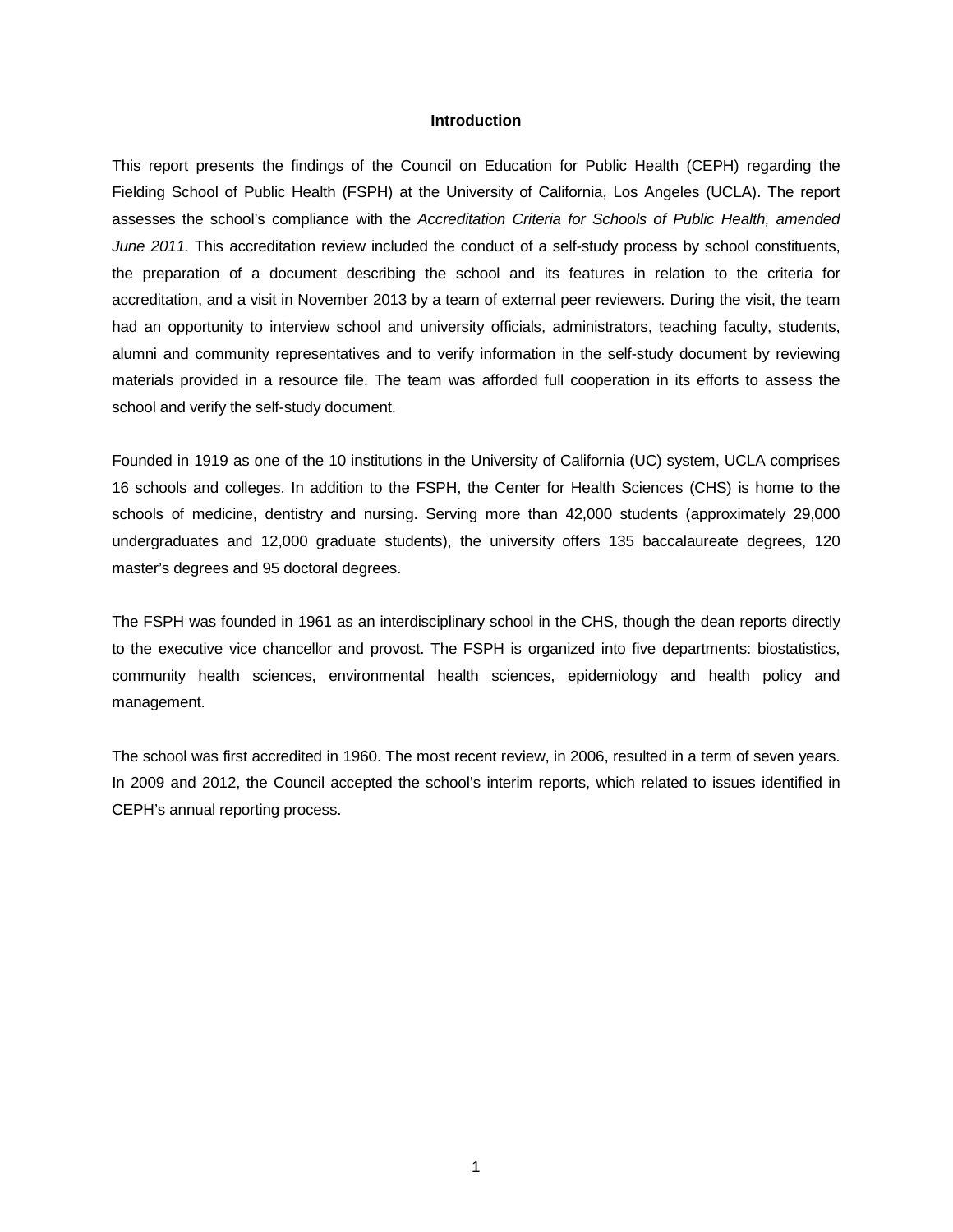### **Characteristics of a School of Public Health**

<span id="page-3-0"></span>**To be considered eligible for accreditation review by CEPH, a school of public health shall demonstrate the following characteristics:**

- **a. The school shall be a part of an institution of higher education that is accredited by a regional accrediting body recognized by the US Department of Education.**
- **b. The school and its faculty shall have the same rights, privileges and status as other professional schools that are components of its parent institution.**
- **c. The school shall function as a collaboration of disciplines, addressing the health of populations and the community through instruction, research, and service. Using an ecological perspective, the school of public health should provide a special learning environment that supports interdisciplinary communication, promotes a broad intellectual framework for problem-solving, and fosters the development of professional public health concepts and values.**
- **d. The school of public health shall maintain an organizational culture that embraces the vision, goals and values common to public health. The school shall maintain this organizational culture through leadership, institutional rewards, and dedication of resources in order to infuse public health values and goals into all aspects of the school's activities.**
- **e. The school shall have faculty and other human, physical, financial and learning resources to provide both breadth and depth of educational opportunity in the areas of knowledge basic to public health. As a minimum, the school shall offer the Master of Public Health (MPH) degree in each of the five areas of knowledge basic to public health and a doctoral degree in at least three of the five specified areas of public health knowledge.**
- **f. The school shall plan, develop and evaluate its instructional, research and service activities in ways that assure sensitivity to the perceptions and needs of its students and that combines educational excellence with applicability to the world of public health practice.**

These characteristics are evident in UCLA's FSPH. The school is located in a regionally-accredited institution, and the last review was conducted by the Western Association of Schools and Colleges (WASC) in 2010. The school and its faculty and students enjoy the same rights, privileges and status as the other four CHS schools. The school is organized into departments that align with the five core public health knowledge areas. Faculty and students also collaborate across areas of study to address public health issues, with a particular focus on improving health outcomes in greater Los Angeles. The school's strong ties to the practice community, including a number of faculty members with significant public health experience outside of academia, support the school's community engagement efforts.

Both the school and the university at large demonstrate an organizational culture that emphasizes key public health values and goals, and the significance of instruction, research and service are reflected in the school's mission statement. The FSPH has sufficient resources to offer professional (MPH and DrPH) and academic (MS and PhD) master's and doctoral degrees in each of the five core areas of public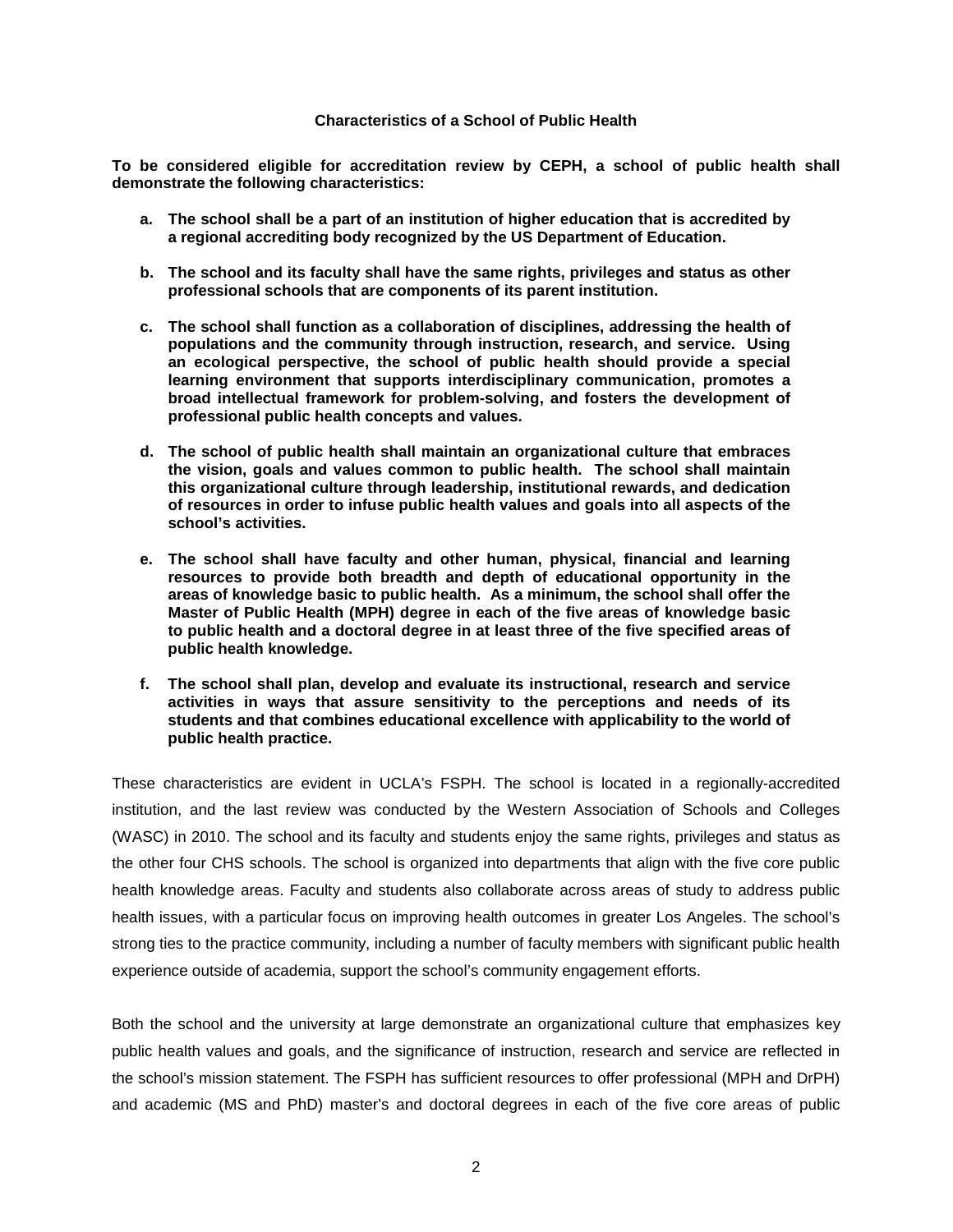health. Despite the continuous erosion of state funds in recent years, the school has maintained overall financial health and remained committed to educational excellence and activities that align with its strategic plan. The FSPH has implemented evaluation and planning procedures to monitor and improve student performance and ensure that all internal operations continue to support the school's mission, goals and objectives.

## **1.0 THE SCHOOL OF PUBLIC HEALTH.**

## **1.1 Mission.**

## <span id="page-4-1"></span><span id="page-4-0"></span>**The school shall have a clearly formulated and publicly stated mission with supporting goals, objectives and values.**

This criterion is met with commentary. The FSPH has a clear and concise mission statement with aligned goals, objectives and value statements. The school's mission statement emphasizes the importance of instruction, research and service. The mission of the FSPH is as follows:

To enhance the public's health by conducting innovative research, training future leaders and health professionals from diverse backgrounds, translating research into policy and practice and serving our local communities and the communities of the nation and the world.

The school's values emphasize the importance of health equity and inclusiveness, disease prevention and innovation. The values are as follow:

- Recognition that health is a fundamental human right that transcends borders;
- A commitment to advancing the health of all by addressing population health, prevention and health promotion;
- A focus on increasing equity in health and inclusion in all aspects of our mission; and
- A commitment to excellence, innovation and integrity in science and to the application of science to advancing health and well-being.

The FSPH has identified five goals that support its mission. These goals relate to instruction, research and service, infrastructure, community engagement, global health and health policy development. Each goal has between one and eleven measurable objectives.

Site visitors determined that the process for developing and revising the school's mission and supporting values, goals and objectives was strategic and inclusive. The current mission, values, goals and objectives were originally developed and adopted by the Executive Committee in 2001, through a major strategic planning process. In addition to conducting a series of working groups of various constituents (ie, the Evaluation Committee, the Faculty Executive Committee, community representatives and/or individual faculty members, staff and students) to define and outline the FSPH's priority areas, the school provided an opportunity for third-party comment and input on the process and content of the strategic plan. Shaped and influenced by feedback and suggestions from internal and external stakeholders, the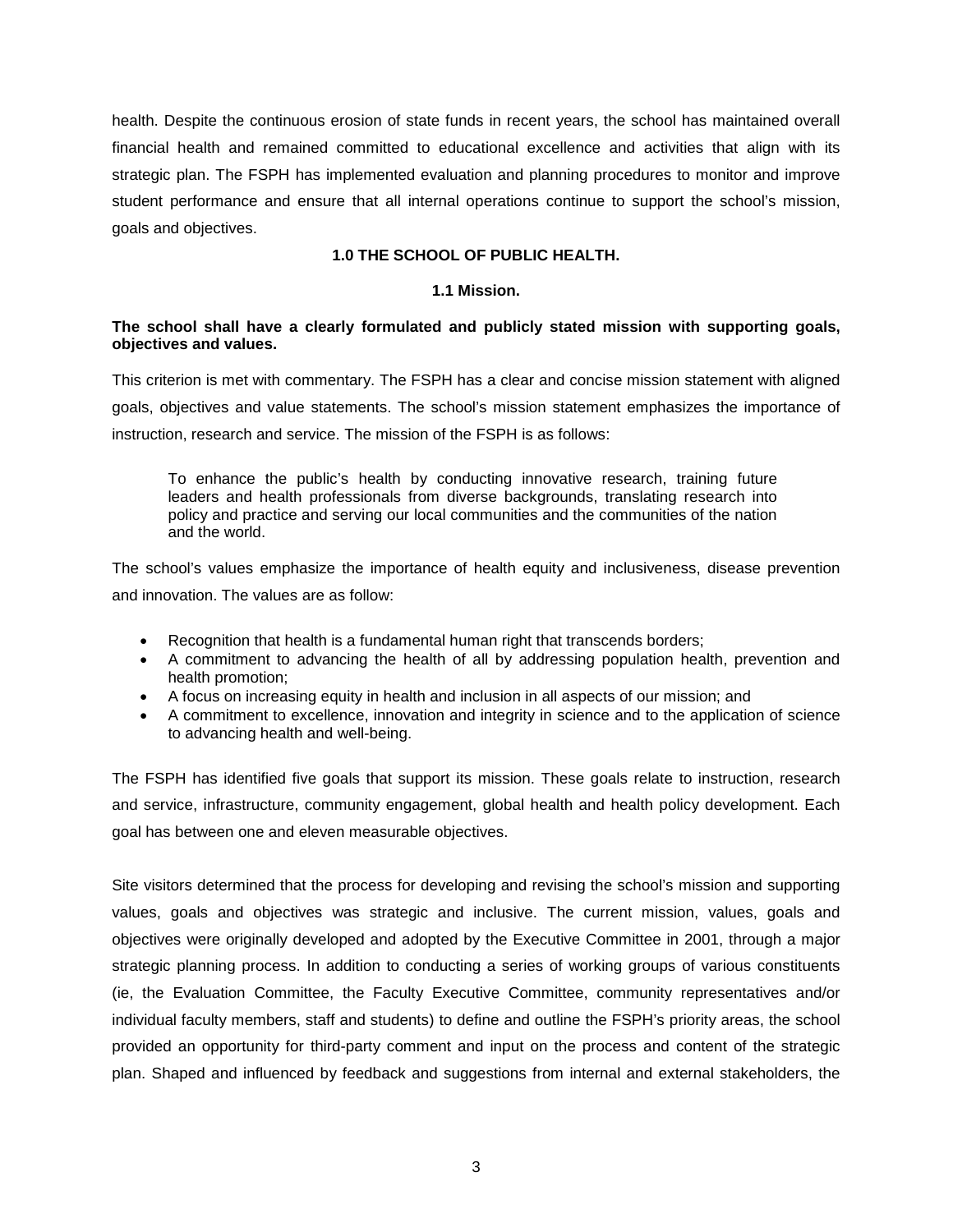final plan was revisited during a day-long faculty and staff retreat in November 2008 and reaffirmed by the Evaluation Committee shortly thereafter.

The mission, values, goals and objectives are presented in the school's strategic plan, which is available in hard copy and accessible on the FSPH website.

The first commentary relates to the currency of the FSPH strategic plan. This document was recently reviewed by faculty, staff and the Evaluation Committee, and the dean asserted that the goals and objectives are still relevant. No apparent revisions have been made since the plan's inception in 2001, however, to ensure relevance and responsiveness to the emerging health needs and demands of populations within the school's defined service areas. On-site discussions with the dean, however, informed the site visit team of the school's intention to revisit the strategic plan and revamp the FSPH's strategic planning process in 2014.

The second commentary relates to the school's tendency to define objectives that are process-oriented, rather than outcome-oriented. For example, the objectives related to the research, education and service goal set targets such as "track postgraduate work placement," "coordinate the school's service and practice efforts" and "develop systems to track service activities." Instead of focusing the school's attention on improving job placement rates and increasing faculty and student participation in service activities, these indicators highlight the school's related data collection and project management efforts. Another example relates to the school's health policy development efforts. One of the associated objectives reflects the school's plans to "evaluate and track policy activities and increase recognition and reward for policy-related activities." Again, this indicator emphasizes the school's data management procedures and efforts to incentivize political engagement, rather than the outcomes the school expects to achieve as a result of such activities.

## **1.2 Evaluation and Planning.**

<span id="page-5-0"></span>**The school shall have an explicit process for monitoring and evaluating its overall efforts against its mission, goals and objectives; for assessing the school's effectiveness in serving its various constituencies; and for using evaluation results in ongoing planning and decision making to achieve its mission. As part of the evaluation process, the school must conduct an analytical selfstudy that analyzes performance against the accreditation criteria.**

This criterion is partially met. The FSPH has established protocols for monitoring and evaluating progress against many of its objectives and for assessing the school's effectiveness in achieving its mission and goals.

The evaluation of the school's activities involves various constituents through committee meetings, school-based center and departmental reviews, course evaluations and a variety of surveys. For example, the associate dean for research is responsible for monitoring data on all faculty- and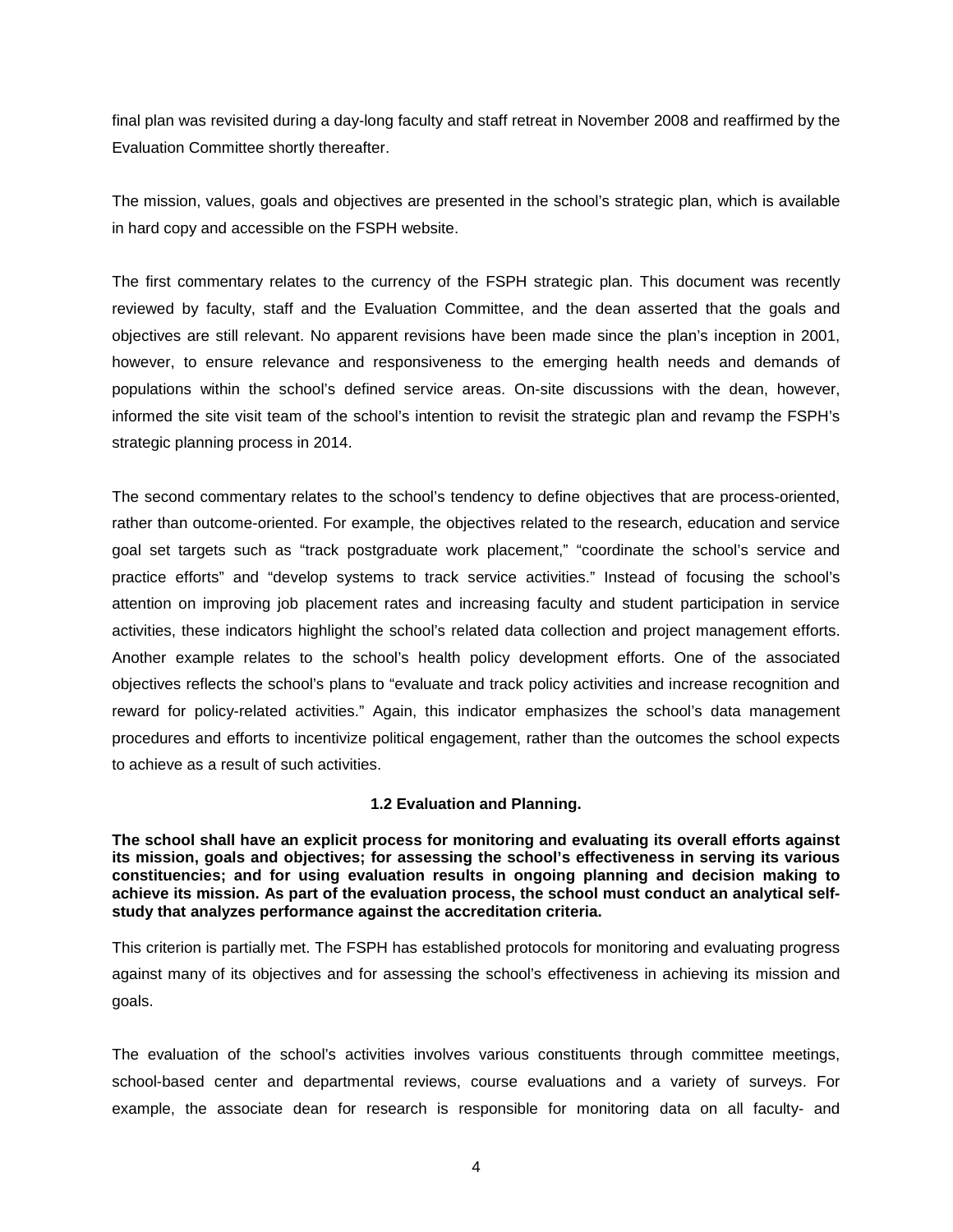department-level research productivity each year; instructors and department chairs review and assess the results of the course evaluations submitted by students at the end of each quarter; and the International and Immigrant Health Committee manages data pertaining to the funding streams that support faculty and student research activities in international settings. The Evaluation Committee and the Faculty Executive Committee convene three times each year and once each quarter, respectively, to review the overall results of ongoing evaluation processes and determine if any modifications are necessary to ensure goal attainment and continuous quality improvement.

Faculty told site visitors that several drafts of the self-study were broadly distributed, via e-mail, to faculty, students, alumni and community partners for input. The majority of students, alumni and community partners with whom the site visit team met, however, expressed a lack of participation in the development of the self-study and indicated that they first received the document a week prior to the site visit. The selfstudy describes the integration of feedback from members of the Public Health Student Association, the Alumni Association and the students, alumni and community representatives serving on the Evaluation Committee. On-site discussions with faculty and staff also confirmed their extensive involvement in the school's evaluation and planning efforts.

The self-study presents measurement data pertaining to the FSPH objectives, as of the 2012-2013 academic year.

The first concern relates to the lack of defined timelines and targets. The FSPH has failed to establish targets and timelines for any of its outcome measures, as seen throughout the self-study document. The dean articulated her commitment to spearheading the development of targets in the strategic planning process scheduled for 2014.

The second concern relates to the lack of infrastructure in the evaluation processes, including the identification of data collection systems, responsible parties and the frequency with which data are collected and reviewed. The FSPH has not established specific and ongoing evaluation procedures for many of the objectives presented in the strategic plan and in Criterion 1.1. In fact, on-site discussions with the associate dean for academic programs revealed that much of the data collection and analyses were conducted only recently—during the preparation of the self-study.

The third concern relates to the lack of data collected on the school's performance against many of its objectives. Several objectives presented in the strategic plan and Criterion 1.1 are not accounted for or measured in the available outcome measures data. The dean expressed her plan to invest in a more comprehensive and routine data management and evaluation system.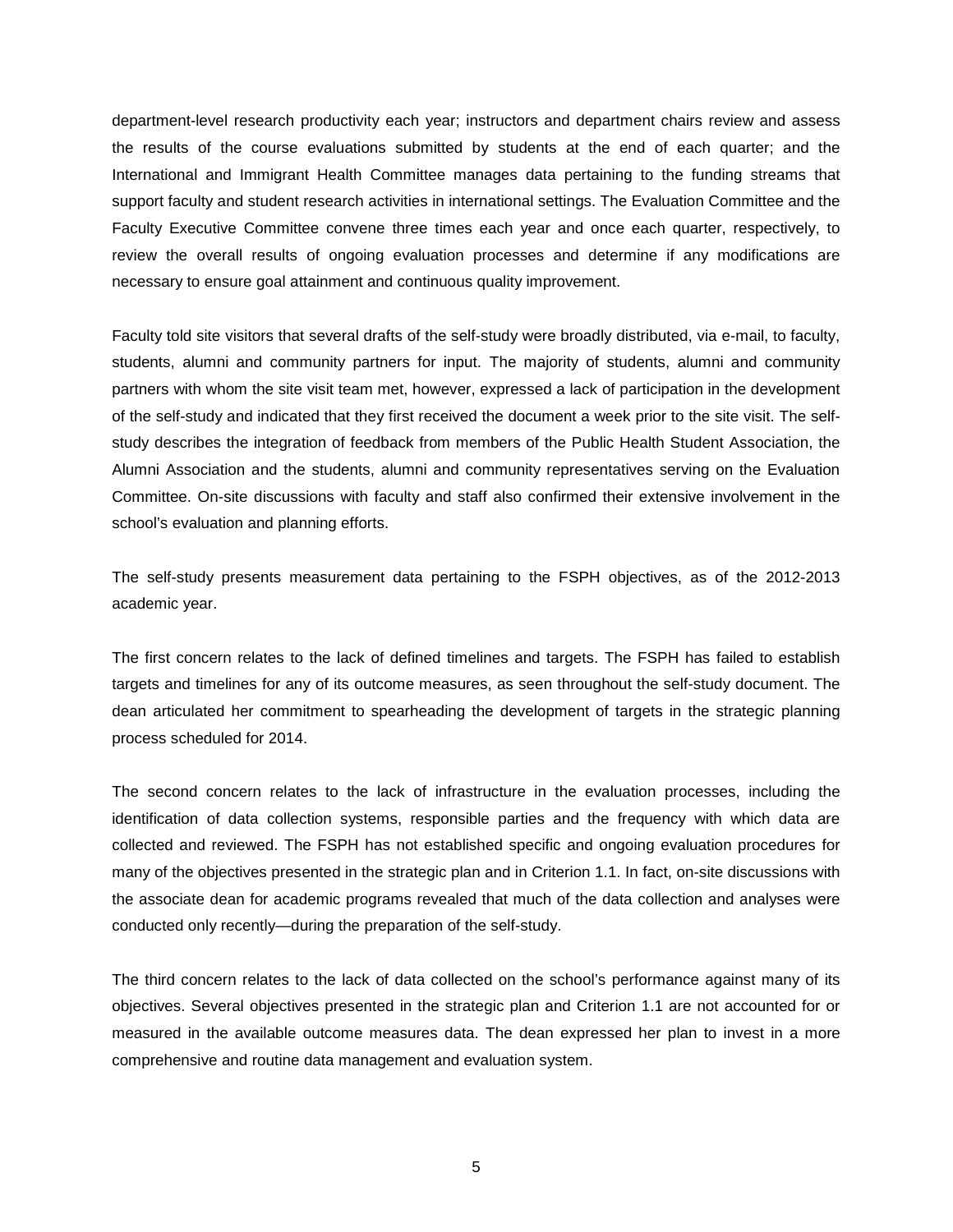### **1.3 Institutional Environment.**

### <span id="page-7-0"></span>**The school shall be an integral part of an accredited institution of higher education and shall have the same level of independence and status accorded to professional schools in that institution.**

This criterion is met. UCLA is accredited by the Western Association of Schools and Colleges. The university has been continuously accredited since 1949, and the 2010 reaccreditation resulted in a 10 year term. The university responds to more than 15 specialized accrediting agencies in fields such as architecture, engineering, law, social work, dentistry, medicine and nursing.

UCLA comprises 16 schools and colleges. The FSPH is an interdisciplinary school in the Center for Health Sciences, which is also home to the schools of medicine, dentistry and nursing. The FSPH dean, along with the other CHS deans, reports directly to the executive vice chancellor and provost. While the School of Dentistry also reports to the vice chancellor of health sciences and dean of the School of Medicine, on-site discussions with the vice chancellor confirmed that the FSPH enjoys the same level of autonomy and authority accorded to the other CHS schools. The executive vice chancellor and provost reports to the chancellor, who in turn reports to the UC president. The president reports to the Board of Regents.

The dean, in consultation with the chancellor, supervises issues related to budgeting and resource allocation. While the FSPH's annual operating budget, based on an estimate of all expected expenses, is allocated by the chancellor to the dean, the dean has budgetary responsibility over resource allocation to departments and schoolwide activities. Unlike some of the other CHS schools, however, the UCLA Graduate Division decides what portion of revenue is returned to the FSPH in the form of scholarship funds.

The department chairs initiate all personnel recruitment, selection and advancement, with oversight from the dean and chancellor in the case of faculty reviews. Department chair recommendations, either for faculty appointments or promotions, are submitted to the dean. The dean makes subsequent recommendations to the chancellor for final approval. Staff recruitment, selection and promotion, on the other hand, require the approval of the associate dean for administration, rather than the dean and chancellor.

The school follows the academic standards and policies established by the UCLA Academic Senate. Although the department chairs oversee the development and implementation of curricula and initiate the selection and recommendation of prospective students for enrollment, all of FSPH's admissions decisions—unlike those of the School of Medicine and the School of Dentistry—require the approval of the Graduate Division.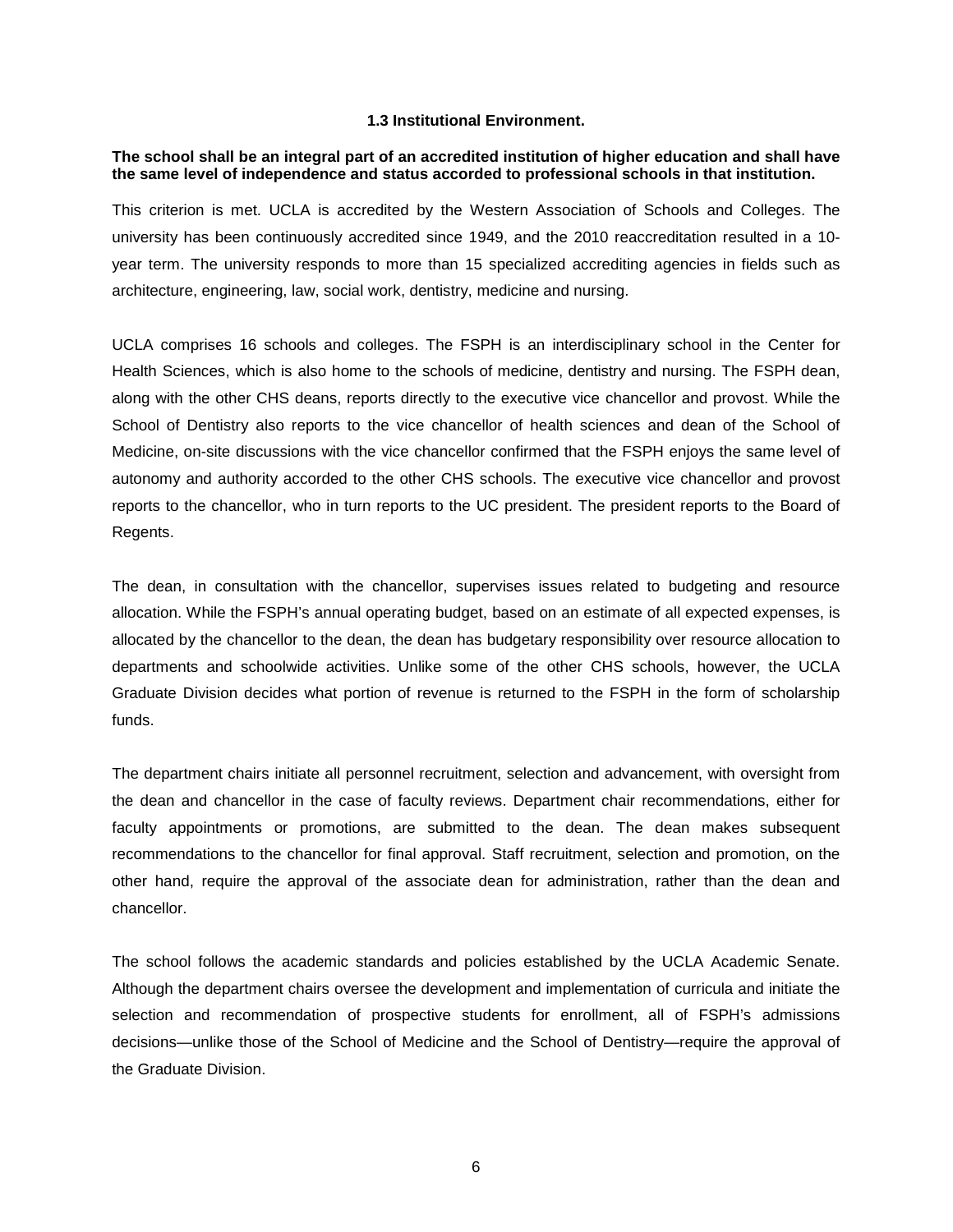### **1.4 Organization and Administration.**

<span id="page-8-0"></span>**The school shall provide an organizational setting conducive to public health learning, research and service. The organizational setting shall facilitate interdisciplinary communication, cooperation and collaboration that contribute to achieving the school's public health mission. The organizational structure shall effectively support the work of the school's constituents.**

This criterion is met. The FSPH maintains an organizational structure that is conducive to public health learning, research and service. Faculty who met with site visitors also recognized and communicated their appreciation for the school's collegial environment and the transparency of the institution's planning and decision-making processes.

The dean is responsible for overall leadership and coordination, policy development and implementation and fiscal and human resource management.

The associate dean for academic programs, who reports to the dean, oversees the school's degree programs and promotion and tenure processes, advises the dean on faculty issues and personnel actions, reviews faculty grievances and coordinates disciplinary actions. The associate dean for administration, the chief operating officer responsible for managing all of the school's administrative and financial functions, also reports to the dean; such functions include the allocation of departmental budgets and central administrative funds and the management of faculty and staff offices and other FSPH facilities.

The associate dean for research and the assistant dean for external affairs also report to the dean. The associate dean oversees all of the school's research-related activities, including the coordination and processing of contracts and grants for all FSPH departments and centers. Other responsibilities include: reviewing and approving award submissions; coordinating mentoring programs for new and junior faculty; and developing FSPH-specific research-related policies and procedures. The director of communications, who reports to the assistant dean for external affairs, is charged with developing communication strategies, maintaining public and government relations, disseminating research and facilitating media and communications-related training and support. In addition to overseeing these activities, the assistant dean for external affairs directs the school's fundraising and alumni activities.

The assistant dean for student affairs, serving under the leadership of the associate dean for academic programs, oversees student recruitment, admissions processes, disciplinary actions, housing and financial aid matters and other issues that concern student welfare. The director of new initiatives reports to the dean and is responsible for designing new programs and managing the school's most innovative projects.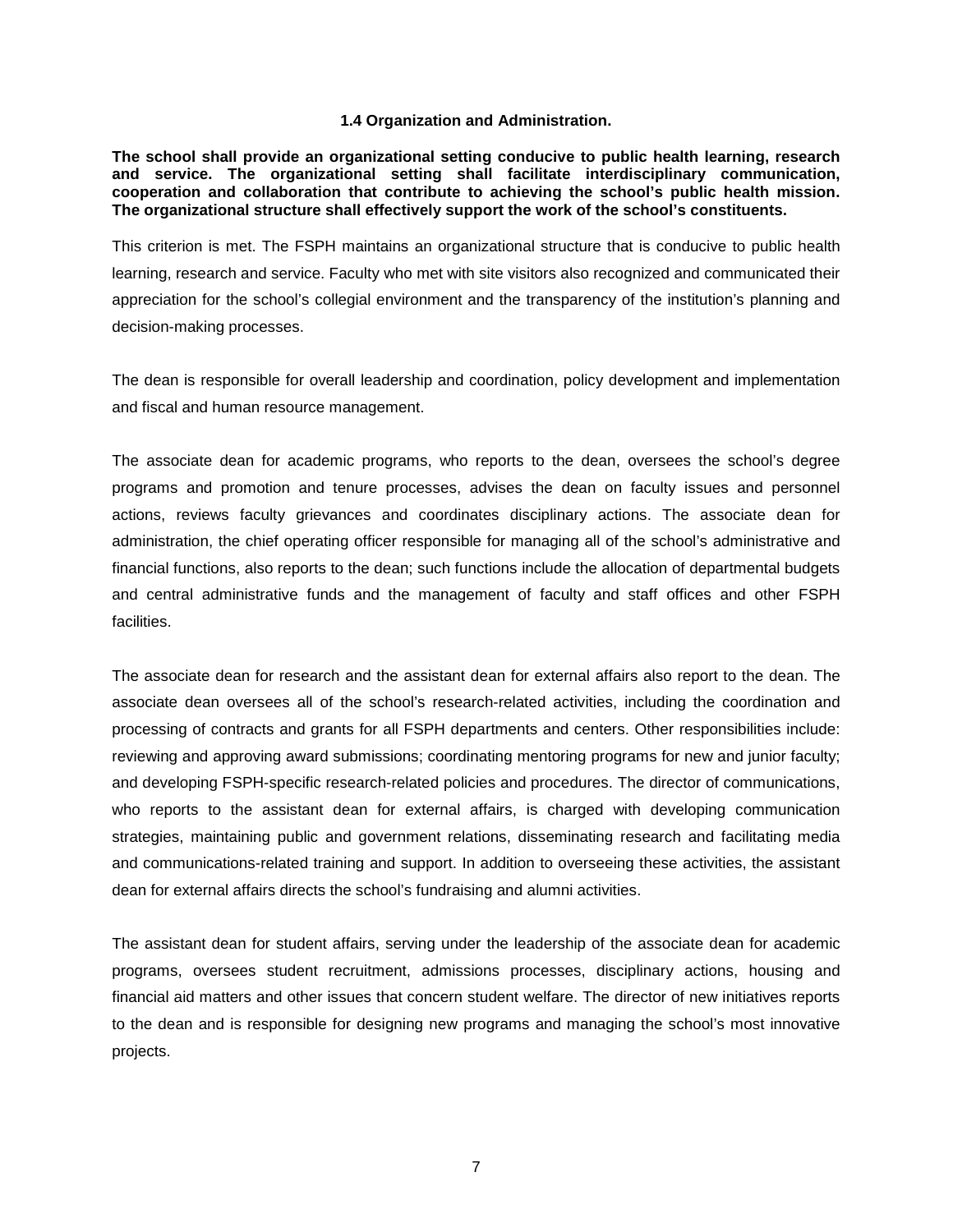The school is organized into five departments: biostatistics, community health sciences, environmental health sciences, epidemiology and health policy and management. Each department chair reports to the dean, supervises the administration and delivery of their respective department's degree programs, oversees the department's budget and research activity, reviews and approves the department's contract and grant proposals and manages the department's faculty and staff. Each chair is supported by a staff administrator who is responsible for the coordination of all academic and staff payroll actions, studentrelated activities, budgets and research grants within the department.

The FSPH includes 15 research centers. The designation of each center as department-based or schoolbased is determined by the size of the center and/or the interdisciplinary nature of its mission. The directors of the Center for Global Infectious Disease, the World Policy Analysis Center, the Global Media Center and the Center for Global and Immigrant Health each report to the dean. The directors of the Bixby Center on Population and Reproductive Health, the Center for Healthier Children, Families and Communities and the Center for Public Health and Disasters each report to the chair of the community health sciences department. The directors of the Center for Environmental Genomics, the Center for Occupational and Environmental Health and the Molecular Toxicology Program each report to the chair of the environmental health sciences department. Lastly, the directors of the UCLA/RAND Center for Adolescent Health Promotion and Disease Prevention, the Center for Cancer Prevention and Control Research, the UCLA/Kaiser Center for Health Equity, the Center for Health Policy Research and the Center for Health Advancement each report to the health policy and management department chair. Each center director oversees the research activities of their respective centers, the faculty and students involved and their center's efforts to solicit and secure funding.

The school facilitates interdisciplinary learning, research, service and collaboration in several ways. Many adjunct faculty members hold joint appointments with a department in other UCLA schools: the School of Medicine, the School of Dentistry, the School of Nursing and the School of Education and Information Studies. Faculty affiliated with the FSPH's research centers hold joint appointments with various departments within the school, other UCLA schools and departments and/or neighboring universities. Local health organizations, community leaders and service providers also collaborate with faculty on a variety of research projects and grant-funded initiatives. The involvement of FSPH faculty in collaborative activities within and beyond the school's research centers (eg, federal, state and local health departments and organizations) complements and enhances their instruction of students and serves as a platform for faculty to introduce the importance of interdisciplinary collaboration into the classroom. Faculty who met with site visitors also discussed their eagerness to work with students on community health projects and connect students to the research centers with which they partner.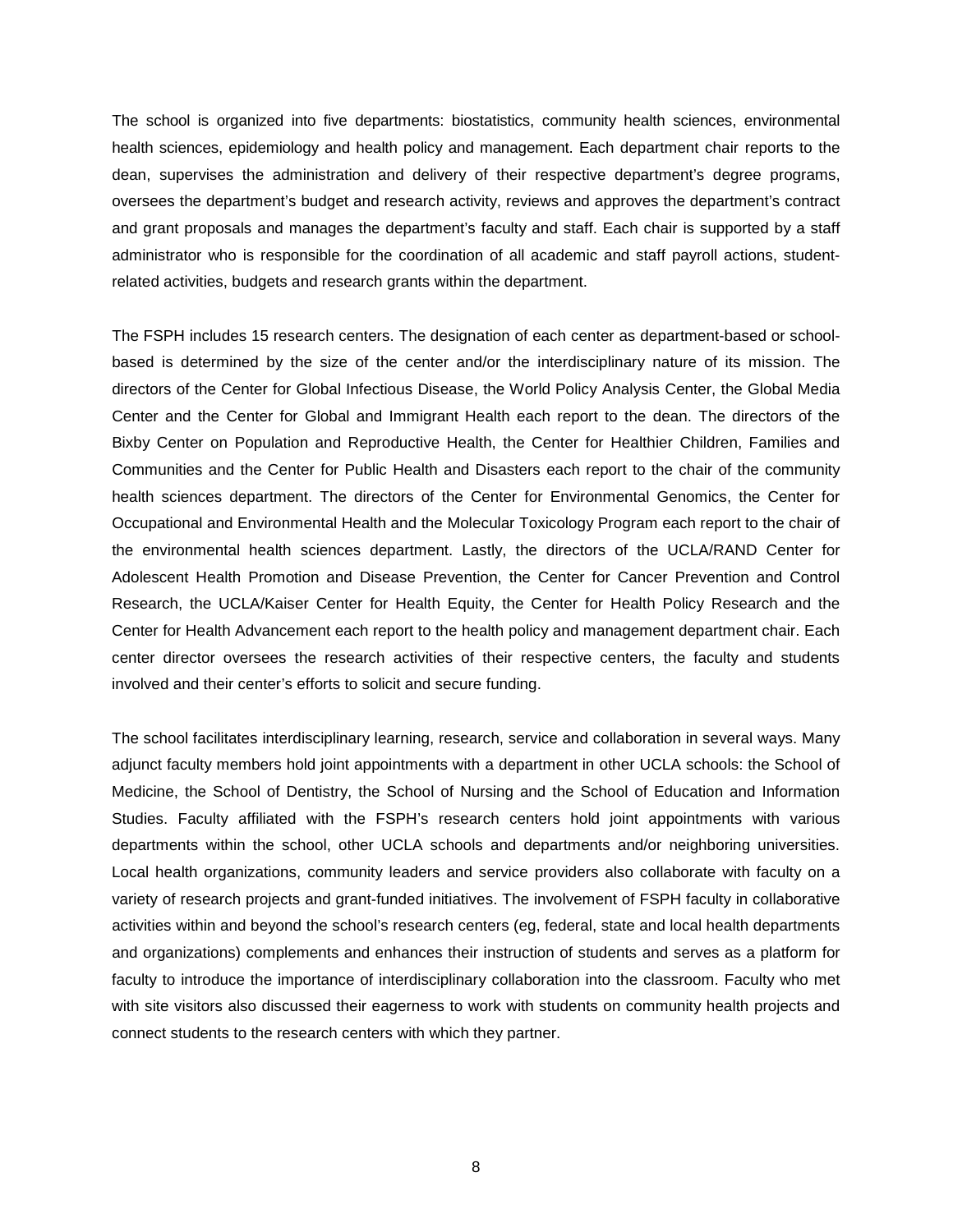The FSPH also collaborates with numerous schools and departments across campus to offer a Global Health Certificate and several joint degree programs (further described in Criteria 3.3 and 2.13, respectively) that expose students to various public health perspectives and develop students' crossdisciplinary understanding of the field.

### **1.5 Governance.**

<span id="page-10-0"></span>**The school administration and faculty shall have clearly defined rights and responsibilities concerning school governance and academic policies. Students shall, where appropriate, have participatory roles in conduct of school and program evaluation procedures, policy setting and decision making.**

This criterion is met. The FSPH demonstrates a clear governance structure with defined roles and responsibilities. The school has 11 standing committees that participate in policy development and decision-making, planning and evaluation, budget and resource allocation, student recruitment and admission and curriculum development, among other functions.

The Dean's Council oversees the school's budget and resource allocation. Committee members—the five department chairs, the associate and assistant deans and the chair of the Faculty Executive Committee meet once a month to review and discuss administrative and budgetary issues, planning and evaluation efforts and human resource needs.

The Faculty Executive Committee (FEC) serves as the voice of the faculty body. The committee meets four times each year to discuss and evaluate school policies and address general faculty issues, concerns and needs. Membership includes an elected faculty chair, an elected faculty representative from each of the five departments, the dean, the associate dean for academic programs, and two elected officers of the Public Health Student Association (PHSA).

The Educational Policy and Curriculum Committee (EPCC), which reports to the FEC, includes a faculty member from each of the five departments, the associate dean for academic programs, the assistant dean for student affairs and one student representative. The committee convenes to 1) discuss and develop schoolwide policies pertinent to student affairs, 2) review and approve proposed course and curricular changes and competencies, 3) develop strategies to accommodate and support joint degree students and 4) establish best practices for graduate-level instruction.

A subcommittee of the EPCC, the Student Affairs Committee discusses all issues related to student affairs (eg, advising, recruitment and financial assistance), serves as a liaison between students and the faculty and administration and designates the allocation of financial awards. The committee consists of a faculty member from each of the five departments, the associate dean for academic programs, the assistant dean for student affairs and one student representative.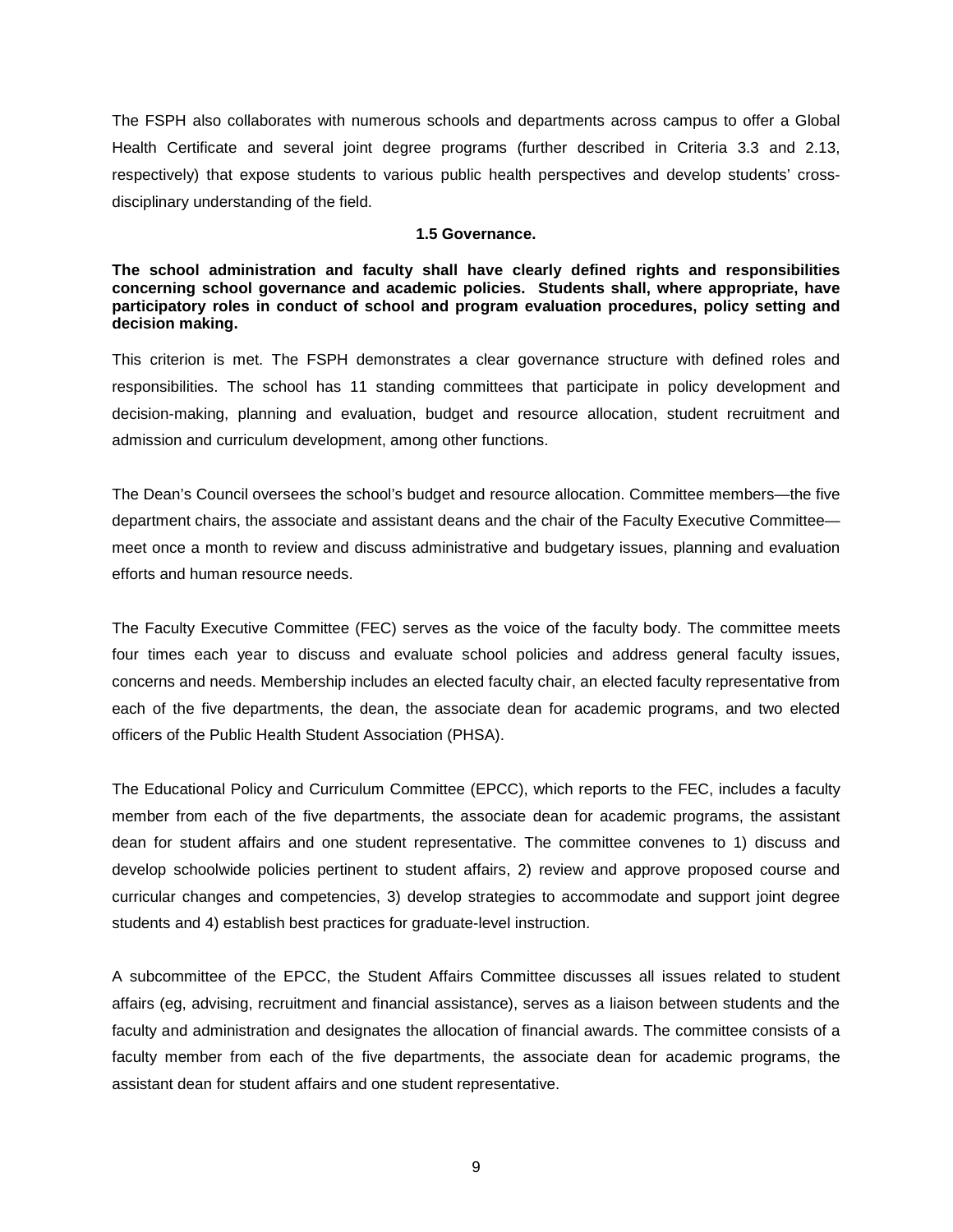The Undergraduate Programs Committee is another subcommittee of the EPCC. This committee is responsible for monitoring, evaluating and developing academic standards and policies pertaining to the undergraduate public health minor program. Members include a faculty member from each of the five departments, the associate dean for academic programs and the assistant dean for student affairs.

The Evaluation Committee consists of a faculty member from each of the five departments, the associate dean for academic programs, the assistant dean for student affairs, one alumni representative, one student representative and two community representatives. The committee, which meets at least three times each academic year, is charged with 1) coordinating the schoolwide strategic planning processes, 2) evaluating and monitoring the school's progress towards attaining its mission, goals and objectives, 3) reviewing and revising the school's strategic plan to ensure relevance and align with emerging priorities and 4) proposing recommendations to the dean and faculty to support continuous quality improvement.

The International and Immigrant Health Committee is responsible for promoting instruction in global health, developing policies to support the needs of international students, collaborating with international health organizations, identifying opportunities for FSPH graduates to work overseas and supporting student and faculty research activities in international settings. Membership includes three faculty members with significant global health expertise and/or teaching and research experience, the associate dean for research and one student representative.

The Academic Computing Committee includes three faculty members (representing the biostatistics, environmental health sciences and epidemiology departments), the associate dean for administration, the associate dean for research, the manager of computer services and one student representative. This committee coordinates technology support for faculty, staff and students, monitors the school's computer lab and software resources and needs and identifies and recommends routine technology upgrades.

The Community and Alumni Relations Committee consists of five faculty members (representing the health policy and management, community health sciences and biostatistics departments), the assistant dean for communications, the assistant dean for external affairs, one alumni relations staff member and one student representative. Although the committee has made an effort to recruit alumni and community representatives for membership on the committee, the documentation provided to site visitors indicates a lack of participation of such parties over the last three years. The committee is responsible for promoting the professional involvement of faculty, students and alumni in the community, to include identifying and sponsoring professional development, networking and training opportunities and soliciting alumni support of FSPH activities.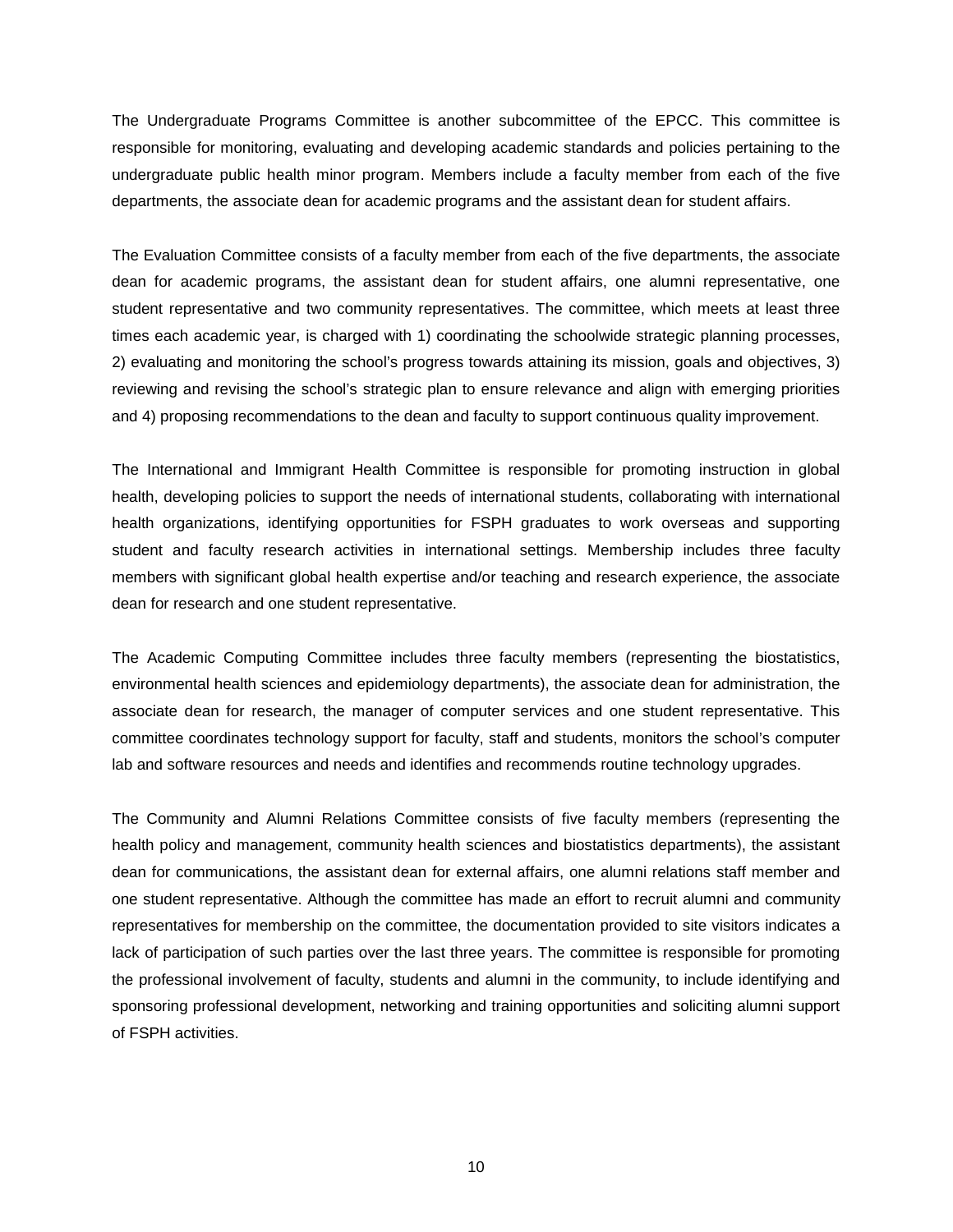The Laboratory and Equipment Committee is charged with coordinating the use of and support provided for the school's laboratories and special equipment, to include the development of an injury prevention and laboratory safety plan and procedures manual. Members include three faculty from the environmental health sciences and epidemiology departments, the associate dean for administration and one student representative.

The Research Committee develops and reviews policies regarding grants administration, explores opportunities for cross-departmental collaboration, monitors faculty procurement of external grants and contracts, solicits funding for the school's research projects and disperses available research funds. Four faculty members, the associate dean for research, the associate dean for administration, the assistant director for research administration and one student representative currently serve on this committee.

Faculty and staff search committees are also formed on an as-needed basis, at the request of each department chair and after the approval of the dean (in the case of faculty searches) and the associate dean for administration (in the case of staff searches). Such committees, typically made up of several FSPH administrators and faculty members, are called upon to recruit and evaluate new faculty or staff members. The search committees provide the department chair(s) with recommendations for hiring selected candidates. Ultimately, the chancellor (in the case of faculty reviews) and the associate dean for administration (in the case of staff reviews) make the final decisions on which candidates to hire.

In addition to supporting the governance of the school, FSPH faculty are active in other department-, college-, university- and UC system-level committees. The self-study provides information about the standing and ad hoc committees on which FSPH faculty serve, including the School of Nursing's Evaluation Committee; UCLA's ACCESS Steering Committee, Tenure Evaluation Committee and Academic Senate; and UC's Wellness Committee and Task Force on Health Care Costs. Most faculty members have several committee appointments within the school and across campus.

While students serve on the majority of committees described above and thus maintain the capacity to contribute to planning and decision-making and advocate for students' needs, student representatives are not granted voting privileges. Each student representative is selected by the Public Health Student Association. All students enrolled at FSPH are members of the PHSA, which acts on behalf of the student body to 1) ensure the representation and protection of student interests in school policy development and decision-making, 2) secure financial resources for student organizations and 3) host social activities and networking events. Students with whom the site visit team met indicated that, despite the lack of voting privileges, the school is very receptive and responsive to their needs and input on academic and administrative issues.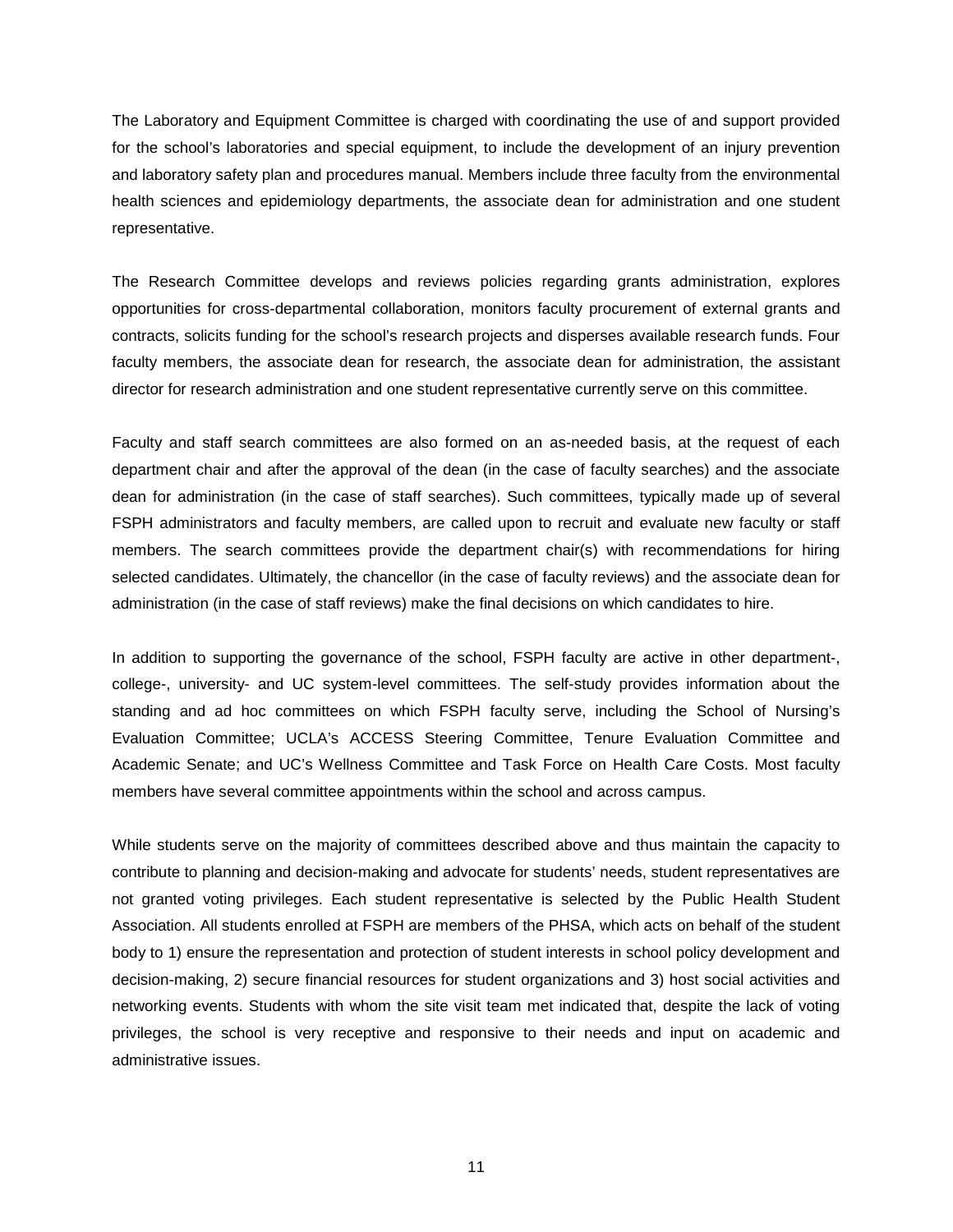### **1.6 Fiscal Resources.**

### <span id="page-13-0"></span>**The school shall have financial resources adequate to fulfill its stated mission and goals, and its instructional, research and service objectives.**

This criterion is met with commentary. The FSPH has adequate fiscal resources to fulfill its stated mission, goals and objectives. The fiscal resources that support the school's instructional, research and service activities have increased since the last accreditation review. The budgetary and allocation processes of the school begin at the UC system level. UCLA receives state appropriations based on a formula used to determine the allocation for each of UC's ten campuses. The UC president allocates the funds to the UCLA chancellor, who in turn allocates resources to the FSPH. The dean supervises the school's internal budget and resource allocation process in close consultation with the chancellor.

Table 1 presents the FSPH's budget for the last six years, in addition to the planned budget for the current school year. The school budget primarily covers grant and contract expenditures and personnel costs, including salaries for ladder rank faculty, the dean and the associate deans, and salary support for department and school administrative staff and non-ladder faculty teaching support.

Contract and grant funding contribute to 63% of the school's revenue. In addition to supporting the FSPH's infrastructure and department operations, the indirect cost recovery funds support non-ladder faculty and staff salaries and benefit costs. Despite the \$50 million donation that the school received in 2012, the total capital will only be realized over the next 10 to 20 years, resulting in no significant shortterm impact on the school's budget.

Although the level of state appropriations has fluctuated over the last five years with recent cuts in state support, the vice chancellor of health sciences indicated that he remains optimistic about the school's ability to overcome the associated financial challenges—notably, through 1) a new \$2 billion tax that increased UCLA's overall budget by approximately \$30 million for the 2013-2014 academic year and 2) reenergized fundraising efforts at the university and the FSPH.

The self-study also confirms that the school has been able to offset reductions in state funding and increases in campus taxes with new revenue generated from research and professional student fees. While all FSPH students are required to pay academic tuition, professional degree (MPH and DrPH) students are charged additional Professional Differential Student Tuition (PDST) fees.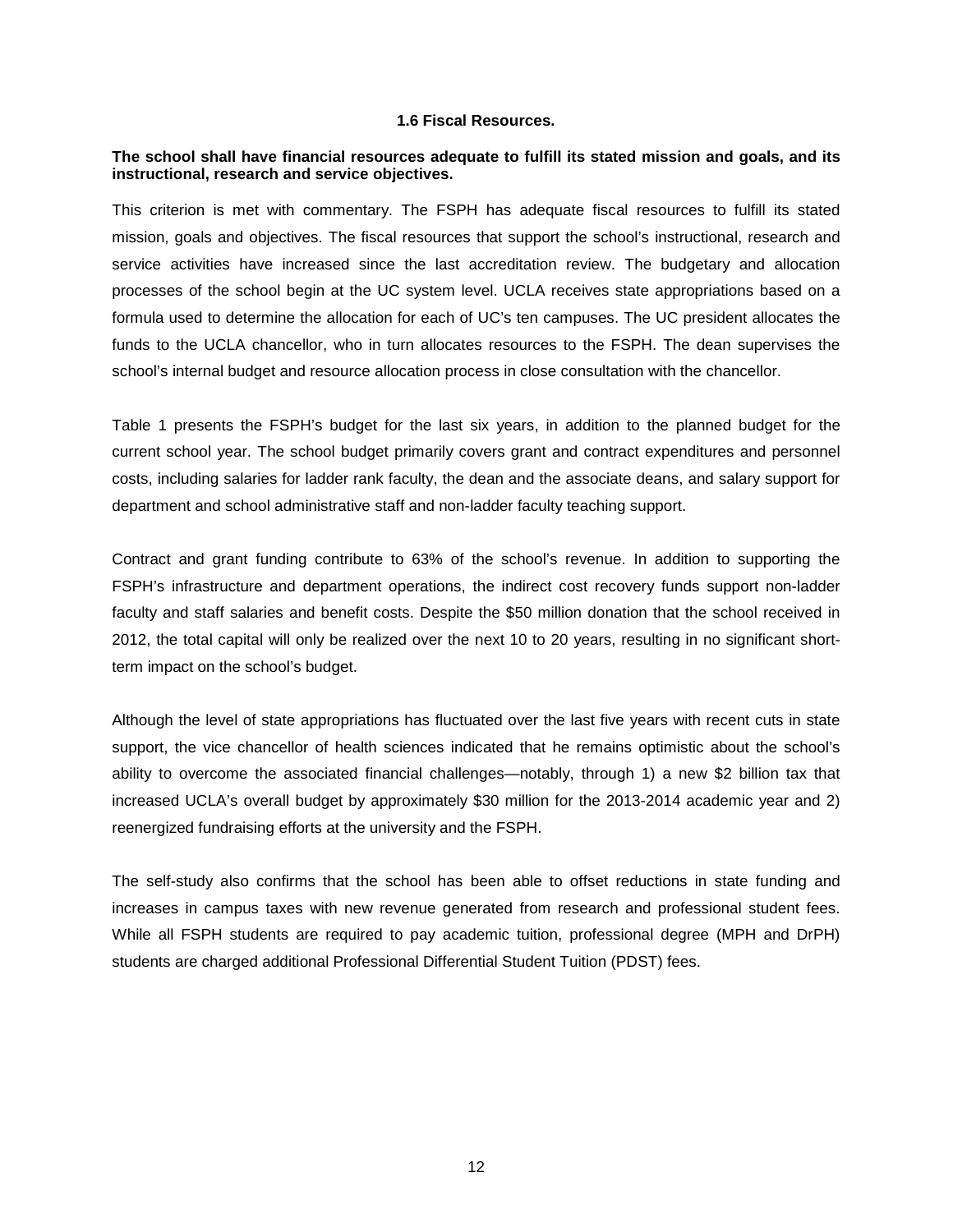| Table 1. Sources of Funds and Expenditures by Major Category, 2007-2008 to 2013-2014 |              |              |              |              |              |              |              |
|--------------------------------------------------------------------------------------|--------------|--------------|--------------|--------------|--------------|--------------|--------------|
|                                                                                      | 2007-2008    | 2008-2009    | 2009-2010    | 2010-2011    | 2011-2012    | 2012-2013    | 2013-2014    |
| <b>Source of Funds</b>                                                               |              |              |              |              |              |              |              |
| Tuition and Fees                                                                     | \$4,350,064  | \$4,652,204  | \$4,457,022  | \$4,325,659  | \$4,829,894  | \$5,079,833  | \$6,384,965  |
| State<br>Appropriation                                                               | \$11,481,120 | \$11,568,525 | \$10,340,257 | \$11,817,469 | \$12,038,789 | \$14,417,776 | \$13,372,898 |
| Grants and<br>Contracts                                                              | \$47,103,639 | \$47,707,191 | \$43,951,667 | \$49,223,205 | \$40,791,060 | \$41,415,811 | \$41,415,811 |
| <b>Indirect Cost</b><br>Recovery                                                     | \$2,294,228  | \$2,428,437  | \$2,308,842  | \$2,737,727  | \$2,963,360  | \$3,504,717  | \$2,964,071  |
| Gifts and<br>Endowments                                                              | \$2,635,000  | \$3,290,000  | \$1,834,000  | \$2,629,000  | \$2,070,000  | \$2,299,455  | \$1,765,525  |
| Total                                                                                | \$67,864,051 | \$69,646,357 | \$62,891,788 | \$70,733,060 | \$62,693,103 | \$66,717,592 | \$65,903,270 |
|                                                                                      |              |              |              |              |              |              |              |
| <b>Expenditures</b>                                                                  |              |              |              |              |              |              |              |
| <b>Faculty Salaries</b>                                                              | \$8,079,156  | \$8,776,048  | \$7,997,033  | \$8,284,383  | \$8,831,191  | \$9,257,428  | \$9,139,417  |
| <b>Staff Salaries</b>                                                                | \$3,162,980  | \$3,358,046  | \$3,267,222  | \$3,308,412  | \$3,378,751  | \$4,048,382  | \$4,571,781  |
| <b>Benefits</b>                                                                      | \$1,888,151  | \$2,042,142  | \$2,157,989  | \$2,561,124  | \$3,205,660  | \$3,707,897  | \$5,106,409  |
| Operations                                                                           | \$1,486,636  | \$1,503,688  | \$1,284,724  | \$1,070,144  | \$1,234,890  | \$1,425,658  | \$1,165,248  |
| Maintenance of<br>Space                                                              | \$1,155,281  | \$1,011,214  | \$1,045,228  | \$825,060    | \$634,870    | \$1,301,021  | \$1,393,447  |
| Services                                                                             | \$868,772    | \$786,085    | \$1,004,878  | \$735,461    | \$595,589    | \$1,547,689  | \$1,395,097  |
| Travel                                                                               | \$273,543    | \$323,140    | \$230,529    | \$256,156    | \$334,035    | \$314,088    | \$495,593    |
| <b>Student Support</b>                                                               | \$2,163,999  | \$2,277,317  | \$2,068,997  | \$2,285,874  | \$2,531,828  | \$2,781,587  | \$2,919,586  |
| Grants/Contracts                                                                     | \$47,103,639 | \$47,707,191 | \$43,951,667 | \$49,223,205 | \$40,791,060 | \$41,415,811 | \$41,415,811 |
| <b>Total</b>                                                                         | \$66,182,157 | \$67,784,871 | \$63,008,267 | \$68,549,819 | \$61,537,874 | \$65,799,561 | \$67,602,389 |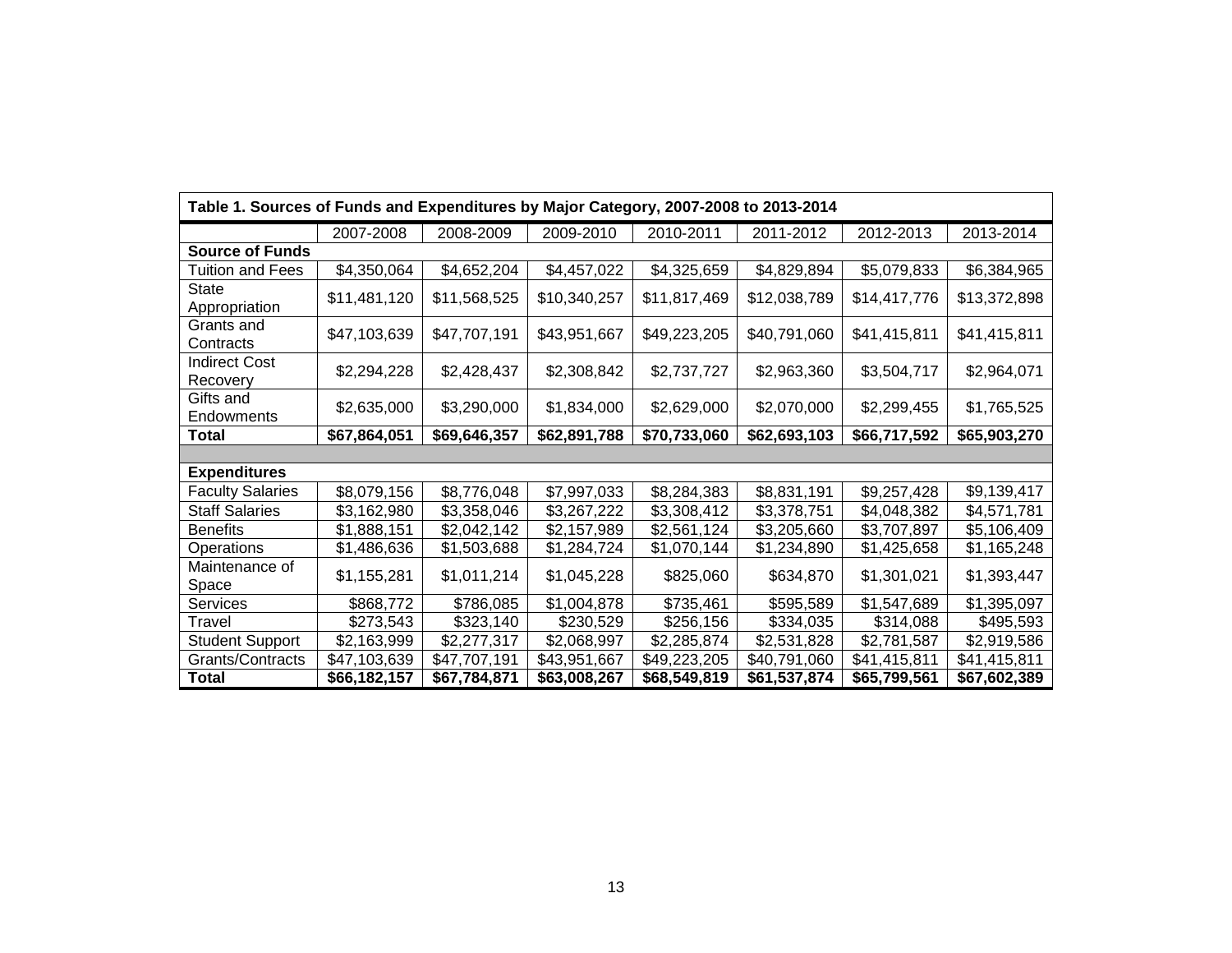The university distributes a percentage of the academic tuition to each FSPH department in the form of block grants that are used for student scholarships. While additional revenue generated from PDST fees is fully allocated to the school, roughly 30% of the PDST is set aside for financial aid and the remaining funds are used to provide student internship support, library and computer lab services and career counseling. The community health sciences and health policy and management departments also offer executive-style degree programs for which tuition is allocated directly to the school and expected to cover all programmatic, administrative and overhead expenses. Any remaining balances are used to support student-related or programmatic costs on an as-needed basis.

The school's current financial situation is threatened, however, by rapidly rising benefits and retirement costs. Discussions with faculty and administrators confirmed that the continuous erosion of state funds has placed an increasing burden on UCLA's schools to cover escalating employer-paid pension and benefits costs. Until the 2008-2009 academic year, all ladder rank faculty benefits and pension costs were paid by the university. In 2009-2010, the university began providing only a minimum amount of support per year, while mandating increased contributions (eg, 10.6% in 2012-2013) from schools; contributions from the FSPH are expected to increase annually up to 17.63%. Faculty also raised concerns that the pension fund allocations are being disproportionately applied across campuses within the UC system.

The vice chancellor of health sciences also noted that reductions in funding from the National Institutes of Health have contributed to the FSPH's current financial situation.

The commentary relates to the sustainability of the FSPH's financial infrastructure and resources. While the school receives substantial revenue from its research programs and tuition and fees, the continuous erosion of state funds has placed a heavy burden on the school and continues to threaten its financial stability. Reductions in state funding have created an increasing reliance on soft funding such as tuition, direct and indirect costs and donor funds. Departments within the school are preoccupied with searches for cost-cutting options, donor funding and revenue-generating programs. The FSPH cannot afford to lose additional funding if it is to continue to meet its mission and goals.

### **1.7 Faculty and Other Resources.**

### <span id="page-15-0"></span>**The school shall have personnel and other resources adequate to fulfill its stated mission and goals, and its instructional, research and service objectives.**

This criterion is met with commentary. The FSPH has an adequate faculty complement that includes 76 primary faculty and 152 secondary faculty, including at least five primary faculty per department: 12, 18, 11, 14 and 21 for biostatistics, community health sciences, environmental health sciences, epidemiology and health policy and management, respectively. While the primary faculty complement has remained largely constant over the last three years, the student-faculty ratio remains under 10:1 in all five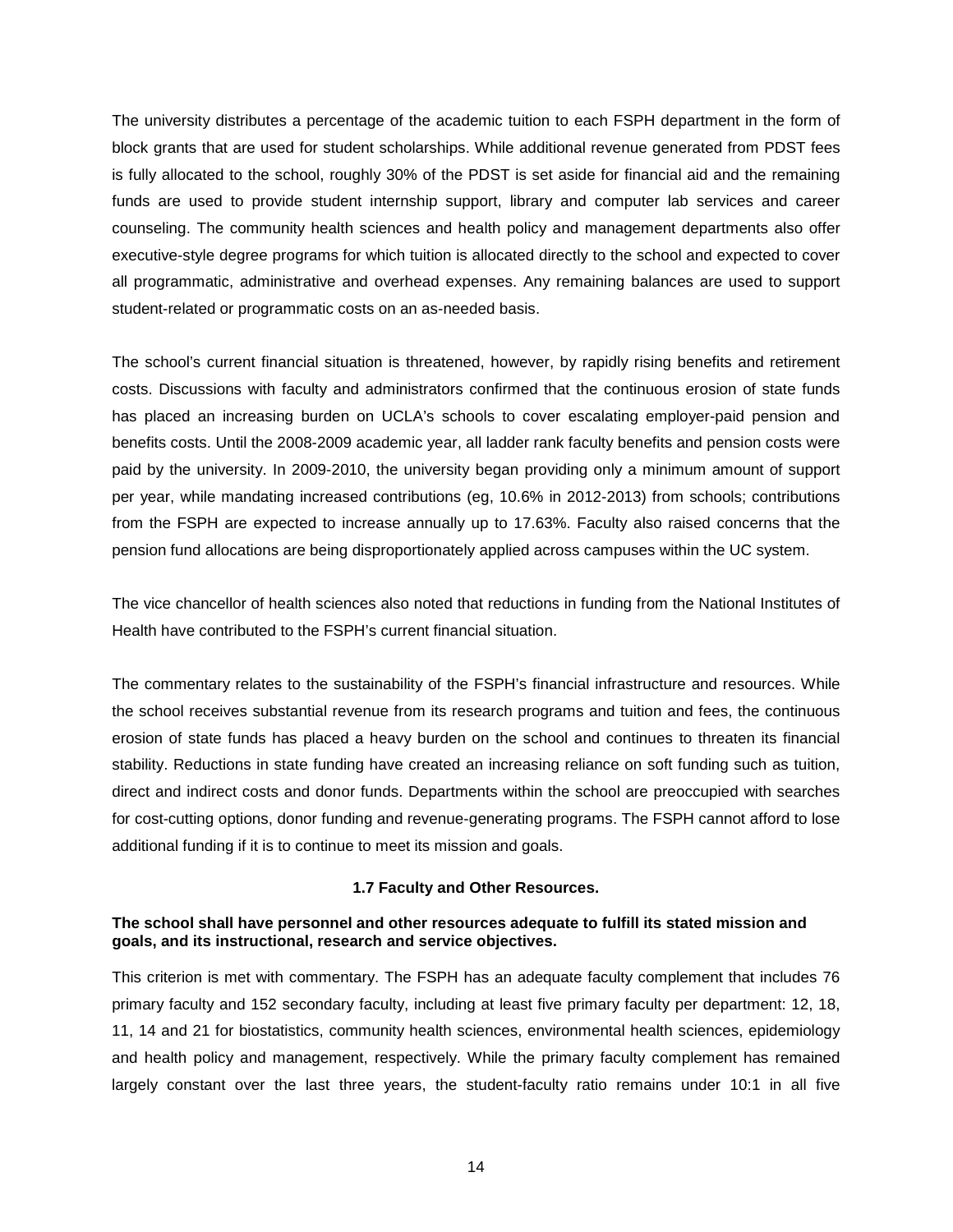concentrations: 6.1 for biostatistics, 9.5 for community health sciences, 6.1 for environmental health sciences, 8.0 for epidemiology and 6.8 for health policy and management, based on primary faculty FTE.

The FSPH has an excellent complement of 241 staff to perform many of the daily administrative operations involved in budgeting, evaluation and planning and student recruitment and admissions.

The FSPH is located in the Center for Health Sciences, in close proximity to the other CHS schools. The school's 13 laboratories, though open for general use, provide specialized equipment and state-of-the-art facilities to support the scientific research interests and teaching activities of students and faculty across the entire UCLA campus and UC system.

The school has adequate computer facilities and equipment. Students have access to shared computers and printers in the PHSA student lounge, the FSPH computer lab, the Department of Biostatistics, the Biomedical Library, the UCLA Center for Health Policy and Research, the World Policy Analysis Center and the Center for Public Health and Disasters, located throughout the campus. The Technology and Learning Center located within the Biomedical Library offers information technology services (eg, computer and audiovisual support) to all CHS students and faculty. SAS, STATA, SPSS and other statistical software is available in select computer labs, including the FSPH computer lab and those housed in the Biomedical Library.

Faculty, staff and students also have access to the information resources offered by UCLA's 13 libraries, including the Biomedical Library and the California Digital Library. Collectively, the campus libraries maintain an extensive collection of more than 8 million volumes and 94,000 serial periodicals, including more than 4,400 professional healthcare and biomedical books and journals, numerous online research databases and free interlibrary loans and document-delivery services. The Biomedical Library also conducts research training sessions and provides technical support for FSPH students.

The commentary relates to the shortage of laboratory, classroom and student lounge and study space. While office space appears adequate for faculty and staff and library and computer facilities seem sufficient for students, the school has reached its maximum capacity for classroom, laboratory and student gathering space. Although the particular group of students with whom site visitors met did not express any concerns about the lack of sufficient student lounge and work space, student exit survey results provided to site visitors reflect students' extreme dissatisfaction with the availability of laboratory facilities (56%), student lounge space (73%) and individual study space (67%). On-site discussions with faculty and staff also confirmed that classroom space is not adequate for the current size of the school. In an effort to promote more interaction and synergy among FSPH faculty, staff and students, faculty and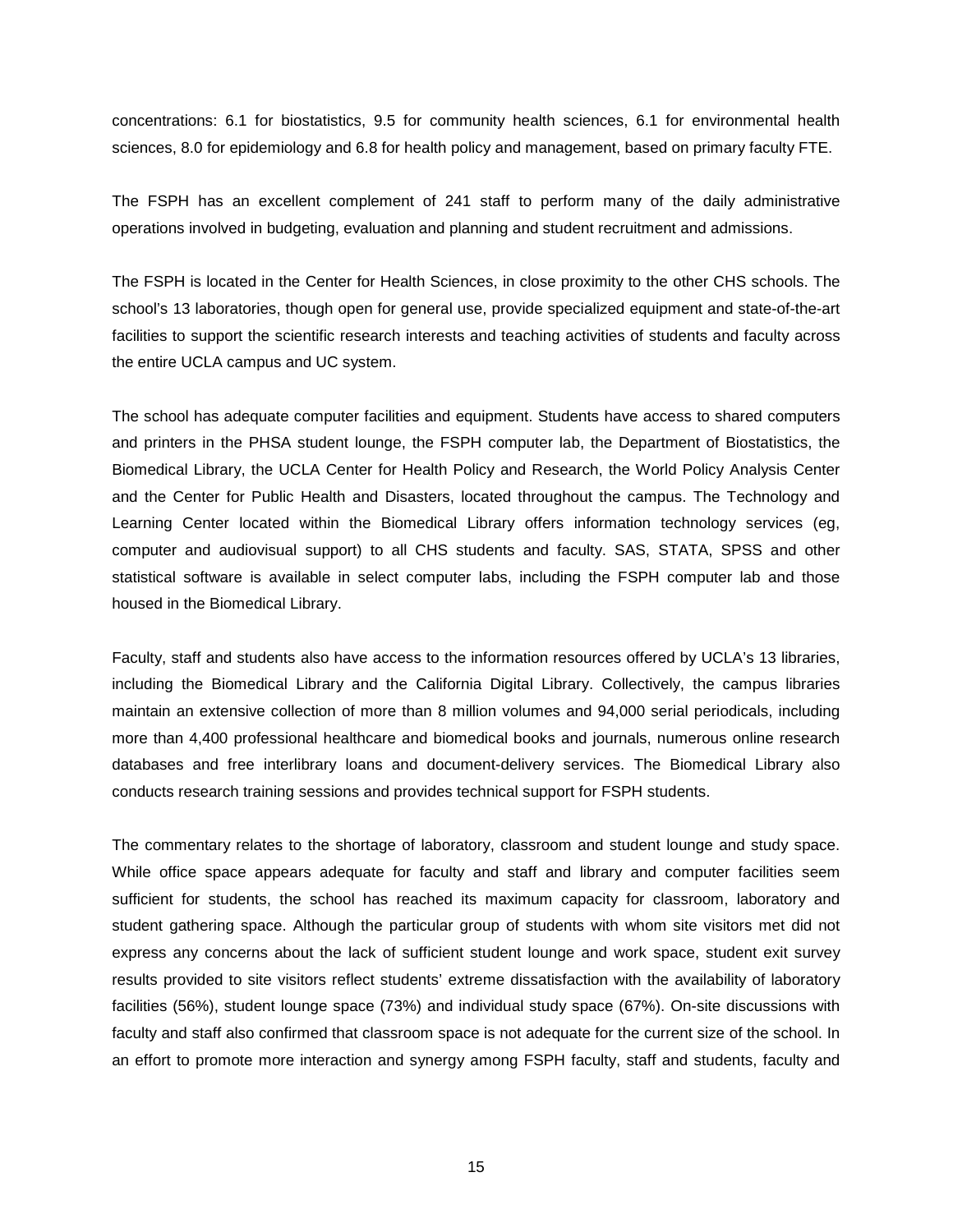administrators revealed an additional need for space to house faculty and research staff who currently work in a number of distant off-campus locations.

On-site observations and discussions with the vice chancellor of health sciences confirmed that several plans are underway to ensure that the university is able to meet the FSPH's future space needs. He remains optimistic about the opportunity to take advantage of space that will soon open in the adjacent hospital building, once hospital staff relocate to a newly designated facility; according to him, the new instructional space will likely help to alleviate classroom shortages, in particular.

## **1.8 Diversity.**

## <span id="page-17-0"></span>**The school shall demonstrate a commitment to diversity and shall evidence an ongoing practice of cultural competence in learning, research and service practices.**

The criterion is met. The FSPH demonstrates a commitment to diversity and cultural competence in its instructional, research and service practices. Through the following four goals, adopted from the UCLA Campus Strategic Plan for Diversity, the self-study outlines the school's commitment to cultivating the diversity and cultural competence of its faculty, staff and students. These goals are reinforced by the university's mission and strategic plan to enhance the overall climate of diversity on campus:

- Increase the recruitment, retention and representation of underrepresented groups of faculty, students and staff to a level that at least reflects the appropriate relevant pool of availability for the target population;
- Foster a campus climate that respects differences and encourages inclusiveness;
- Enhance and increase academic and research programs that address issues of diversity; and
- Build and strengthen partnerships with diverse communities and community organizations to support diversity in the university and external communities.

The school supports the achievement of these goals with policies that create a climate free of harassment and discrimination, including the university's student and faculty codes of conduct, policies that prohibit sexual harassment discrimination and policies that enforce equal opportunity and affirmative action. The school also follows the university's policies for monitoring, tracking and responding to related complaints. Individuals with disabilities may seek support from UCLA's Office for Students with Disabilities.

The FSPH promotes cultural competence through the curriculum and its various academic programs. Collectively, the five departments currently offer 149 courses that specifically highlight issues faced by underserved communities and the implications of health disparities. The field practice requirement also exposes students to culturally and ethnically diverse workplace environments. According to the most recent student exit survey, 65% of graduating students were either "satisfied" or "very satisfied" with the accuracy and sensitivity of the curriculum in covering issues of race or ethnicity in the United States. 53% of respondents were either "satisfied" or "very satisfied" with the curriculum's accuracy and sensitivity in covering international issues.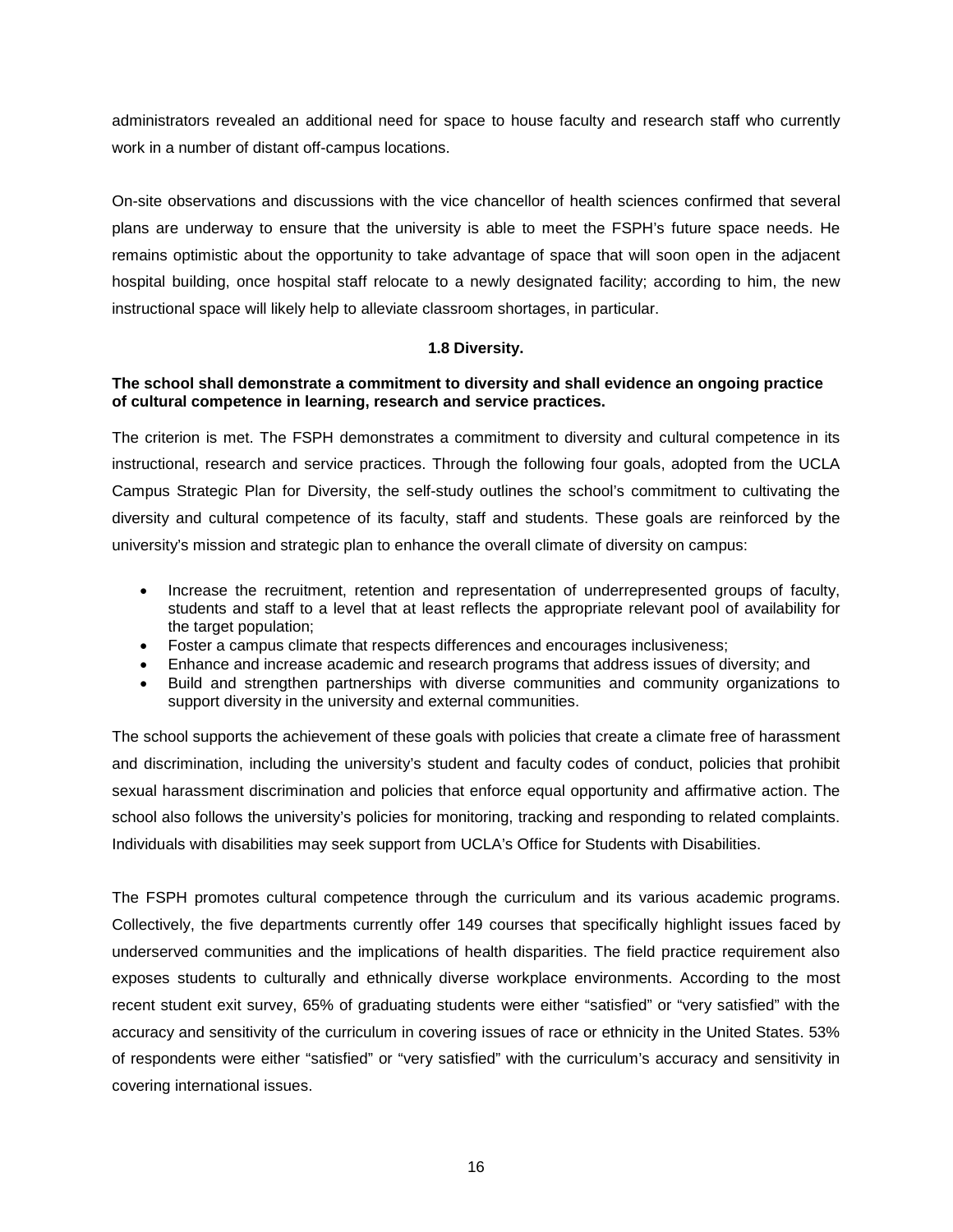The school identifies Native American/American Indian/Alaskan Native, African American/Black, Chicano/Mexican American, Latino/Other Hispanic and Filipino/Filipino-American students as underrepresented in the student population. African Americans, Chicano/Mexican Americans and Latino/Other Hispanics are also under-represented among faculty and staff. Native American and African American students represent only 0.8% and 7.9% of the school's student body, respectively. Chicano/Mexican American, Latino/Hispanic and Filipino/Filipino-American students, on the other hand, represent only 9.3%, 5.3% and 2.4% of the student body, respectively. Enrollment for several minority student groups has only slightly increased over the past four years. While UCLA'S minority student enrollment currently exceeds that of many similar-sized public universities, the population distribution at FSPH and across campus has prompted the school to focus its attention on the ethnic groups listed above.

The school has attempted to increase minority student enrollment by 1) reaching out to local high schools and UCLA's undergraduate student organizations and 2) sponsoring recruitment events within the UC system of campuses and at institutions across the nation that already exhibit significant proportions of minority students. Scholarships and tuition waivers for disadvantaged students, as well as flexible admissions policies for applicants who may not meet all of the basic qualifications (outlined in Criterion 4.3) serve as additional recruitment tools. Several minority student organizations, including Students of Color for Public Health and Queers for Public Health, are also involved in recruitment activities and events that leverage minority students' issues within the school and across campus.

The FSPH has also implemented several strategies to recruit, develop and promote a diverse faculty and staff, ensure equity and transparency in the recruitment process and create a welcoming and inclusive working and learning environment. All job postings are to include the following statement: "The University of California is an Equal Opportunity/Affirmative Action Employer and has a strong commitment to the achievement of excellence and diversity among its faculty and staff. Women, underrepresented minorities, persons with disabilities and covered veterans are encouraged to apply." Each faculty and staff search committee is required to actively elicit applications from minority faculty and staff, as well as those who possess expertise in the area of health disparities and cultural competency. Faculty and supervisory staff are also required to complete an online ethics course. In support of equitable and unbiased career advancement, professional development opportunities are also provided to all faculty and staff, including minorities.

On-site discussions with faculty confirmed that contributions towards service and research in health disparities are highly encouraged by the FSPH and taken into account during faculty search processes and reviews for promotion and tenure. In fact, several faculty members expressed their genuine appreciation for the open-mindedness, inclusiveness and diversity of thought exhibited within the school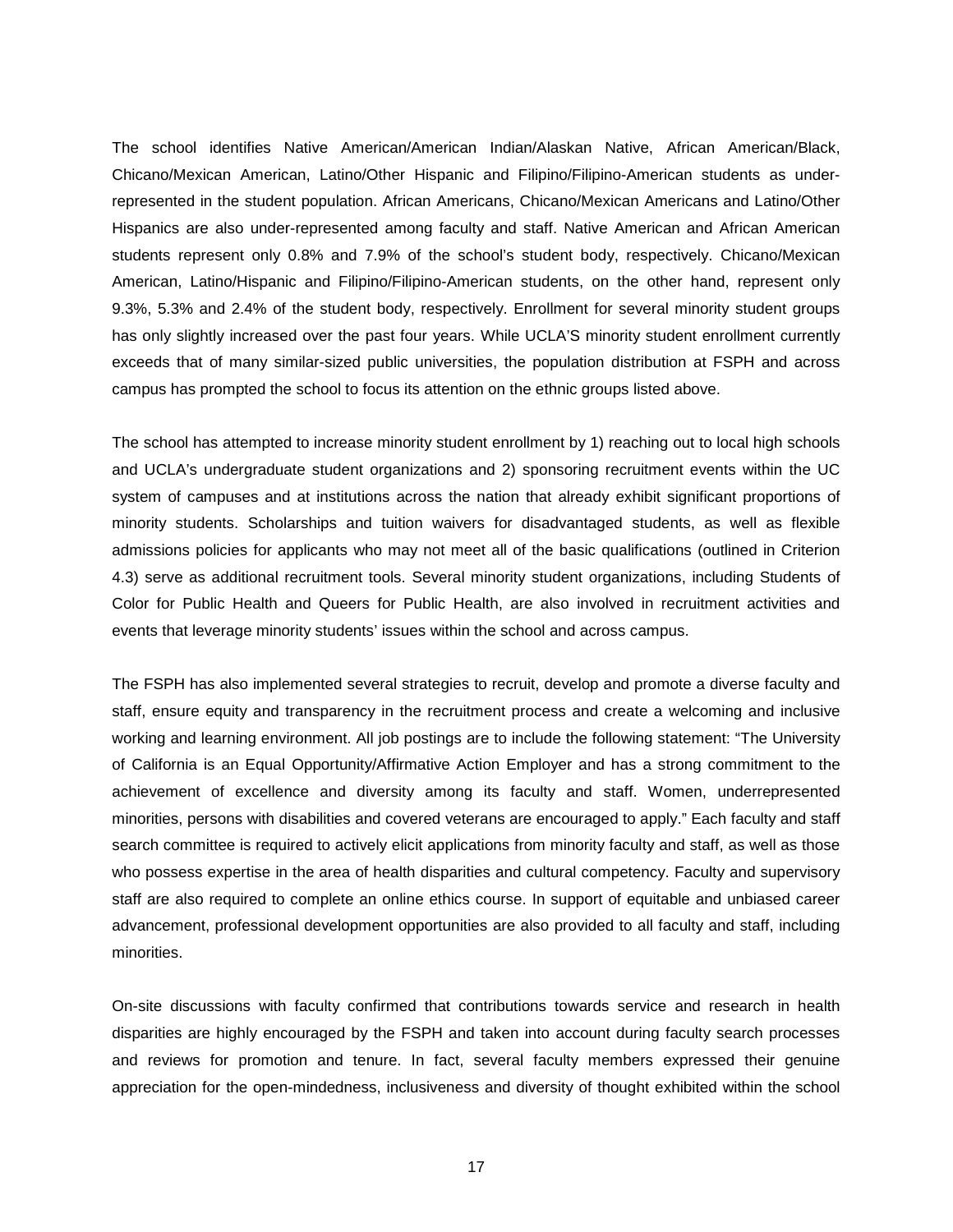and among faculty; the culture of tolerance was evident to site visitors. Faculty also acknowledged the support they receive to pursue a wide variety of research interests, without the pressure to conform or limit their activities to traditional public health issues or approaches.

### **2.0 INSTRUCTIONAL PROGRAMS.**

### **2.1 Degree Offerings.**

<span id="page-19-1"></span><span id="page-19-0"></span>**The school shall offer instructional programs reflecting its stated mission and goals, leading to the Master of Public Health (MPH) or equivalent professional master's degree in at least the five areas of knowledge basic to public health. The school may offer other degrees, professional and academic, and other areas of specialization, if consistent with its mission and resources.**

This criterion is met. In addition to professional public health master's and doctoral degrees in each of the five core public health areas, the FSPH offers additional academic master's and doctoral degrees that align with the school's mission.

The school offers the academic master of science (MS) and professional MPH degrees in biostatistics, community health sciences, environmental health sciences, epidemiology and health policy and management. Two executive MPH degree programs, the master of public heath for health professionals (MPH-HP) and the executive master of public health (EMPH), are offered by the community health sciences and health policy and management departments, respectively. Multiple unofficial areas of specialization are also available within the community health sciences, environmental health sciences, epidemiology and health policy and management departments.

The school also offers academic (PhD) and professional (DrPH) doctoral degrees in biostatistics, community health sciences, environmental health sciences, epidemiology, and health policy and management. Molecular toxicology is an area of specialization available within the environmental health sciences department.

While joint MPH degrees with law, medicine, Latin American studies and Islamic studies are offered by multiple departments, joint degrees with urban and regional planning, social welfare, African studies, Asian American studies, public policy and business are offered by either the environmental health sciences, community health sciences or health policy and management department. Table 2 presents the complete list of the school's degree offerings.

In addition to the five core courses and the practice and culminating experiences, MPH students must take between 20 and 44 quarter-credits in their area of specialty, depending on their concentration, and take appropriate electives.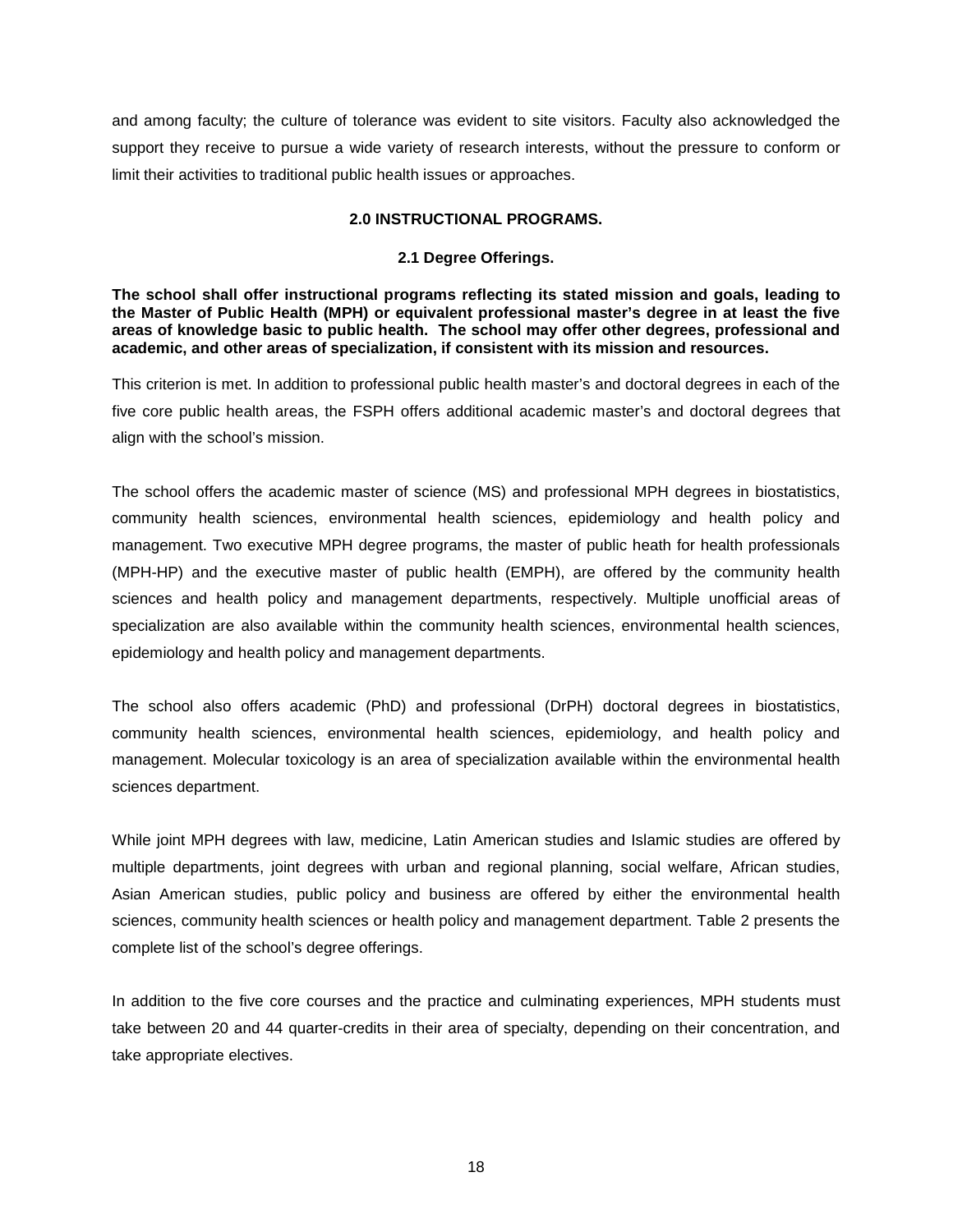| <b>Table 2. Instructional Matrix</b>              |           |                  |
|---------------------------------------------------|-----------|------------------|
|                                                   | Academic  | Professional     |
| <b>Master's Degrees</b>                           |           |                  |
| <b>Biostatistics</b>                              | <b>MS</b> | <b>MPH</b>       |
| <b>Community Health Sciences</b>                  | <b>MS</b> | <b>MPH</b>       |
| Master of Public Health for Health Professionals* |           | MPH-HP           |
|                                                   |           |                  |
| <b>Environmental Health Sciences</b>              | <b>MS</b> | <b>MPH</b>       |
|                                                   |           |                  |
| Epidemiology                                      | <b>MS</b> | MPH^             |
|                                                   |           |                  |
| Health Policy and Management                      |           |                  |
| <b>Health Policy</b>                              |           | <b>MPH</b>       |
| <b>Health Management</b>                          |           | <b>MPH</b>       |
| <b>Health Services Research</b>                   | MS^       |                  |
| <b>Health Services Organization</b>               |           | MPH <sup>+</sup> |
| Executive Master of Public Health*                |           | <b>EMPH</b>      |
|                                                   |           |                  |
| <b>Doctoral Degrees</b>                           |           |                  |
| <b>Biostatistics</b>                              | PhD       | <b>DrPH</b>      |
| <b>Community Health Sciences</b>                  | PhD       | <b>DrPH</b>      |
| <b>Environmental Health Sciences</b>              | PhD       | <b>DrPH</b>      |
| <b>Molecular Toxicology</b>                       | PhD       |                  |
| Epidemiology                                      | PhD       | <b>DrPH</b>      |
| <b>Health Policy and Management</b>               | PhD       | <b>DrPH</b>      |
|                                                   |           |                  |
| <b>Joint Degrees</b><br>Law                       |           | MPH/JD           |
| <b>Biostatistics</b>                              |           |                  |
| <b>Community Health Sciences</b>                  |           |                  |
| <b>Environmental Health Sciences</b>              |           |                  |
| Epidemiology                                      |           |                  |
| Health Policy and Management                      |           |                  |
|                                                   |           |                  |
| Medicine                                          |           | MPH/MD           |
| <b>Community Health Sciences</b>                  |           |                  |
| <b>Environmental Health Sciences</b>              |           |                  |
| Epidemiology                                      |           |                  |
| <b>Health Policy and Management</b>               |           |                  |
|                                                   |           |                  |
| <b>Latin American Studies</b>                     |           | MPH/MA           |
| <b>Community Health Sciences</b>                  |           |                  |
| <b>Environmental Health Sciences</b>              |           |                  |
| Epidemiology                                      |           |                  |
| <b>Health Policy and Management</b>               |           |                  |
|                                                   |           |                  |
| <b>Islamic Studies</b>                            |           | MPH/MA           |
| <b>Community Health Sciences</b>                  |           |                  |
| <b>Environmental Health Sciences</b>              |           |                  |
| Epidemiology                                      |           |                  |
| <b>Health Policy and Management</b>               |           |                  |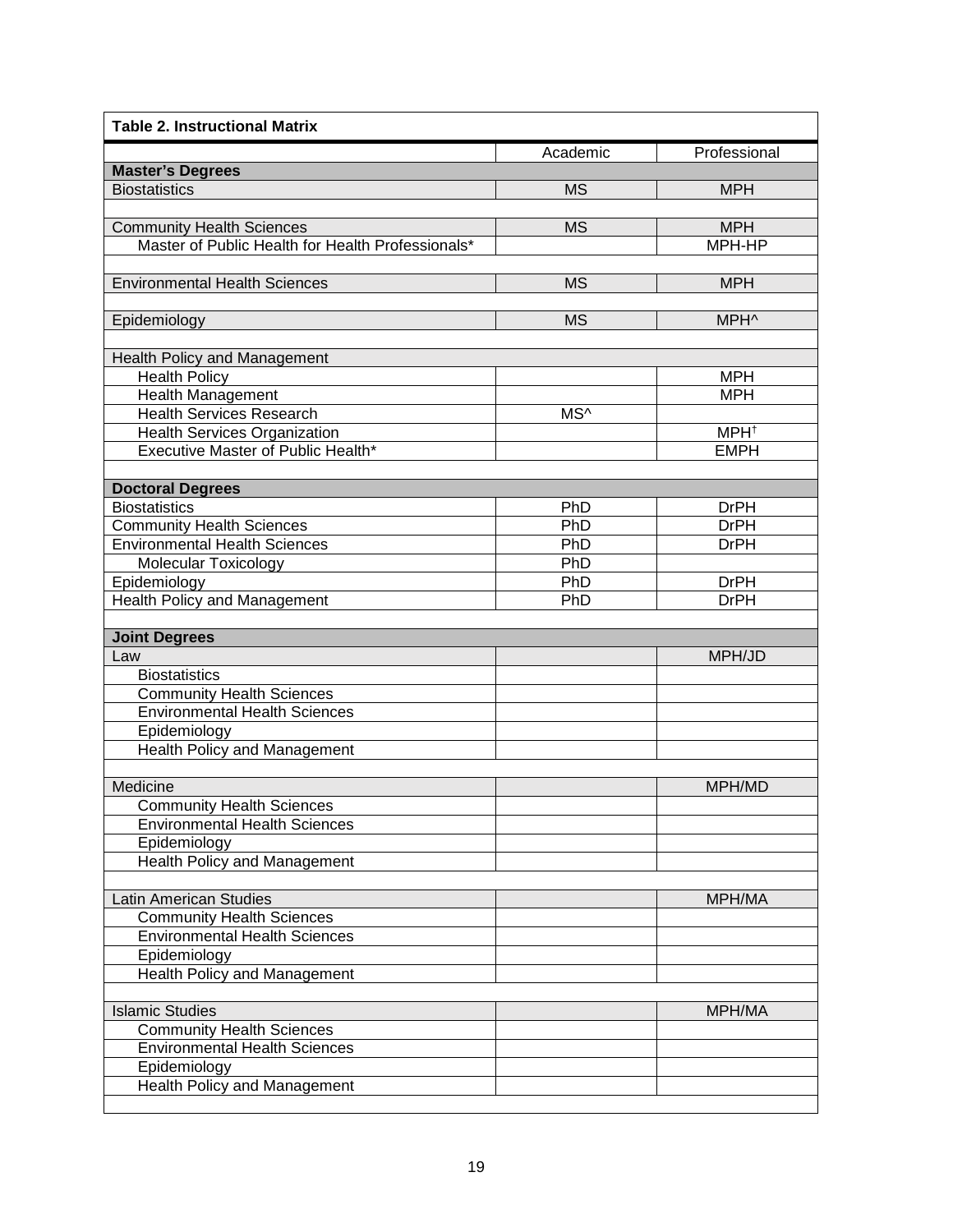| <b>Table 2. Instructional Matrix</b> |          |                |  |
|--------------------------------------|----------|----------------|--|
|                                      | Academic | Professional   |  |
| Urban and Regional Planning          |          | MPH/MURP       |  |
| <b>Environmental Health Sciences</b> |          |                |  |
|                                      |          |                |  |
| Social Welfare                       |          | <b>MPH/MSW</b> |  |
| <b>Community Health Sciences</b>     |          |                |  |
|                                      |          |                |  |
| <b>African Studies</b>               |          | <b>MPH/MA</b>  |  |
| <b>Community Health Sciences</b>     |          |                |  |
|                                      |          |                |  |
| <b>Asian American Studies</b>        |          | <b>MPH/MA</b>  |  |
| <b>Community Health Sciences</b>     |          |                |  |
|                                      |          |                |  |
| <b>Public Policy</b>                 |          | MPH/MPP        |  |
| Health Policy and Management         |          |                |  |
|                                      |          |                |  |
| <b>Business</b>                      |          | MPH/MBA        |  |
| <b>Health Policy and Management</b>  |          |                |  |

\*Executive degree programs

^One-year postdoctoral program option, in addition to a traditional masters degree

<span id="page-21-0"></span>†One-year postdoctoral program only

### **2.2 Program Length.**

## **An MPH degree program or equivalent professional public health master's degree must be at least 42 semester-credit units in length.**

This criterion is met. One quarter hour, per ten-week term, requires 30 hours of classroom instruction and student preparation combined. The traditional MPH degree in biostatistics, community health sciences, environmental health sciences and epidemiology requires 58, 60, 62 and 68 quarter-credit hours, respectively. While the MPH degrees in health policy and health management each require 88 quartercredit hours, the one-year postdoctoral MPH degrees in health services organization and epidemiology each require 56 quarter-credit hours. The master of public heath for health professionals and the executive master of public health degrees require 60 and 88 quarter-credit hours, respectively. The school has not awarded an MPH degree for fewer than 56 quarter credits over the last three years.

While the school approves course substitutions and exemptions, such requests require students to pass a waiver examination and are thoroughly and formally reviewed by the chair of the associated department and the student's faculty advisor, who takes the following aspects into consideration: course syllabi, competencies, level of work required and student reasoning for deviating from the curriculum. No unit credit is awarded for waived courses. When a course waiver is approved, the student must substitute a different course for the required units; usually this is a higher level course than the one waived.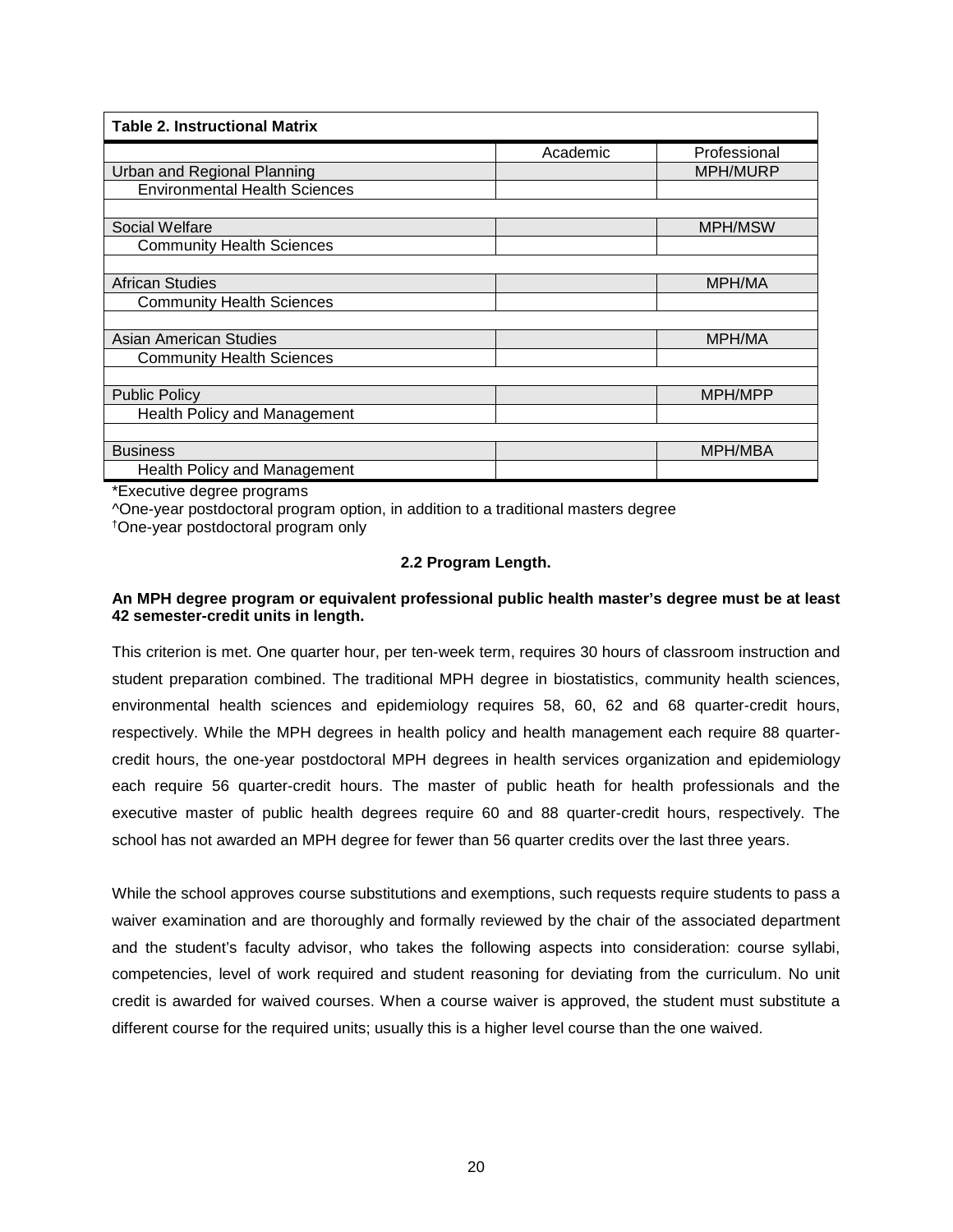## **2.3 Public Health Core Knowledge.**

## <span id="page-22-0"></span>**All graduate professional degree public health students must complete sufficient coursework to attain depth and breadth in the five core areas of public health knowledge.**

This criterion is met. MPH students must complete coursework that allows them to attain knowledge about the five public health core areas. Core course requirements differ slightly for each concentration, as one core course (in the same knowledge areas as the concentration) is replaced with a more advanced concentration-specific course; for example, instead of taking Introduction to Community Health Sciences (CHS 100), CHS students are required to take the Foundations of Community Health Sciences (CHS 210) course. Nevertheless, the core knowledge expectation is largely achieved through the successful completion of the courses identified in Table 3.

| Table 3. Required Courses Addressing Public Health Core Knowledge Areas for MPH Degree |                                                     |                |  |
|----------------------------------------------------------------------------------------|-----------------------------------------------------|----------------|--|
| <b>Core Knowledge Area</b>                                                             | <b>Course Number &amp; Title</b>                    | <b>Credits</b> |  |
| <b>Biostatistics</b>                                                                   | BIOSTAT 100A - Introduction to Biostatistics        |                |  |
| Epidemiology                                                                           | EPI 100 - Principles of Epidemiology                |                |  |
| <b>Environmental Health Sciences</b>                                                   | EHS 100 - Introduction to Environmental Health      |                |  |
| Social & Behavioral Sciences                                                           | CHS 100 - Introduction to Community Health Sciences |                |  |
| <b>Health Services Administration</b>                                                  | HPM 100 - Health Policy and Management              |                |  |

Faculty confirmed with site visitors that all DrPH matriculants must have already completed the five core courses in public health before entering the doctoral program. If the prospective student has completed a master's degree in a field other than public health, applicants must have taken the equivalent of the required core MPH courses or include them in the course of study after admission, thereby ensuring that the expected breadth and depth of core public health knowledge is obtained before beginning doctorallevel study.

While not all of the core course syllabi provided to site visitors explicitly list the learning objectives associated with each course, on-site review of the SPHweb portal, the school's course management and assessment system, confirmed an appropriate level of breadth and depth to expose graduate students to the five core knowledge areas. Waivers for core courses, which undergo the same review process as waivers for all other required courses, are permitted on a case-by-case basis.

### **2.4 Practical Skills.**

### <span id="page-22-1"></span>**All graduate professional public health degree students must develop skills in basic public health concepts and demonstrate the application of these concepts through a practice experience that is relevant to students' areas of specialization.**

This criterion is partially met. While practicum requirements vary by department, the majority of practical experiences are planned, organized, supervised and strategically designed to provide an opportunity for students to apply their academic knowledge and acquired skills to a specific public health project. The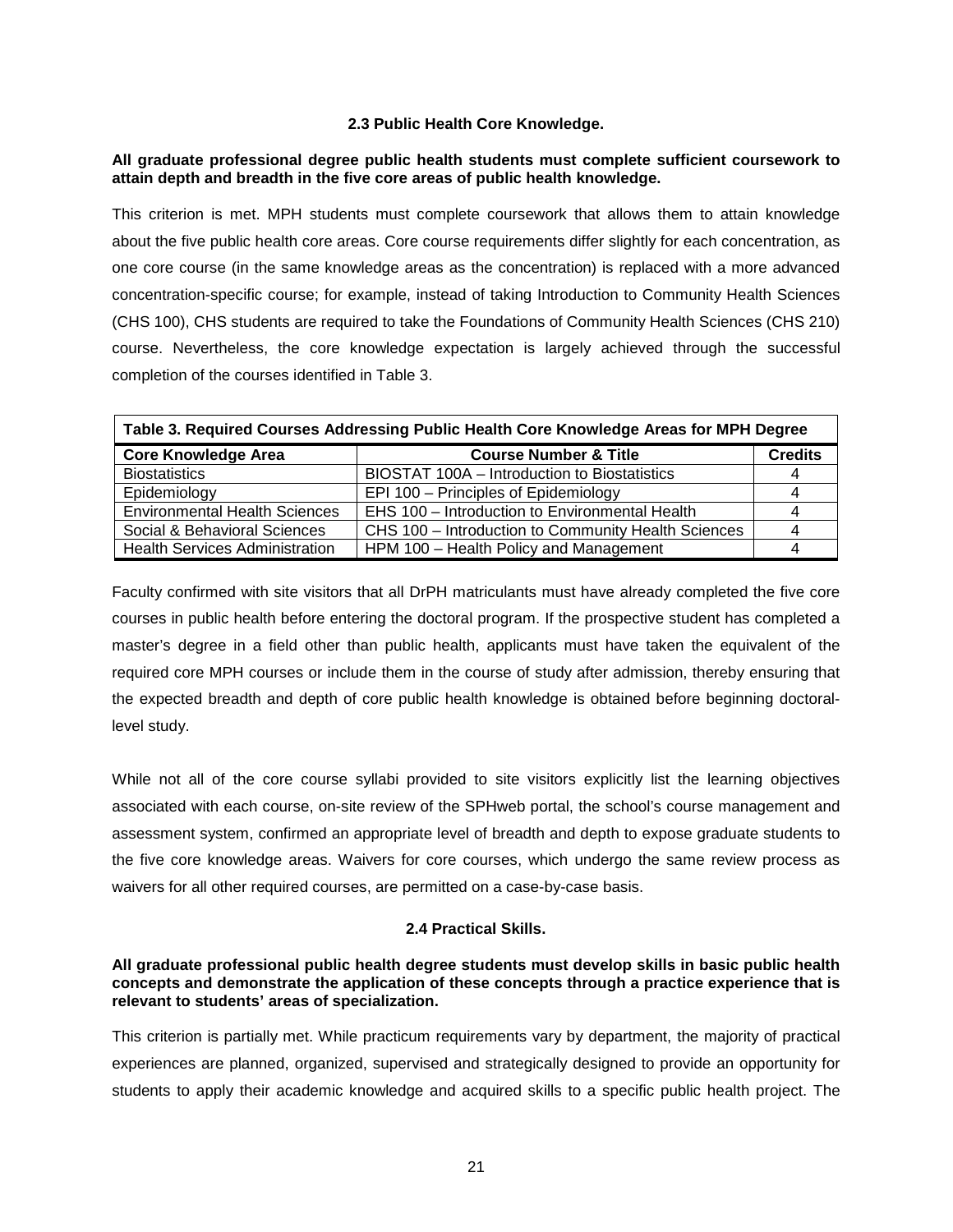practicum also serves to extend students' learning experience beyond the classroom and into a professional environment.

In preparation for the practicum, MPH students in the Department of Biostatistics are connected to UCLA's Biostatistical Consulting Clinic (BCC) and the clients (eg, biotech companies, clinicians conducting clinical trials and/or operations research and other health care researchers) it serves. The BCC, rather than the organizations and agencies that utilize the clinic's statistical support services, serves as the official practicum site. Biostatistics faculty who serve as preceptors are, by virtue of their general faculty qualifications (further described in Criterion 4.1), appropriate supervisors of students. Faculty preceptors meet with students throughout the progression of the practicum experience. Each student is required to submit a final project report to his or her faculty preceptor, who reviews and grades the deliverable as a means of evaluating student performance. While the nature of the statistical analyses performed usually lends itself to approximately 150 hours of work and commitment on the part of students, faculty who met with site visitors confirmed that the Department of Biostatistics has not explicitly established a minimum number of our hours required to fulfill the practical experience requirement. Practicum waivers are not permitted.

The Department of Community Health Sciences requires a 400-hour practicum for all MPH students. The practicum team consists of the student, a site preceptor and an assigned field placement supervisor. The supervisor discusses fieldwork interests with each student and works diligently with him or her to identify and select an appropriate practicum site and preceptor. The field placement supervisor reviews prospective preceptors and practicum sites to ensure appropriate supervision, organizational capacity to support students and an acceptable project and deliverable. Although general qualifications include a graduate degree in public health and a minimum of three years of full-time postgraduate work experience, exceptions are made on a case-by-case basis for individuals working in a public health practice setting and possessing sufficient leadership experience. No formal orientation is provided to preceptors, though the field placement supervisor offers one-on-one support as needed. Field placement supervisors also meet with students throughout the progression of the practicum experience. Students submit weekly activity logs, interim and final preceptor and site evaluation forms and final project report(s) to the supervisor, who reviews and grades these deliverables as a means of evaluating student performance. Practicum waivers are not permitted.

MPH students in the environmental health sciences and epidemiology departments are also required to complete a 400-hour internship. The internship team consists of the student, a site preceptor, the student's faculty advisor and the internship coordinator. While the faculty advisor and internship coordinator discuss site options with students, the onus is, for the most part, on the student to select an internship site. The internship coordinator and faculty advisor both review the student's final selection to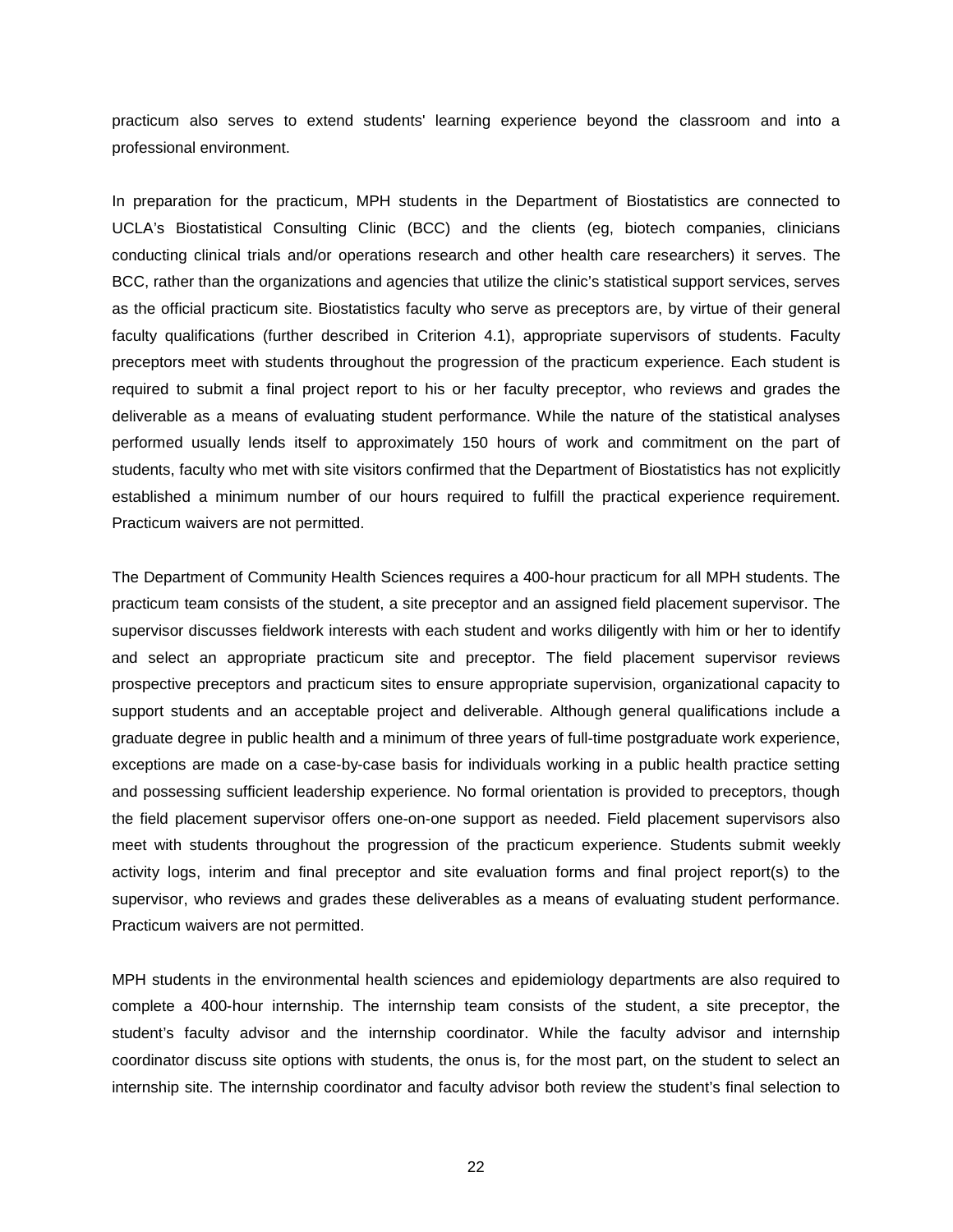ensure appropriate supervision, organizational capacity to support students and an acceptable project and deliverable; the faculty advisor makes the final decision on whether or not to approve a preceptor or internship site. General qualifications include a graduate degree in public health and/or extensive field experience. Although no formal orientation is provided to preceptors, the internship coordinator is available for consultation upon request. Both the faculty advisor and internship coordinator meet with students throughout the progression of the internship. Students submit interim progress reports before submitting a final written report and preceptor evaluation form. Preceptors are also asked to evaluate student performance after the completion of the internship. Faculty advisors review all of the aforementioned deliverables as a means of evaluating student performance.

Although practicum waivers are not permitted in the Department of Epidemiology, environmental health sciences students with at least 12 months of prior relevant work experience may request to waive the internship requirement; such requests must be reviewed and approved by the student's faculty advisor and the department chair to ensure relevance and equivalence. Once approved, however, the student must develop and submit a report summarizing his or her previous work experience. Over the past four years, four EHS students have been granted practicum waivers.

The Department of Health Policy and Management requires a 400-hour internship for all MPH students as well. The internship team consists of the student, a site preceptor and the internship director. The internship director reviews prospective preceptors and internship sites to ensure appropriate supervision, organizational capacity to support students and an acceptable project and deliverable. While the internship director approves all site options before posting related internship descriptions online, the student is responsible for selecting and applying for an internship position. Standard qualifications include either 1) a master's degree and a minimum of five years of postgraduate work experience or 2) a bachelor's degree and 10 years of public health experience. In addition to hosting an annual student preceptor bootcamp to orient new preceptors to their responsibilities, the internship director is readily available to provide ongoing support. The internship director also meets with students throughout the progression of the internship. Students are asked to prepare a written consulting report including a proposal, literature review, policy implications and/or management recommendations. As validated by discussions with faculty, students and preceptors submit internship evaluation forms along with the final written report.

With the exception of the one-year postdoctoral program for which students must have six months of directly related full-time work experience to qualify for an internship waiver, practicum waivers within the HPM department are not permitted.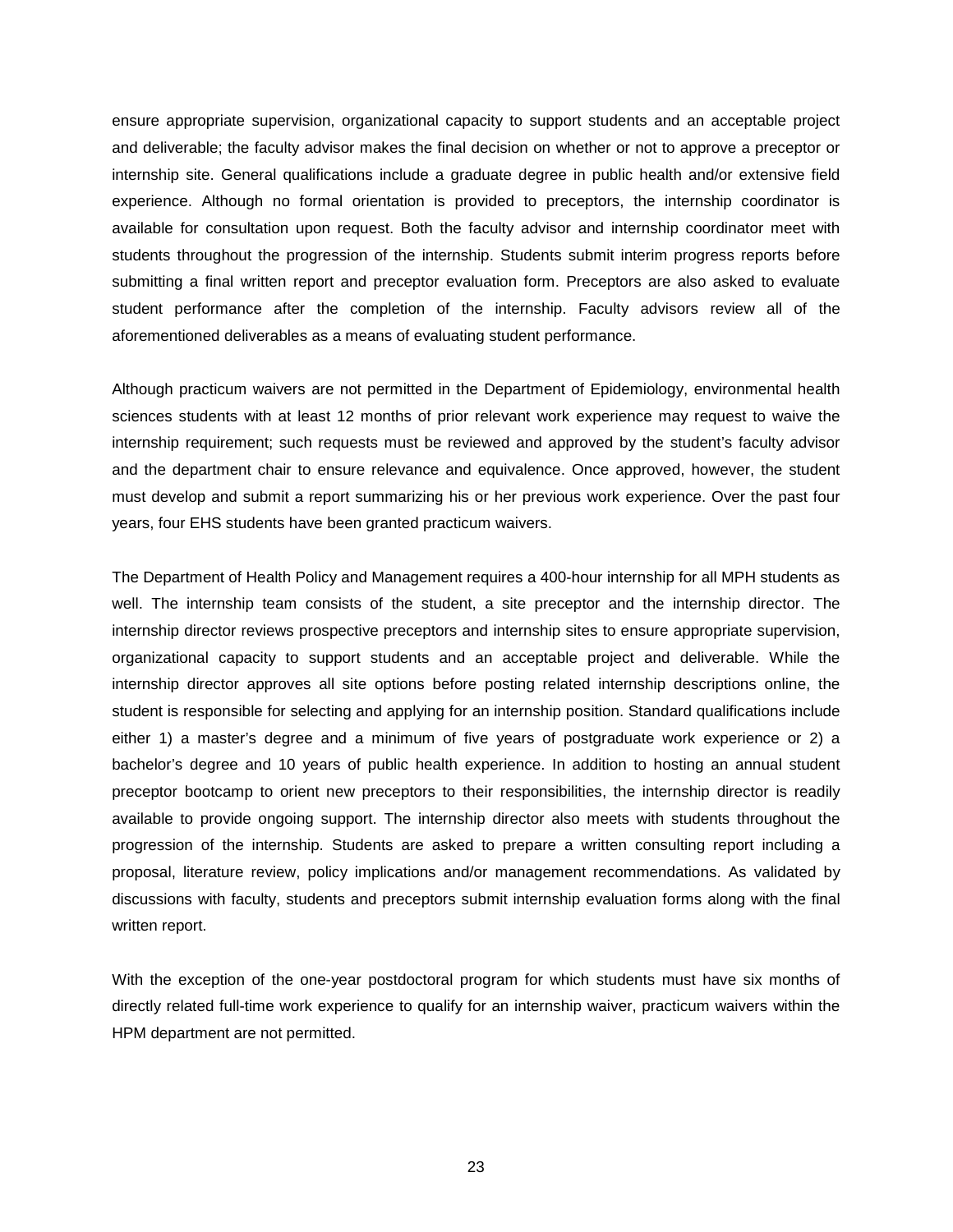Students who met with site visitors spoke highly of their practicum experiences and corresponding support provided by their faculty advisors and internship coordinators, including the practicum/internship orientation sessions conducted every year. Community partners reported on the dedication of and quality products produced by FSPH students who work in their agencies.

While students are not required to select a number of competencies on which to base their practicum or internship projects, on-site discussions with faculty revealed their efforts to ensure that the practice experiences are all competency-based. According to the faculty with whom site visitors met, faculty advisors and preceptors are familiar with the school's competencies and the role of the practicum in assuring students' attainment of the competencies.

The first concern relates to relates to the length of the biostatistics practicum. While most students complete the practicum in 150 hours, the Department of Biostatistics has not explicitly established a minimum number of our hours required to fulfill the practical experience requirement.

The second concern relates to the supervision provided to biostatistics students. Faculty currently replace and serve as site preceptors, limiting students' exposure to settings and interactions outside of academia.

The third concern relates to the absence of a formal and structured practical experience requirement for all DrPH students. Faculty told site visitors that the biostatistics and epidemiology departments are the only departments that require DrPH students to complete the corresponding field experiences described above, though the information presented in the school bulletin reflects that these field experience requirements apply to the DrPH programs in epidemiology and health policy and management only.

## **2.5 Culminating Experience**.

## <span id="page-25-0"></span>**All graduate professional degree programs, both professional public health and other professional degree programs, identified in the instructional matrix shall assure that each student demonstrates skills and integration of knowledge through a culminating experience.**

This criterion is met. All graduate professional degree students, regardless of concentration, are required to complete a culminating experience toward the end of their degree program.

Students in the MPH degree programs in biostatistics, community health sciences and epidemiology are required to pass a comprehensive examination. Depending on the department, students are required to complete either a take-home exam in essay format or a standard classroom-based exam with multiplechoice questions and problem sets. Both exams are designed to assess the student's ability to integrate, synthesize and apply the knowledge they acquired in their coursework. As validated by site visitors' reviews of sample documentation, the comprehensive exam is truly integrative; CHS students, for example, are expected to develop a program proposal, tailored to a specific population and community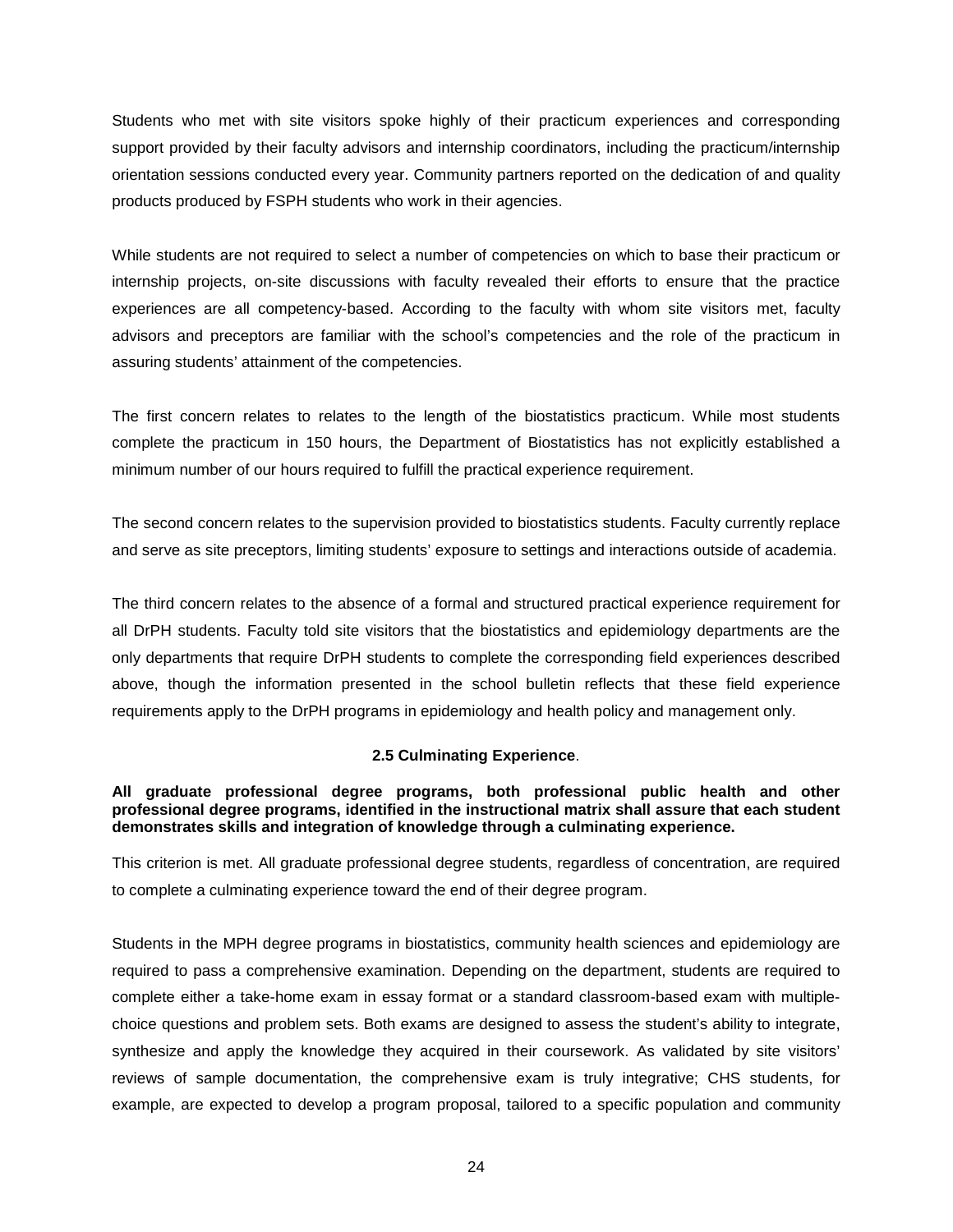health need, and discuss the scientific basis (eg, theoretical and conceptual framework, empirical evidence) for their intervention and chosen methodology (eg, variables to be measured, data sources, qualitative and quantitative analysis) and monitoring and evaluation procedures. Exams are graded on a "high pass," "pass," "low pass" or "fail" basis. Students may retake take the exam only once, if necessary.

The DrPH culminating experience contains four components: a written comprehensive examination, an exam in the student's chosen research area, a written research dissertation and a corresponding oral defense. Similar to that of the MPH, the DrPH comprehensive exam is taken after the completion of all coursework and assesses the student's full scope of knowledge in his or her area of study. The research area exam evaluates the student's level of expertise in a specific public health content area, as selected by the student. Examinations are graded on a pass or fail basis and may be repeated only once. Both examinations must be completed in a satisfactory manner prior to the preparation of the proposal for the dissertation. The purpose of the oral defense is twofold: to evaluate the research being proposed for the dissertation and to assess the student's ability to conduct this research. The dissertation demonstrates the student's mastery of a particular research area and the methods involved. The above requirements, according to the doctoral student handbooks, exam guidelines and sample dissertations reviewed on site, provide an adequate level of rigor to evaluate each student's knowledge and abilities.

### **2.6 Required Competencies**.

<span id="page-26-0"></span>**For each degree program and area of specialization within each program identified in the instructional matrix, there shall be clearly stated competencies that guide the development of degree programs. The school must identify competencies for graduate professional public health, other professional and academic degree programs and specializations at all levels (bachelor's, master's and doctoral).**

This criterion is partially met. The school has adopted a total of 71 core MPH competencies and 54 core DrPH competencies based on 1) the Association of Schools and Programs of Public Health's recommended core competencies, 2) extensive feedback from the Evaluation Committee, the Educational Policy and Curriculum Committee, department chairs and faculty and 3) minimal input from students, alumni and community partners. The number of concentration-specific competencies, developed through the same measures, ranges from eight to ten for each professional degree (MPH and DrPH) concentration and from 15 to 27 for each academic degree (MS and PhD) concentration.

The Evaluation Committee and the Educational Policy and Curriculum Committee have oversight of the competencies and any changes that are made as a result of the committees' reviews. The most recent reviews were made in 2012.

Though lacking documentation in the vast majority of course syllabi reviewed on site, the online SPHweb portal clearly displays all of the learning objectives addressed in each course.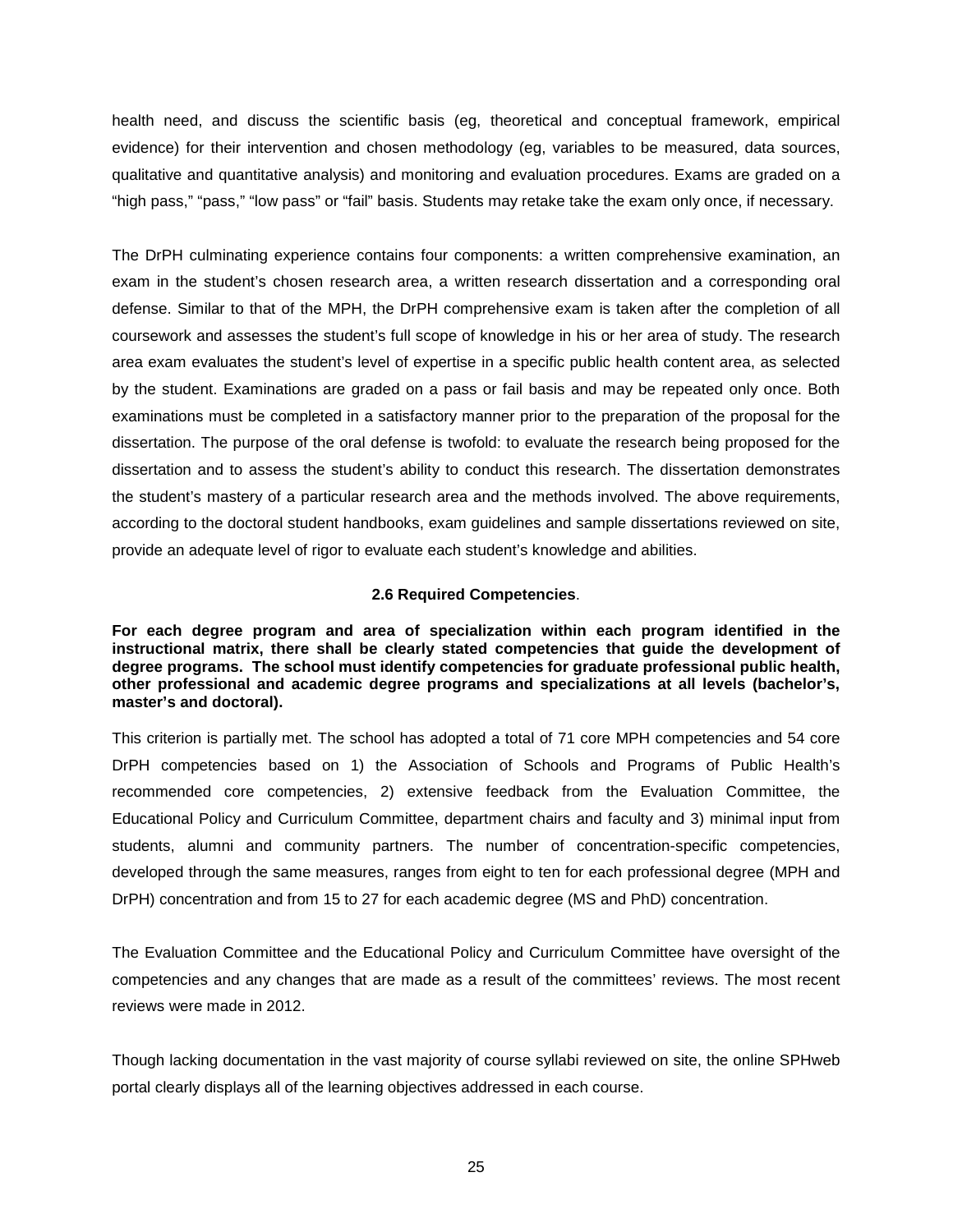The first concern relates to the school's use of the complete and unaltered lists of ASPPH core competencies as 1) the school's core competencies—those shared by all MPH students and those shared by all DrPH students, regardless of concentration—and 2) the school's concentration-specific competencies for each MPH and DrPH concentration. The problem with this usage is twofold: 1) the FSPH neglected to adapt and/or modify the published competencies to reflect the unique contributions of the school's instructional programs and reduce the number of core competencies to a more effective and manageable system, as appropriate and necessary; and 2) ASPPH core competencies were written to characterize knowledge and skills attainable by all MPH students and all DrPH students and are not appropriate for defining concentration-specific knowledge. Site visitors could not verify that the school conducted a thorough and systematic review of the ASPPH competencies before making the decision to adopt all 173 competencies, word for word; thus it is does not appear that the competencies accurately capture the knowledge and skills unique to this school's core and concentration-specific curricula.

The second concern relates to the amount of overlap between the MS and PhD core and concentrationspecific competencies. Documentation provided to site visitors revealed 1) a lack of a clear distinction between the MS and PhD core competencies and the corresponding concentration-specific competencies and 2) a significant amount of overlap between the MS core and concentration-specific competencies and that of the PhD degree. For example, the majority (56%) of PhD competencies in community health sciences are identical to that of the MS degree.

The third concern relates to the severe disconnect between programmatic competencies and required coursework. The school has insufficient required coursework to address the extensive list of competencies. The matrix with which the school monitors the attainment of competencies is based on all FSPH courses combined, without regard to the curricula. Many of the core MPH and DrPH competencies, for example, are linked to elective courses, leaving the potential for student attainment of all programmatic competencies dependent on each student's chosen plan of study.

The fourth concern relates to the manner in which the competencies are communicated and made available to students. Most course syllabi lack any documentation of the competencies or learning objectives, and only a small fraction of core and concentration-specific competencies are listed in SPHweb. Site visitors also discovered that the school's competencies are inconsistently and only partially presented in various student handbooks. As a result of poor communication mechanisms, students were clearly uncomfortable discussing the competencies in detail with site visitors; the competencies are clearly not integrated into the fabric of the school or its curricula.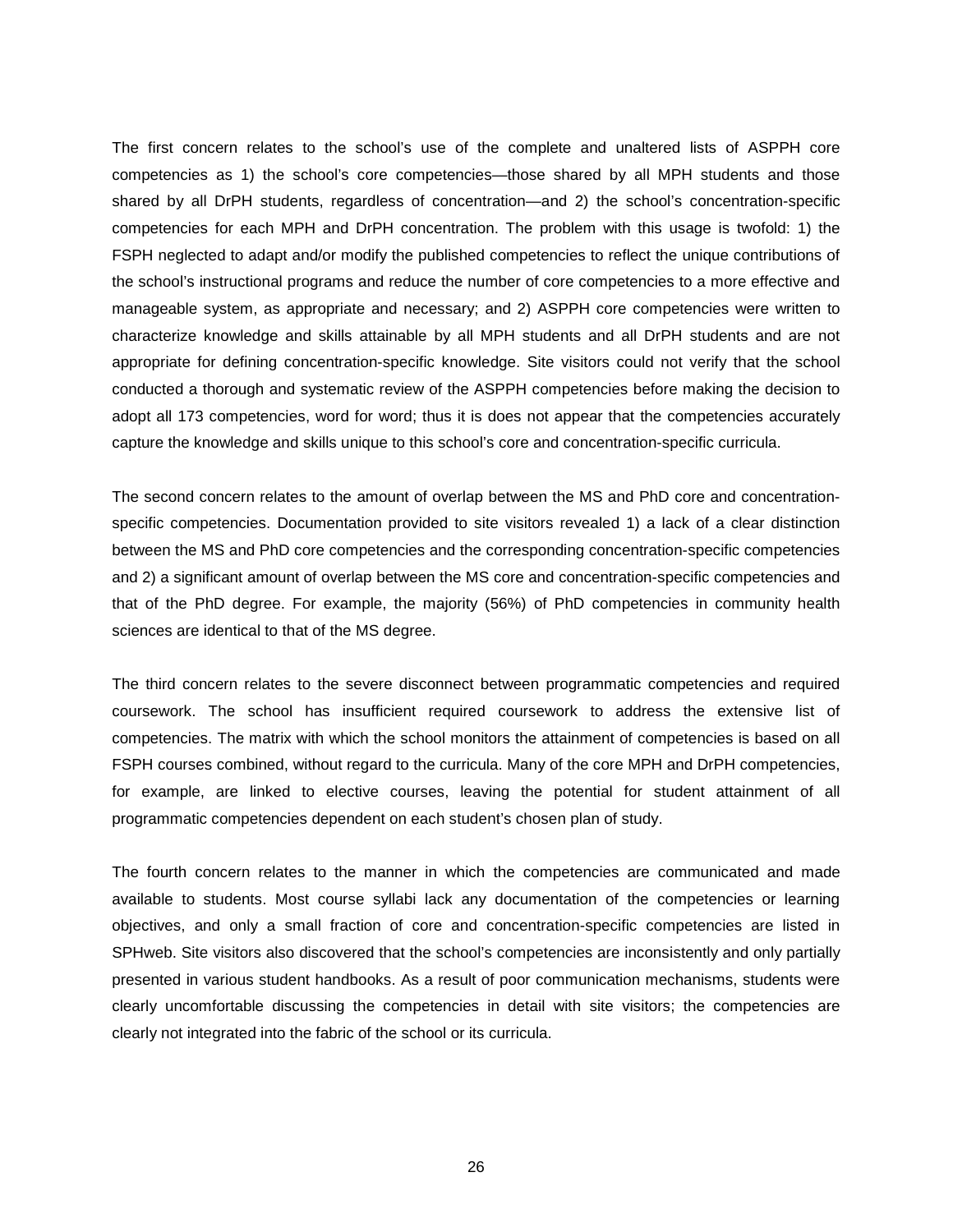### **2.7 Assessment Procedures.**

<span id="page-28-0"></span>**There shall be procedures for assessing and documenting the extent to which each professional public health, other professional and academic degree student has demonstrated achievement of the competencies defined for his or her degree program and area of concentration.**

This criterion is partially met. The FSPH monitors and evaluates student progress in achieving the expected competencies through course grades, overall GPA, the practicum and culminating experiences and self-assessment surveys completed by students at the end of each quarter.

At the end of each quarter and completed course, FSPH students are required to complete a selfassessment survey, reflecting their perceived competence and familiarity with each of the course learning objectives. Based on the average student scores for each learning objective and the direct link to programmatic competencies, the SPHweb portal calculates a measure of the contribution of each course toward student attainment of the competencies. Survey responses and SPHweb reports are reviewed and analyzed by the course instructor and his or her department chair each quarter. Aggregate data are collected and examined by the Educational Policy and Curriculum Committee to identify and address any gaps in the curricula.

In addition to evaluating student assignments and exams in each course, faculty are required to address the learning objectives and associated competencies in their lectures and class discussions and clarify the criteria for performance evaluation.

The FSPH expects all students to maintain at least a 3.0 overall grade point average. Assessment procedures involve placing students on academic probation if their GPA falls below 3.0, monitoring students' completion of coursework and progression through the curriculum and verifying that students have satisfied the requirements of their degree program prior to graduation.

Although no formal assessment is utilized, the practicum involves frequent interaction between preceptors, students and their faculty supervisors, which facilitates the reinforcement of the core and concentration-specific competencies. Student performance is evaluated based on the quality and completion of the deliverable(s). After preceptors submit their evaluation of students' practical application of knowledge and skills, faculty supervisors review and grade each student's overall performance.

The FSPH also assesses student achievement in each degree program by tracking graduation rates and job placement rates. Based on the master's degree programs' five-year maximum allowable time to graduate, MPH and MS students entering in 2006-2007 achieved a graduation rate of 94% and 87%, respectively; and students entering in 2007-2008 achieved a rate of 95% and 86%, respectively. Based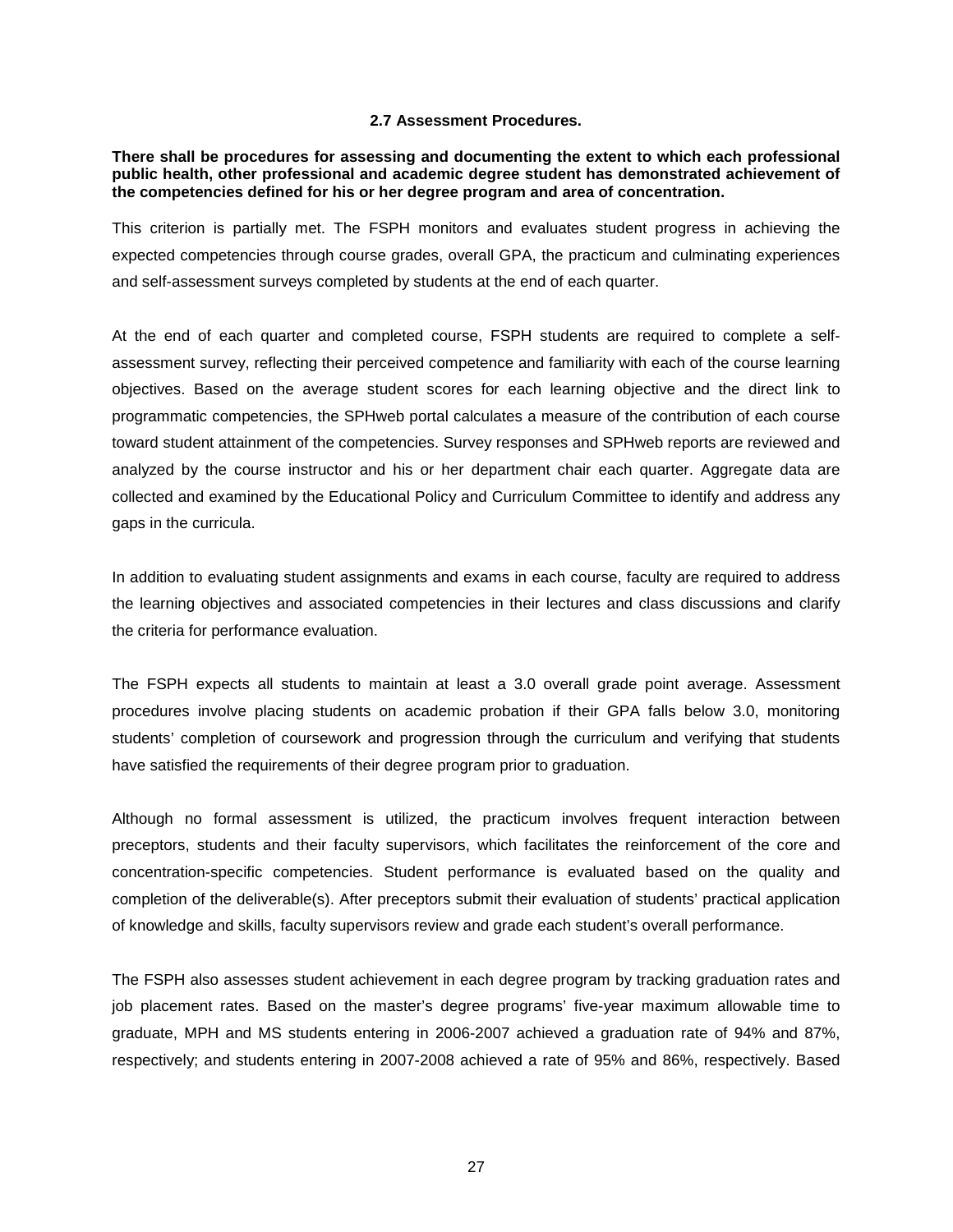on the doctoral degree programs' eight-year maximum allowable time to graduate, DrPH and PhD students entering in 2006-2007 achieved a graduation rate of 60% and 62%, respectively.

The school disseminates an alumni survey to collect job placement data on an annual basis. The selfstudy provides job placement data for the last three cohorts of graduates. Of the students who graduated in 2009-2010, 36% responded to the surveys and 88% reported being either employed or continuing education. Of the students who graduated in 2010-2011, 44% responded, with 94% reporting employment or continuing education. Of the students who graduated in 2011-2012, 54% responded and 95% reported employment or continuing education. The proportion of master's degree gradates who are either employed or continuing education ranges from 86% to 100% across the three cohorts, and doctoral degree gradates report rates ranging from 80% to 100%.

The first concern relates to the school's reliance on course grades in core and concentration-specific courses for assessing the extent to which students have demonstrated their attainment of the competencies. Given the lack of appropriate competency mapping, there is no assurance that performance in required coursework serves as an accurate assessment of the competencies. Additionally, even when coursework is thoroughly mapped to the competencies, course grades serve as only one indicator of success—they do not provide a full assessment on their own.

The second concern relates to the school's failure to emphasize the competencies during the practical experience. Practicum learning contracts do not include concentration-specific and cross-cutting competencies that students expect to address. On-site discussions thus reflected students' lack of awareness of the purpose and presence of competencies throughout the curriculum.

The third concern relates to poor integration of the competencies into the evaluation of the culminating experience. While the self-study confirms that faculty are responsible for assessing the integration of the full core and concentration-specific competencies in their review of comprehensive exams, theses and dissertations, the grading rubric for the essay submissions contains no mention of the core or concentration-specific competencies; in fact, the four grading designations listed in Criterion 2.5 focus more on the quality and format of the student's writing than on the integration, synthesis and application of knowledge.

The fourth concern relates to the lack of data from alumni on their abilities to perform competencies in a practice setting. On-site discussions with alumni indicate a high satisfaction with the competence and skills they developed as an FSPH student. At the time of the site visit, however, the school did not routinely assess graduates' abilities to perform competencies in an employment setting. Although one series of alumni surveys was conducted during the preliminary stages of competency development to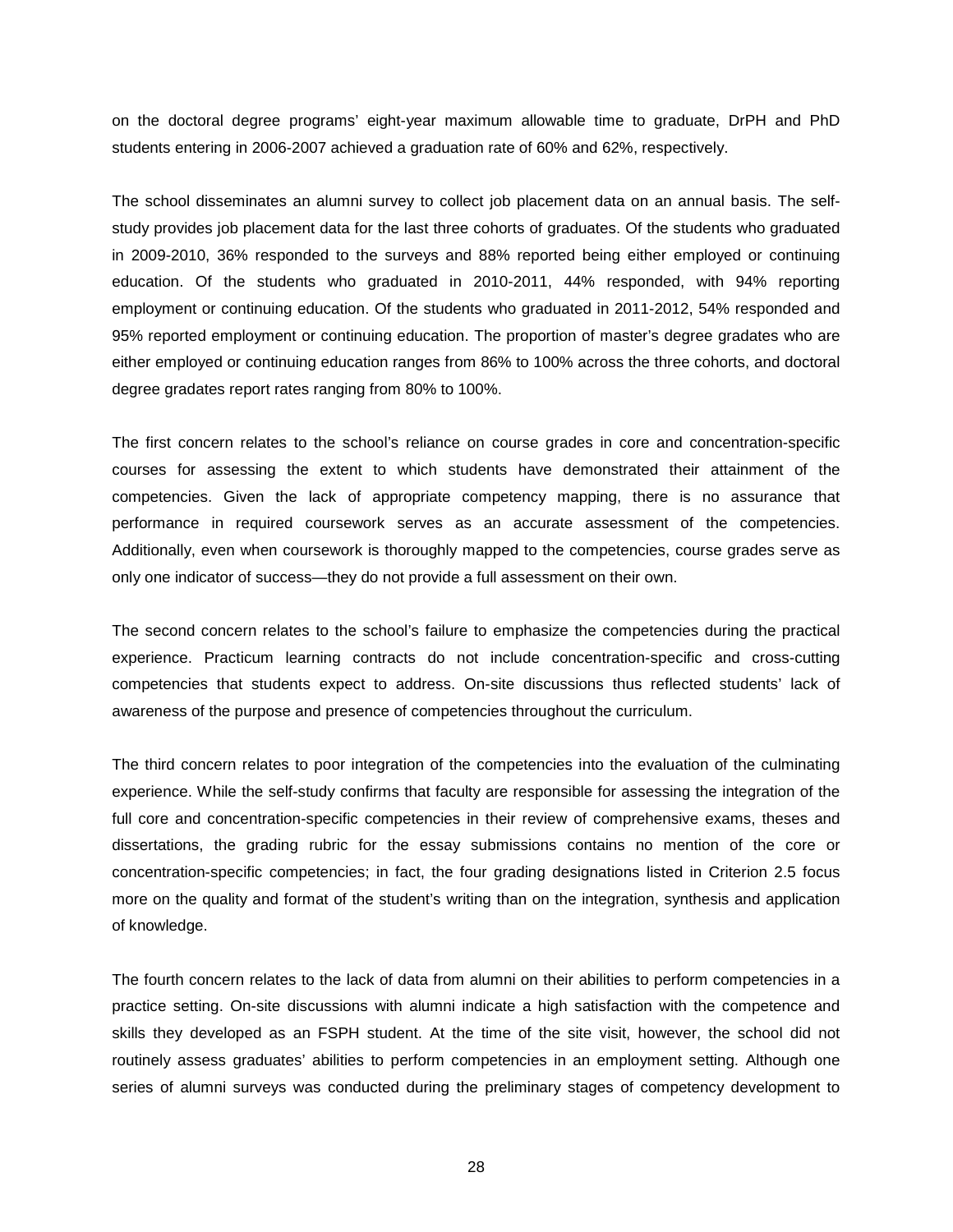capture the personal perceptions of FSPH graduates, responses regarding the adequacy of the school's workforce preparation and skill development were variable. Follow-up surveys since the establishment of the current competencies have yet to be conducted.

The fifth concern relates to the lack of employer data on graduates' abilities to perform competencies in the workplace. On-site discussions with preceptors and community representatives indicate a high satisfaction with the competence and skills of FSPH graduates. As of the time of the site visit, however, employers had not been contacted regarding their perspective. Discussions with faculty confirmed that the school is, however, in the process of preparing online surveys and planning focus group interviews with employers to assess the skills, strengths and weaknesses of its graduates; online self-assessment surveys will also be developed for students and alumni.

## **2.8 Other Graduate Professional Degrees.**

<span id="page-30-0"></span>**If the school offers curricula for graduate professional degrees other than the MPH or equivalent public health degrees, students pursing them must be grounded in basic public health knowledge.**

<span id="page-30-1"></span>This criterion is not applicable.

## **2.9 Bachelor's Degrees in Public Health.**

**If the school offers baccalaureate public health degrees, they shall include the following elements:**

**Required Coursework in Public Health Core Knowledge: students must complete courses that provide a basic understanding of the five core public health knowledge areas defined in Criterion 2.1, including one course that focuses on epidemiology. Collectively, this coursework should be at least the equivalent of 12 semester-credit hours.**

**Elective Public Health Coursework: in addition to the required public health core knowledge courses, students must complete additional public health-related courses. Public health-related courses may include those addressing social, economic, quantitative, geographic, educational and other issues that impact the health of populations and health disparities within and across populations.**

**Capstone Experience: students must complete an experience that provides opportunities to apply public health principles outside of a typical classroom setting and builds on public health coursework. This experience should be at least equivalent to three semester-credit hours or sufficient to satisfy the typical capstone requirement for a bachelor's degree at the parent university. The experience may be tailored to students' expected post-baccalaureate goals (eg, graduate and/or professional school, entry-level employment), and a variety of experiences that meet university requirements may be appropriate. Acceptable capstone experiences might include one or more of the following: internship, service-learning project, senior seminar, portfolio project, research paper or honors thesis.**

**The required public health core coursework and capstone experience must be taught (in the case of coursework) and supervised (in the case of capstone experiences) by faculty documented in Criteria 4.1.a and 4.1.b.**

This criterion is not applicable.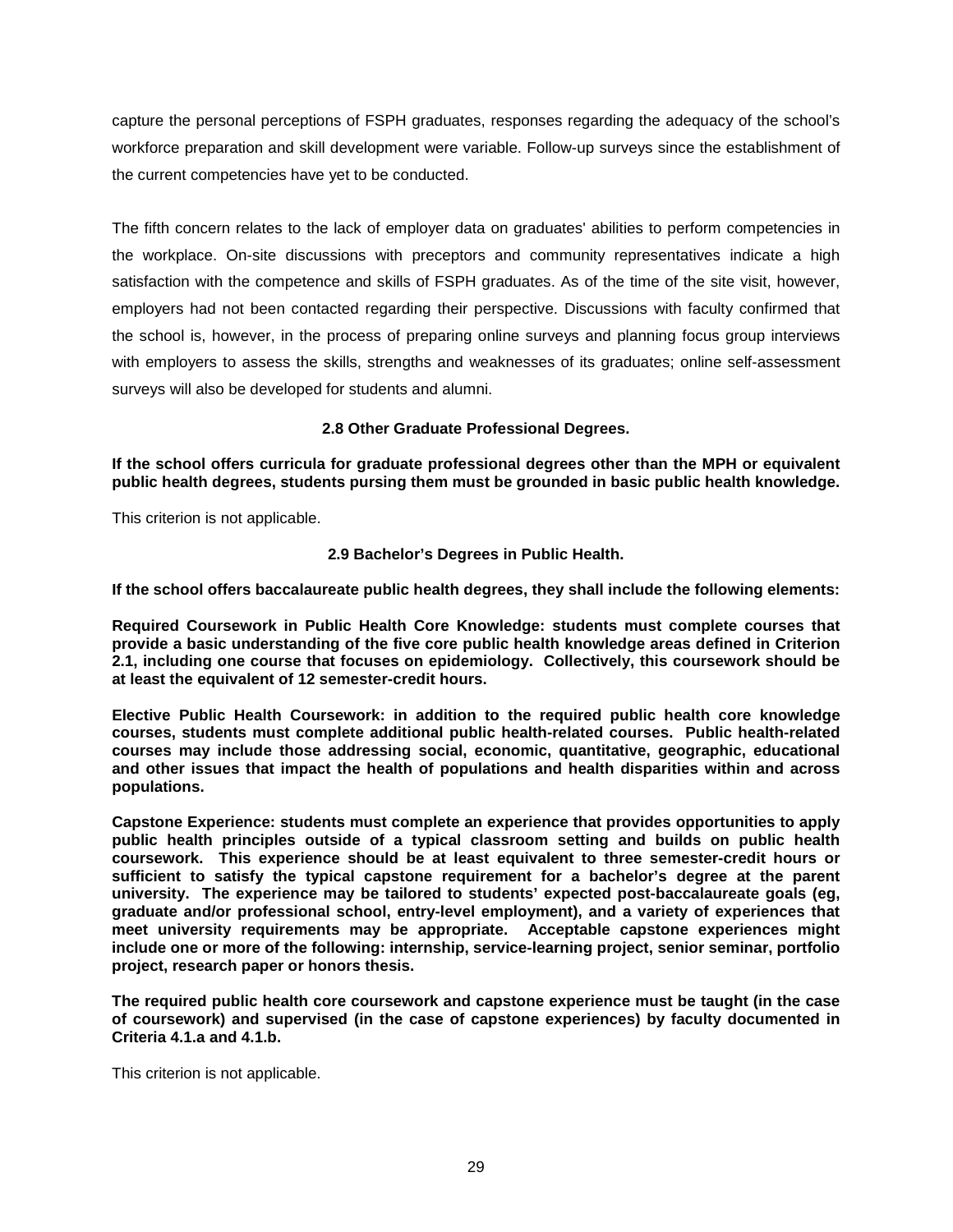### **2.10 Other Bachelor's Degrees.**

### <span id="page-31-0"></span>**If the school offers baccalaureate degrees in fields other than public health, students pursuing them must be grounded in basic public health knowledge.**

<span id="page-31-1"></span>This criterion is not applicable.

#### **2.11 Academic Degrees.**

**If the school also offers curricula for graduate academic degrees, students pursuing them shall obtain a broad introduction to public health, as well as an understanding about how their discipline-based specialization contributes to achieving the goals of public health.**

This criterion is partially met. The school offers academic MS and PhD degrees in biostatistics, community health sciences, environmental health sciences and epidemiology, as well as an MS degree in health services research and PhD degrees in molecular toxicology and health policy and management. With the exception of the biostatistics, molecular toxicology and health policy and management students, all students in the academic degree programs are required to take at least one introductory course in epidemiology to ensure familiarity with the basic principles and applications of epidemiology. With the exception of the PhD programs in environmental health sciences and epidemiology, all students are also required to take an introductory biostatistics course. Students have the opportunity to take courses in other areas of public health outside of their specialty, although required courses across departments are limited.

Each academic degree program requires a culminating experience. For the MS degrees, the experience may be in the form of a master's thesis, a comprehensive examination and/or a capstone report. Doctoral programs require a written comprehensive examination that is taken after the completion of all coursework. All PhD students are also required to develop a written research dissertation and corresponding oral defense. These requirements provide an adequate level of rigor to evaluate each student's knowledge and abilities.

The first concern relates to the lack of required epidemiology courses in the MS and PhD degree programs in biostatistics and the PhD programs in molecular toxicology and health policy and management. Although biostatistics, molecular toxicology and health policy and management PhD students may choose an elective that includes content in epidemiology, the list of approved electives for the biostatistics MS degree program contains no epidemiology courses.

The second concern relates to the lack of a schoolwide framework to ensure exposure to a broad introduction to public health outside of the student's academic discipline. While some departments require coursework outside of the student's primary area of interest, there is no assurance that this coursework will be broad in scope or even outside of the student's home department. No department has established required course credit hours to orient students to general public health principles, and no explanation was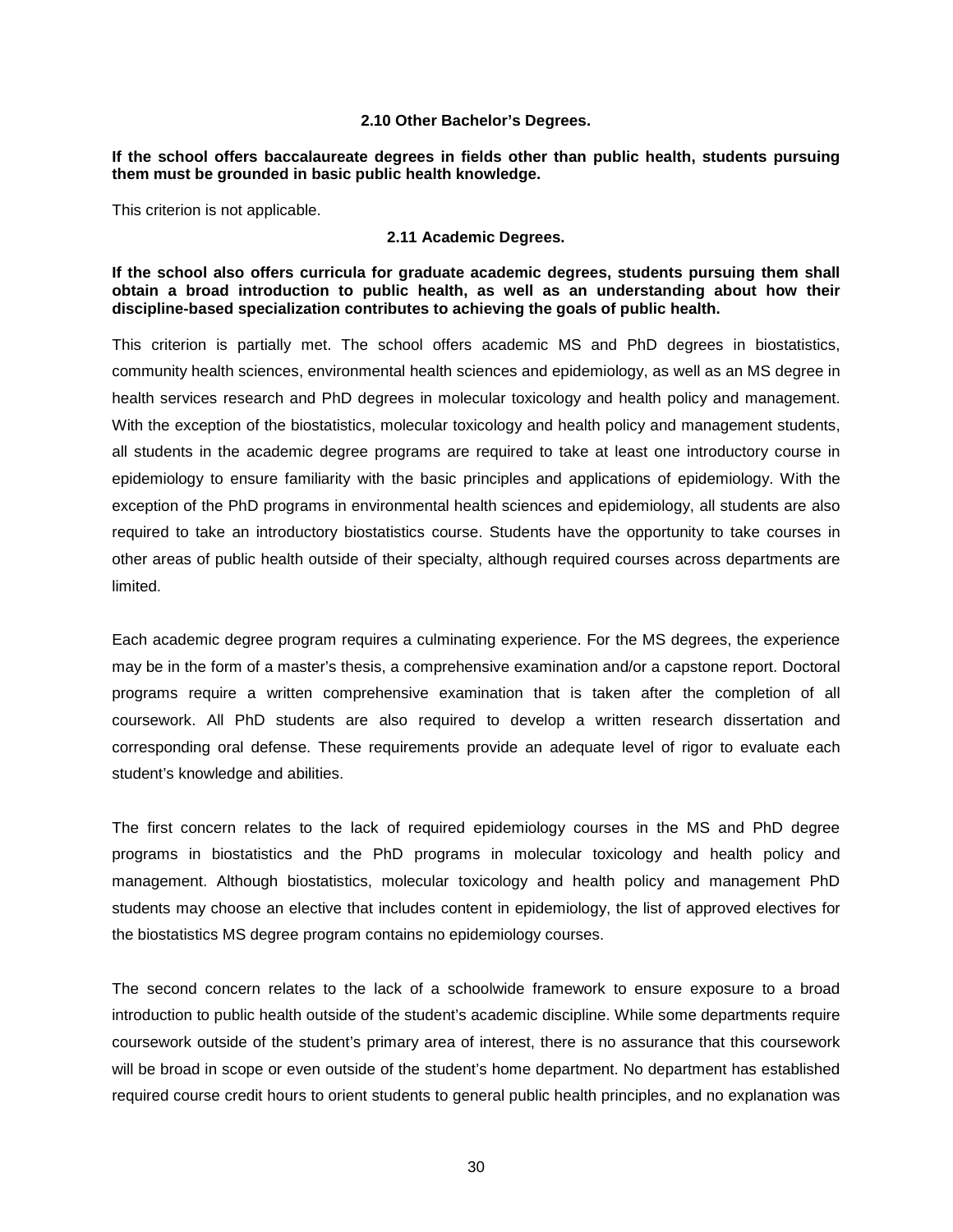offered about how these students gain an understanding of how their specializations contribute to public health goals beyond their discipline. While on-site discussions confirmed that the FSPH encourages students to participate in various doctoral and departmental seminars and interact with public health practitioners, these activities are not required. Many students attend national meetings with a public health focus, but this is optional and there is no method of documenting that students who attend these meetings are exposed to public health principles beyond their academic field of study.

### **2.12 Doctoral Degrees.**

## <span id="page-32-0"></span>**The school shall offer at least three doctoral degree programs that are relevant to three of the five areas of basic public health knowledge.**

This criterion is met with commentary. The FSPH currently offers 11 doctoral degree programs: PhD and DrPH degrees in biostatistics, community health sciences, environmental health sciences, epidemiology and health policy and management, and an additional PhD in molecular toxicology, offered by the Department of Environmental Health Sciences.

The DrPH is a professional degree with a focus on leadership and application of current knowledge and approaches to public health problems. The PhD is an academic degree primarily designed for students wishing to pursue careers in academic teaching and research. Not all DrPH students (as previously noted in Criterion 2.4) are required to complete a practicum or field experience. Epidemiology and health policy and management students complete a significant public health practicum experience in which they develop and demonstrate their leadership, management and advocacy skills. PhD students, on the other hand, are focused on developing strong content area knowledge and research skills and pursuing the acquisition of new knowledge through research.

The school is successful in overall doctoral student recruitment, retention and graduation. Between 2011 and 2013, the school received a total of 641 applications for doctoral work, including 107 DrPH program applications, 518 PhD applications and 16 applications for a DEnv degree in environmental science and engineering that was discontinued in 2012. While 13 DrPH students and 193 PhD students were accepted, only seven DrPH students and 81 PhD students enrolled in the school. As stated in Criterion 2.7, DrPH and PhD students entering in 2006-2007 achieved a graduation rate of 60% and 62%, respectively, based on the doctoral degree programs' eight-year maximum allowable time to graduate. At the time of the site visit, 227 doctoral students were enrolled: 36 in biostatistics, 52 in community health sciences, 31 in environmental health sciences (including 14 in molecular toxicology), 60 in epidemiology and 48 in health policy and management.

The significant differences between PhD and DrPH student enrollment rates can be, in part, attributed to the professional student fees (mentioned in Criterion 1.6) charged to DrPH students. Several students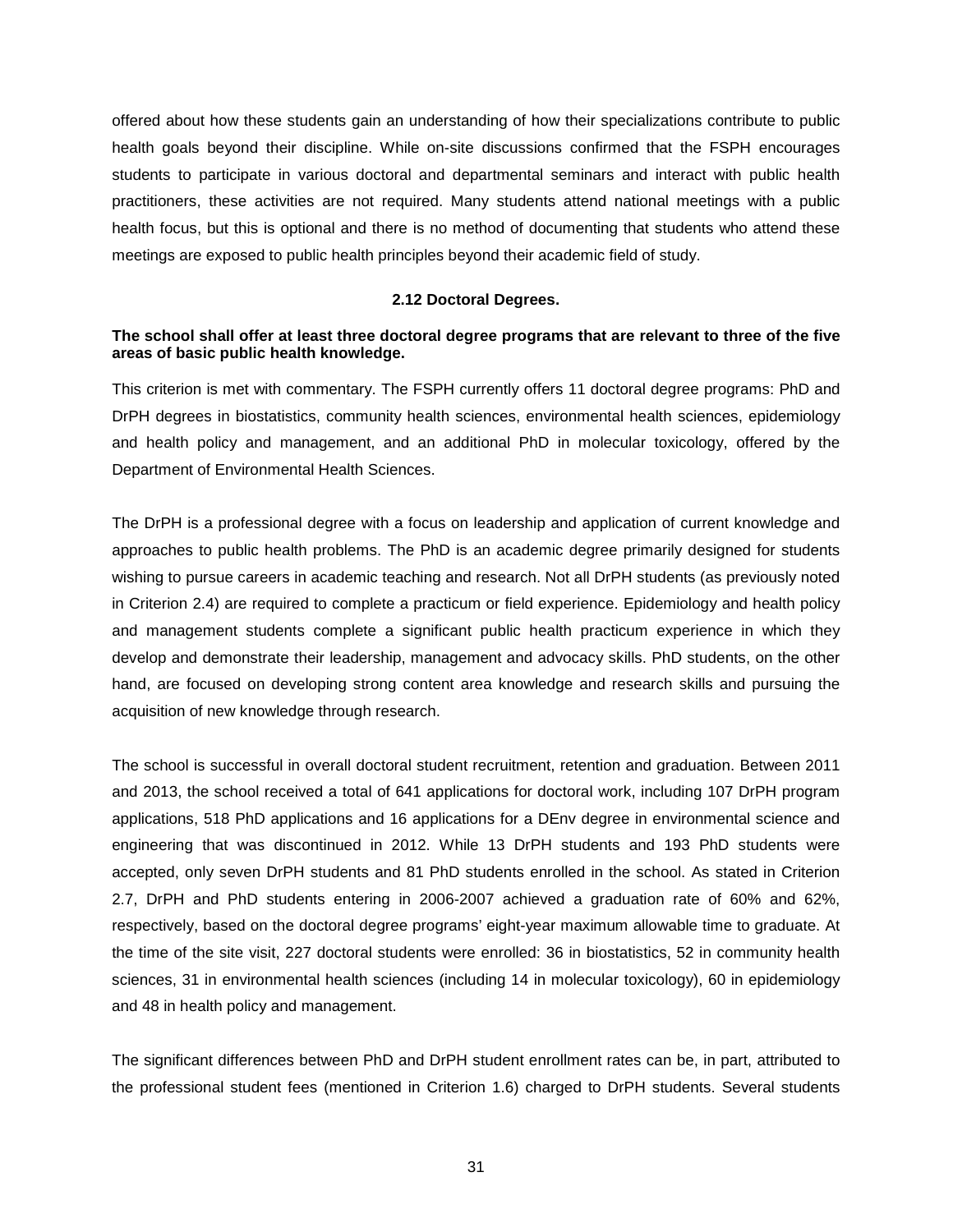who met with site visitors noted that the professional student fees—along with the more robust research funding available to PhD students (further described in Criterion 3.1)—discouraged them from enrolling in the DrPH programs.

Site visitors reviewed the curricula for the PhD and DrPH programs and verified that, with the exception of the DrPH practicum requirement, each demonstrated an appropriate level of in-depth doctoral-level coursework. Discussions with doctoral students confirmed that they perceive their and their peers' progress through doctoral programs as satisfactory.

The commentary relates to the amount of overlap between many PhD and DrPH curricula within the same concentration. Faculty who met with site visitors acknowledged the lack of a clear distinction between many PhD- and DrPH-specific courses. For example, much of the required coursework for the PhD in environmental health sciences is identical to that of the DrPH in environmental health sciences.

Consideration is being given to restructure the DrPH programs to more clearly distinguish the DrPH curricula from that of the PhD. In fact, the DrPH programs are in a period of transition from several departmental programs to one schoolwide program, though faculty did not appear to have reached a consensus on moving forward with this arrangement at the time of the site visit. Disagreements center on concerns that such a move may disrupt the current dynamic of camaraderie and synergy that occurs between and among faculty, staff and students that share the same home department.

### **2.13 Joint Degrees.**

### <span id="page-33-0"></span>**If the school offers joint degree programs, the required curriculum for the professional public health degree shall be equivalent to that required for a separate public health degree.**

This criterion is met. The FSPH offers ten joint degrees, all combinations of the MPH degree and the following other degrees: the Juris Doctor, the Doctor of Medicine, the Master of Arts in Latin American Studies, the Master of Arts in Islamic Studies, the Master of Urban and Regional Planning, the Master of Social Work, the Master of Arts in African Studies, the Master of Arts in Asian American Studies, the Master of Public Policy and the Master of Business Administration. While joint degrees with law, medicine, Latin American studies and Islamic studies are offered by multiple departments, joint degrees with urban and regional planning, social welfare, African studies, Asian American studies, public policy and business are offered by either the environmental health sciences, community health sciences or health policy and management department (as illustrated in Criterion 2.1).

Joint degree students complete largely the same curriculum as standalone MPH students, including the practicum and culminating experiences. With the exception of the MPH/MD degree and the MPH/MA in Latin American Studies, in which no substitution of MPH credits is involved, efficiency is achieved with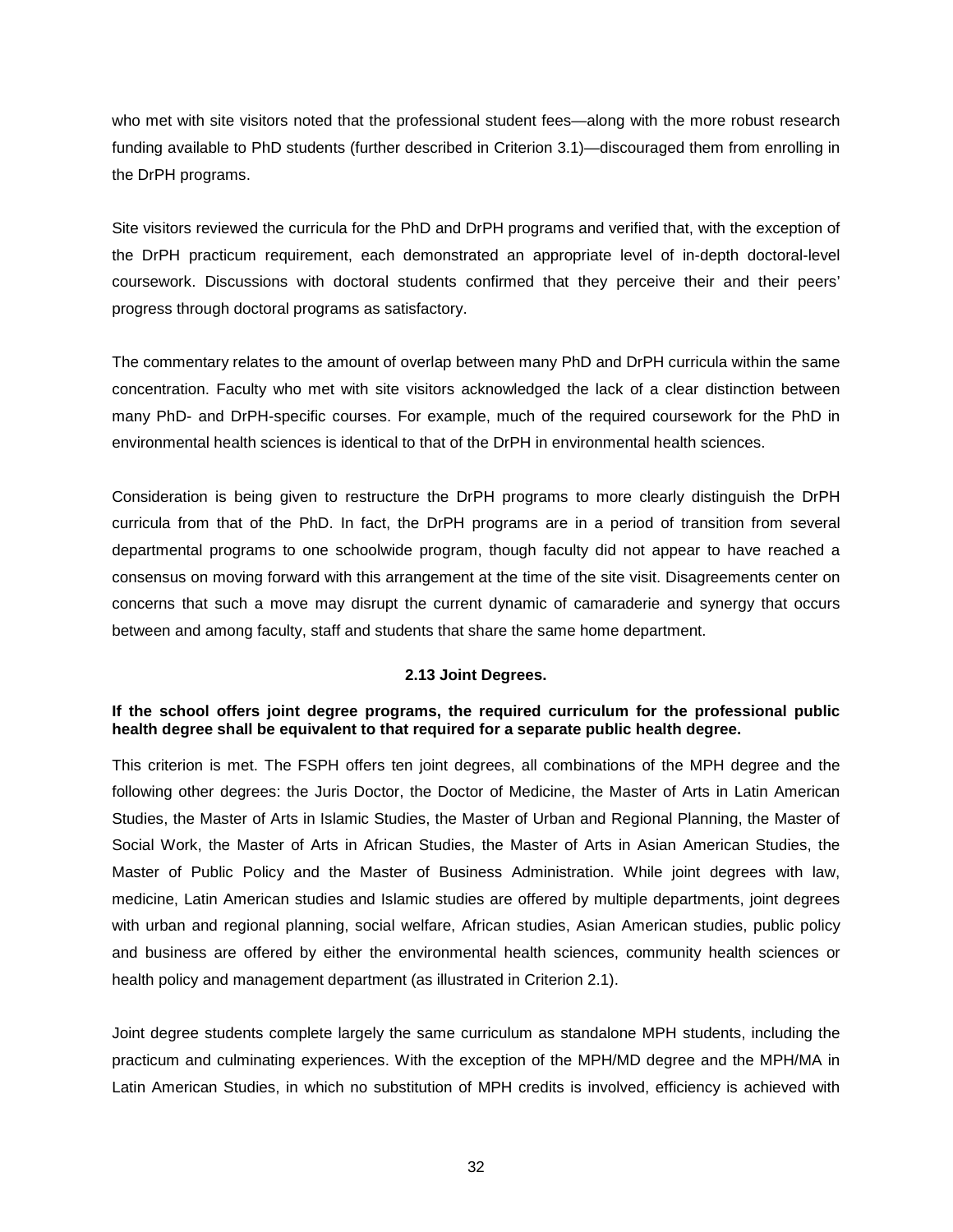approved elective courses that count towards both degrees. Joint degree students are still expected to take all of the required courses within each MPH program. Each FSPH department involved thoroughly reviews each elective, compares the syllabi and verifies that the appropriate content and competencies are addressed before deeming it acceptable to count for MPH credit. Site visitors reviewed the programs of study for each joint degree, including the substitute courses that count for MPH credit, and confirmed that equivalent MPH content is addressed. A maximum of eight to 18 units of coursework may be applied toward both degree programs, depending on the particular joint degree.

Each joint degree program is designed for completion in three to five years, depending on the particular joint degree. The development of the combined degree program shows evidence of significant work on the part of each school to design the potential schedules to meet the three- or five-year commitment and encourage enrollment. A total of 44 students were enrolled in the joint degree programs at the time of the site visit. Although no students have pursued the MPH/MA in Islamic Studies over the past four years, the MPH/MD and MPH/MSW degrees have proved to be the most popular, with annual enrollment numbers as high as 13. Based on the school's five-year maximum allowable time to graduate, joint degree students entering in 2006-2007 achieved a graduation rate of 100%.

## **2.14 Distance Education or Executive Degree Programs.**

<span id="page-34-0"></span>**If the school offers degree programs using formats or methods other than students attending regular on-site course sessions spread over a standard term, these programs must a) be consistent with the mission of the school and within the school's established areas of expertise; b) be guided by clearly articulated student learning outcomes that are rigorously evaluated; c) be subject to the same quality control processes that other degree programs in the school and university are; and d) provide planned and evaluated learning experiences that take into consideration and are responsive to the characteristics and needs of adult learners. If the school offers distance education or executive degree programs, it must provide needed support for these programs, including administrative, travel, communication and student services. The school must have an ongoing program to evaluate the academic effectiveness of the format, to assess learning methods and to systematically use this information to stimulate program improvements. The school must have processes in place through which it establishes that the student who registers in a distance education or correspondence education course or degree is the same student who participates in and completes the course and degree and receives academic credit.**

This criterion is met. The school has two executive degree programs: 1) the master of public heath for health professionals (MPH-HP) in community health sciences and 2) the executive master of public health (EMPH) in health policy and management. These executive MPH programs are designed primarily for health care professionals who are seeking public health training while continuing their current employment. Thus MPH-HP and EMPH courses are offered on weekends and during the summer months to accommodate full-time working professionals.

Both executive degree programs require three or more years of professional experience, or the full-time equivalent, in a public health or health-related field as a prerequisite.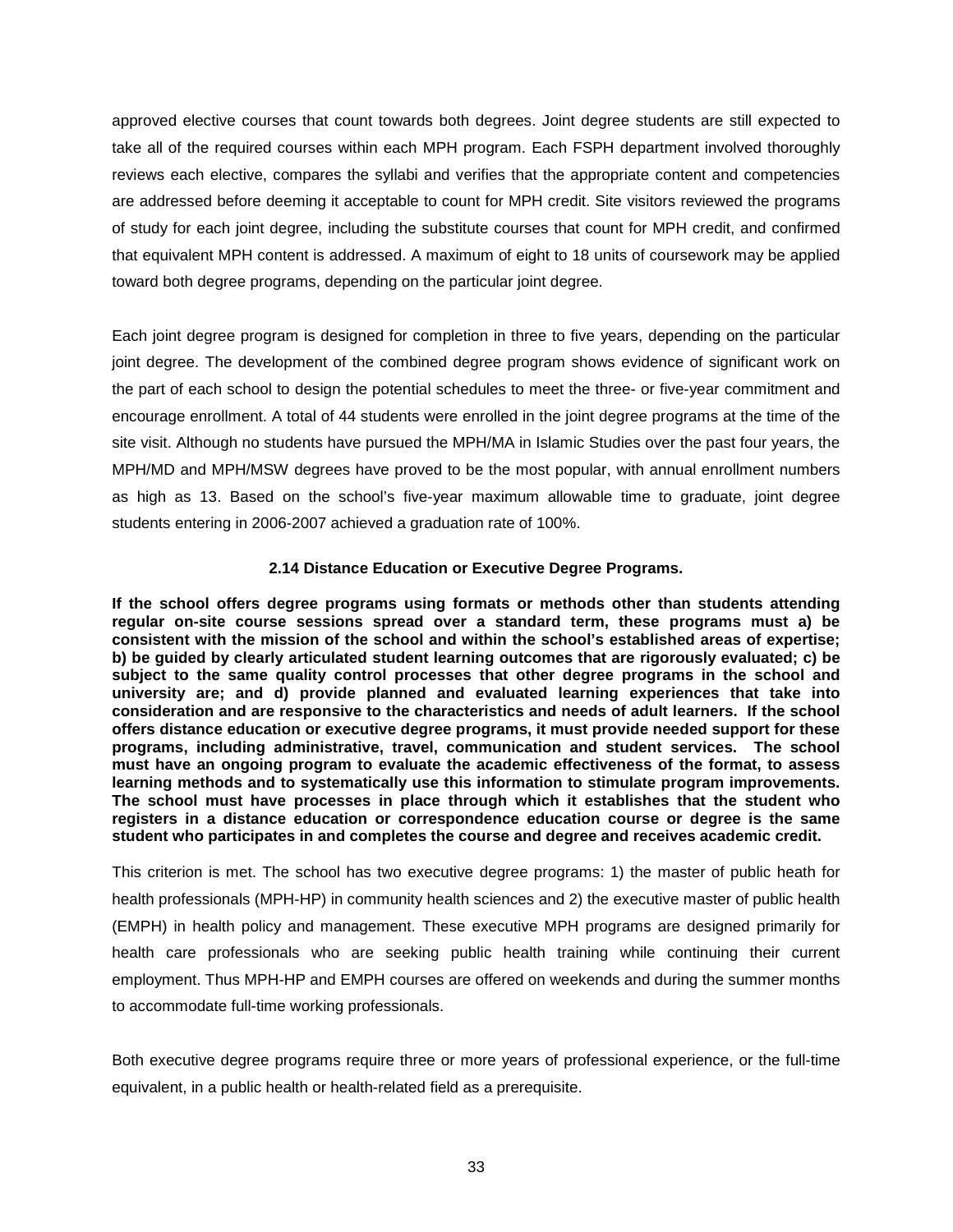Nearly all of the courses taken by MPH-HP and EMPH students are the same as those offered by the traditional MPH program, although with less flexibility in the selection of electives; the format, rather than the content, is the primary difference. These programs require all five core courses, 20 or more concentration credits and a field and culminating experience. Two curricular differences exist between the traditional and executive MPH programs: 1) instead of a field study, students complete a Master's Project conducted at the student's place of employment, and 2) the project is more intensely guided by the student's faculty advisor and, if the student wishes, his or her site supervisor. The Master's Report represents an in-depth written analysis of the project that is expected to demonstrate the student's ability to effectively diagnose and resolve a problem within his or her organization. Site visitors verified that EMPH students are expected to complete an equivalent field and capstone experience as that required of MPH students.

The school offers these programs in response to growing national attention on the formal training of public health practitioners, as a pressing public health need and an ethical responsibility of public health schools. Students clearly value these programs as convenient opportunities for advancing their public health knowledge and careers.

The administrative and advising support provided to EMPH and MPH-HP students is similar to the services provided to MPH students. While each student is assigned a faculty advisor with flexible office hours, advising frequently takes place in person, on the telephone and via e-mail. Students may also seek advice from the program director or student affairs officer.

The methods of evaluating student performance are nearly always the same regardless of whether the course is taken by traditional MPH or executive degree students. Course offerings, academic rigor and teaching are constantly monitored by the program director and chair of the respective departments. All quarterly course evaluations and review processes utilize the FSPH's course evaluation system to ensure educational outcomes and academic quality. Executive degree students have the same opportunity to evaluate course content and format, as well as their instructors. Course evaluations provide faculty with insights about the strengths and weaknesses of their course delivery methods and instructional approaches.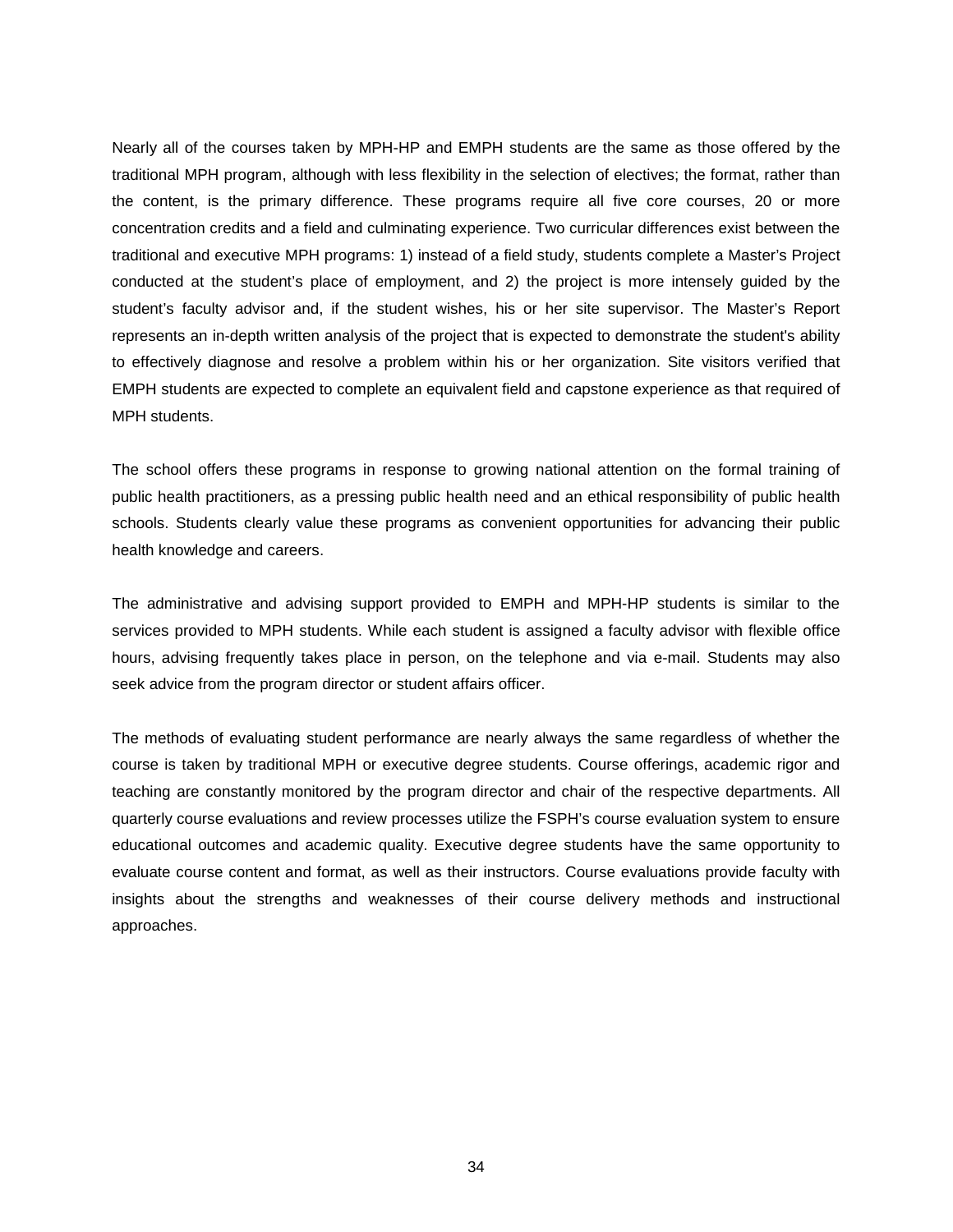### **3.0 CREATION, APPLICATION AND ADVANCEMENT OF KNOWLEDGE.**

### **3.1 Research.**

## <span id="page-36-1"></span><span id="page-36-0"></span>**The school shall pursue an active research program, consistent with its mission, through which its faculty and students contribute to the knowledge base of the public health disciplines, including research directed at improving the practice of public health.**

This criterion is met. The FSPH asserts its commitment to excellence in research for the benefit of the public's health in its mission statement. The school has recruited and developed a faculty of productive researchers and promotes policies that support a vibrant research environment.

The school maintains a sufficient portfolio of extramural funding for research. While the total funds awarded have decreased from \$51 million in 2010-2011 to \$40 million in 2012-2013, the number of applications and the proportion of proposals subsequently awarded have increased over the past three years. Despite the FSPH's difficulty in attaining funding from the National Institutes of Health, the school has received several large multi-year awards, including grants to build the High Speed, High Volume Laboratory for Infectious Disease and to implement the California Health Interview Survey. As a result, the school continues to exhibit one of the highest award dollars per tenure-track faculty FTE on the UCLA campus (\$842,046 per FTE in FY 2010-2011 and \$689,921 per FTE in FY 2012-2013).

The school reports that at least 60% of funded grants support the hiring of graduate student researchers. In addition 35% to 40% of research grants are community-based. Several faculty members have joint appointments with the Los Angeles County Health Department, facilitating collaborations and access to agency and community resources. The impact of the school's research is, in part, reflected by the publication of roughly 290 to 340 peer-reviewed research articles (370 to 430 publications) each year, highlighting an array of public health issues.

In discussing the research agenda of the school, faculty displayed a genuine passion for both improving population health, not only in the greater Los Angeles area, but also around the nation and across international borders. Many faculty partner with the Los Angeles County Health Department and the Los Angeles Unified School District in their research activities. In addition to receiving substantial extramural funding, the Center for Health Policy Research serves as a primary tool to support the "democratization of data," making scientific data easily accessible and useable by state and local health departments, policymakers, community health leaders, advocacy groups and the general public.

Faculty spoke of the culture of collaboration within the school and across campus and praised the school and university infrastructure for facilitating the processing of grant submissions. The school is home to a variety of research centers (described in Criterion 1.4) with a range of sizes and scopes of work. Some centers are grant-funded, based on specific core funding. Others are operated by small groups of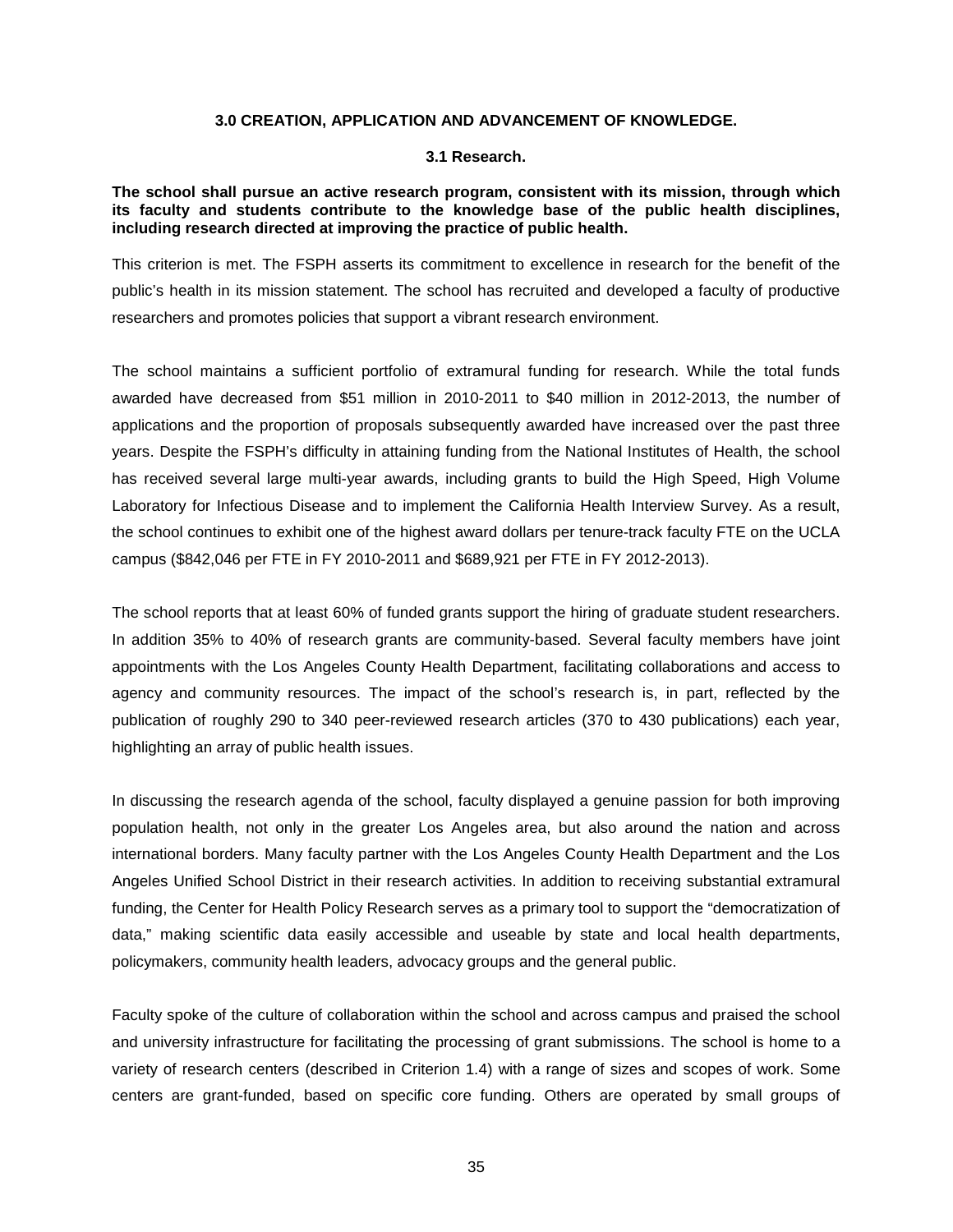researchers with shared interests. The largest centers provide their own administrative support, independent of the academic departments. While most centers are administered at the department level, several are administered at the school level, due to the school-wide focus of the center. A faculty member can choose to submit a grant through one of the five academic departments where he or she has a primary appointment or through one of the grant-submitting centers, if he or she is a member of the center. The departments and centers work closely with the FSPH Office of the Associate Dean for Research and the appropriate units of the UCLA Office of Research Administration, which submit all contracts and grant applications to the funding agencies on behalf of the University. Approximately 45% to 56% of the FSPH's extramural funding is processed through either the Center for Health Policy Research or the Department of Epidemiology.

The school's investment in research is evident through its policies and practices. While new faculty hires enjoy a reduced teaching load during their first two years, senior faculty members have a maximum teaching load of three courses per year, in order to encourage the pursuit of scholarly activity.

On-site discussions with faculty and students alike confirmed that the FSPH supports research-related travel to promote interdisciplinary research collaborations and/or research dissemination. Whether partnering with a primary faculty member with an existing research grant or collaborating with a community-based organization on a research project, students enjoy opportunities to become involved in a variety of research activities. All students are encouraged and supported to present their research findings at relevant scientific and/or public health conferences.

### **3.2 Service.**

### <span id="page-37-0"></span>**The school shall pursue active service activities, consistent with its mission, through which faculty and students contribute to the advancement of public health practice.**

This criterion is met. The FSPH is committed to professional service activities, as reflected in its mission statement. Service is a component of the school that is encouraged among faculty and students alike. Faculty members are expected to make service contributions and community service is included in their tenure and promotion reviews, though service to the university is also accepted by the school in fulfillment of this requirement.

On-site discussions with faculty confirmed their active engagement in community-based service. Faculty participate in an impressive array of local, regional, state, national and international service activities. In fact, many of the research grants and activities presented in the self-study and discussed on site include and even require a distinct service component, due to the nature of the work. Service projects include helping school districts and small non-profits enhance their monitoring and evaluation capacity and serving on panels to advocate for local, state and/or federal health policies.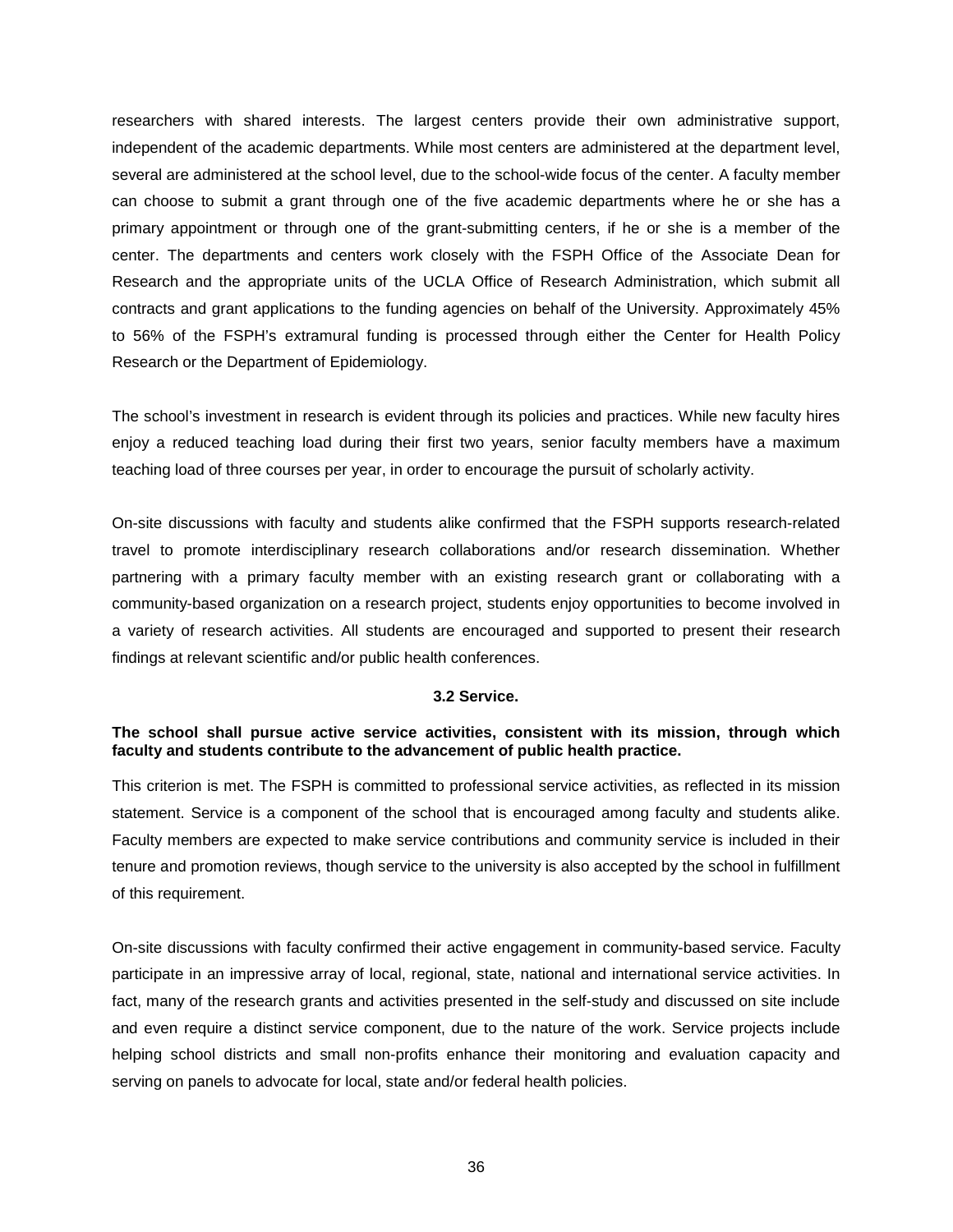Students are also encouraged to engage in service activities, outside of those associated with the required practicum and internship experiences. A major driving force behind such activities is the PHSA, which organizes and engages students in year-round volunteer activities, including various communitybased health and wellness fairs and health-related workshops and presentations.

### **3.3 Workforce Development**.

## <span id="page-38-0"></span>**The school shall engage in activities other than its offering of degree programs that support the professional development of the public health workforce.**

This criterion is met. The school is actively engaged in workforce development through a variety of continuing education programs. The FSPH utilizes several data collection methods to determine the needs of the communities it serves: requesting information from professional advisory groups; attending and obtaining information from professional conferences and meetings on workforce development; regularly meeting with advisory committees to determine and discuss workforce training needs; and surveying participants in the school's continuing education and certificate programs.

The school also receives input on the capacity-building needs of the existing workforce through the needs assessments sponsored and conducted by its Southwest Regional Public Health Training Center. These assessments, including key informant interviews and online surveys evaluating perceived workforce competence, are administered to the public health workforce in various local health departments.

Results from the assessments described above have translated into effective training programs. Developed as result of the data collected from the school's assessments, the Emerging Leadership Workshop represents just one of the many continuing education programs offered and/or sponsored by the school to train workforce members in areas such as public health systems and change, community outreach, strategic partnerships, strategic planning and coordination, grant writing and effective program management. The self-study describes ten additional continuing education programs affiliated with or sponsored by the FSPH to facilitate workforce development. Over the last three years, such programs have provided seminars, symposia, trainings and workshops for hundreds of practitioners.

The school offers three certificate programs that respond to the educational needs of the school's constituents: the Global Health Certificate, the Population and Reproductive Health Certificate and the Certificate in Health Care Management and Leadership. While the global health and population and reproductive health certificates are only open to current UCLA students, the Certificate in Health Care Management and Leadership specifically targets health care professionals. Twenty-five, 22 and four students enrolled in the Global Health Certificate, the Certificate in Health Care Management and Leadership and the Population and Reproductive Health Certificate, respectively, during the 2012-2013 academic year. Approximately 200 certificates have been awarded over the last four years.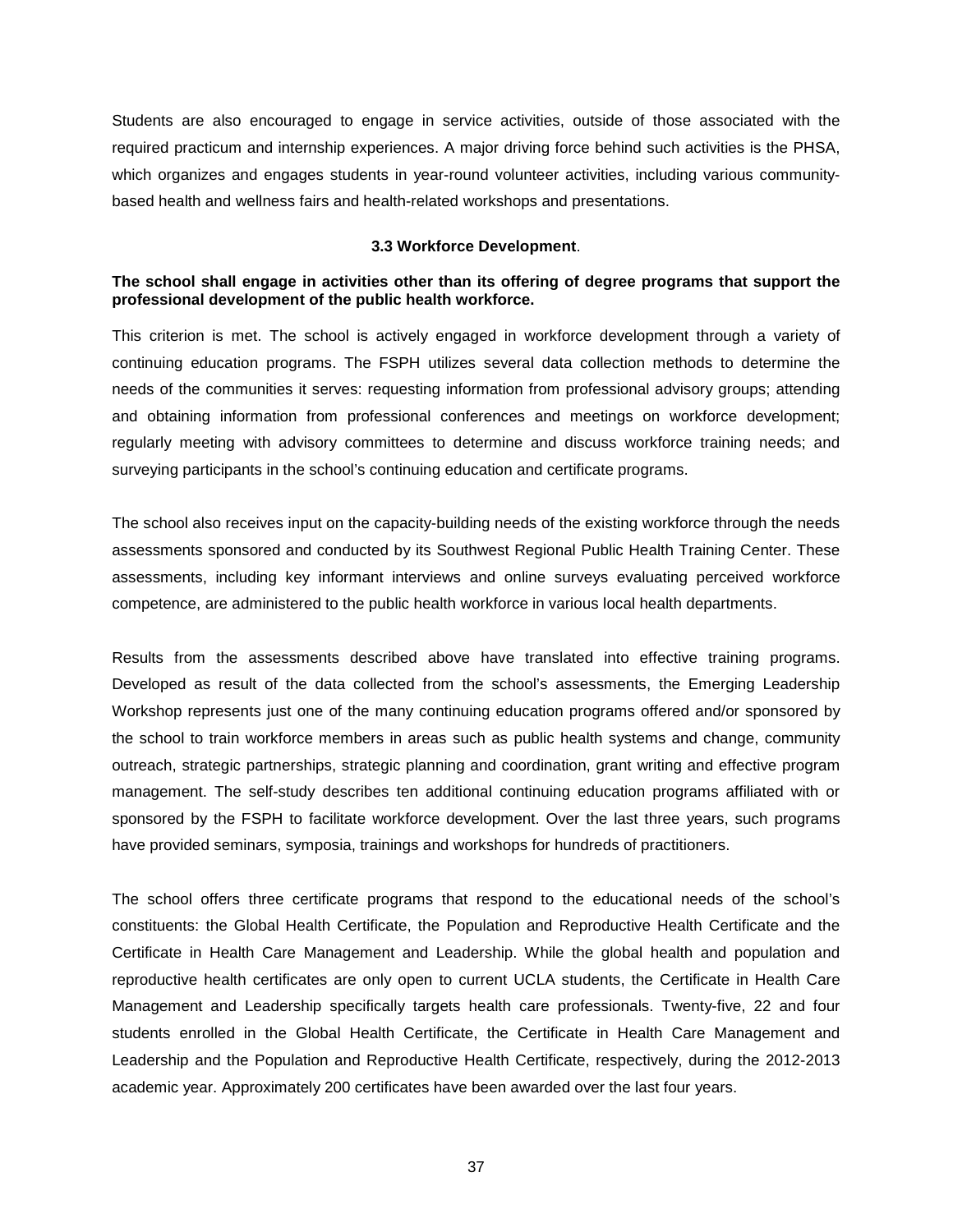### **4.0 FACULTY, STAFF AND STUDENTS.**

### **4.1 Faculty Qualifications.**

## <span id="page-39-1"></span><span id="page-39-0"></span>**The school shall have a clearly defined faculty which, by virtue of its distribution, multidisciplinary nature, educational preparation, practice experience and research and instructional competence, is able to fully support the school's mission, goals and objectives.**

This criterion is met. The school's faculty complement is robust in both quantity (as discussed in Criterion 1.7) and public health expertise. Faculty members are individually well-qualified and collectively offer both breadth and depth in relevant sub-disciplines of public health to support the academic programs in all five FSPH departments.

All faculty have terminal degrees appropriate to the field of public health or relevant core disciplines; most hold a PhD degree. While few possess a DrPH degree, faculty demonstrate significant practice experience in community-based participatory research. The majority of faculty have received graduate degrees from CEPH-accredited schools and programs.

In addition to substantial experience in community-based research, faculty exhibit significant research interests and expertise in biostatistics, social and behavioral health, health disparities, health equity, environmental health, health education and communication, nutrition, chronic disease, maternal and child health, health policy and global health. The faculty demonstrate breadth in research through publications and presentations, participation in national scholarly organizations, attainment of sponsored research and community engagement through service. A number of faculty hold clinical appointments and practice as board-certified physicians.

Students, alumni and community partners commented extensively on faculty's depth of expertise and ability to train students in the requisite knowledge and skills to practice public health. Students believe that they are gaining the knowledge and skills needed to succeed in the public health workforce after graduation.

## **4.2 Faculty Policies and Procedures**.

### <span id="page-39-2"></span>**The school shall have well-defined policies and procedures to recruit, appoint and promote qualified faculty, to evaluate competence and performance of faculty, and to support the professional development and advancement of faculty.**

This criterion is met. The school follows the University of California's system-wide policies for recruitment, appointment, promotion and tenure. Faculty are governed by institutional faculty rights and responsibilities, as stated in UC's Academic Personnel Manual. The document, which describes the university's policies related to recruitment, appointment, promotion, leave of absence and retirement, is provided to all new faculty and posted on the university website.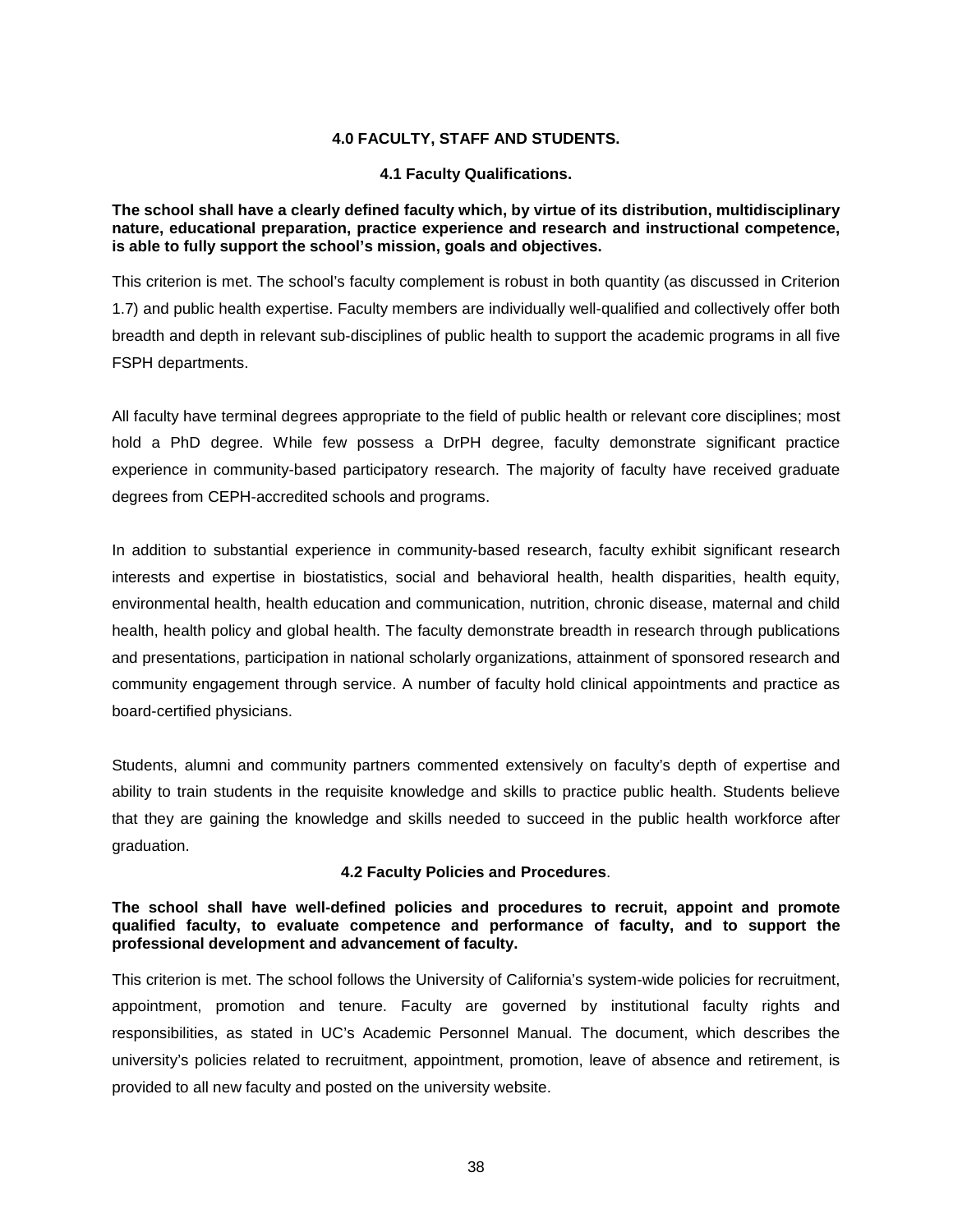Academic rank and promotion are faculty-driven and based on promotion standards that emphasize teaching, research and service. Faculty competence is evaluated from three directions: self-assessment, peer review and student evaluation of courses and instructors. The Educational Policy and Curriculum Committee oversees a rigorous course evaluation system to collect and monitor students' course evaluations at the end of each quarter. Survey responses are reviewed and analyzed by the course instructor and his or her department chair each quarter.

The majority of faculty members are 12-month employees in tenure-track positions. Faculty with whom the site visit team met were well familiar with the university's policies and procedures related to faculty, and reported satisfaction with the fairness and implementation of these processes. Discussions confirmed that the school's policies and procedures ensure the fair and equitable treatment of faculty and are consistently applied.

Each department in the FSPH facilitates a formal mentoring program for junior faculty, though participation is voluntary. Each junior faculty member is paired with a senior faculty member upon hire to provide an orientation to the school and its overall policies and procedures as they relate to faculty. The associate dean for academic programs and the associate dean for research also meet with new faculty hires to guide them in the promotion and tenure process and in establishing an independent research agenda. The UCLA Office of Faculty Diversity and Development supplements the school's support of junior faculty by connecting them to a variety of career development services, workshops and mentoring opportunities across campus. The university's Office of Instructional Development also offers similar teaching support services. New faculty hires enjoy reduced teaching loads, summer stipends and seed money to jumpstart their research activities. Faculty who met with site visitors reported a high level of satisfaction with the FSPH mentoring program and the supplemental support systems.

## **4.3 Student Recruitment and Admissions**.

<span id="page-40-0"></span>**The school shall have student recruitment and admissions policies and procedures designed to locate and select qualified individuals capable of taking advantage of the school's various learning activities, which will enable each of them to develop competence for a career in public health.**

This criterion is met. The school has student recruitment and admissions policies and procedures designed to locate and select qualified individuals. The school relies on recruitment fairs (both on campus and out-of-state), local and national public health conferences and media campaigns (eg, flyers, posters, pamphlets and online bulletin boards) to recruit prospective students from the university, the local community, across the nation and around the world. While outreach activities target UCLA undergraduates and local high schools, alumni who met with site visitors expressed their concern that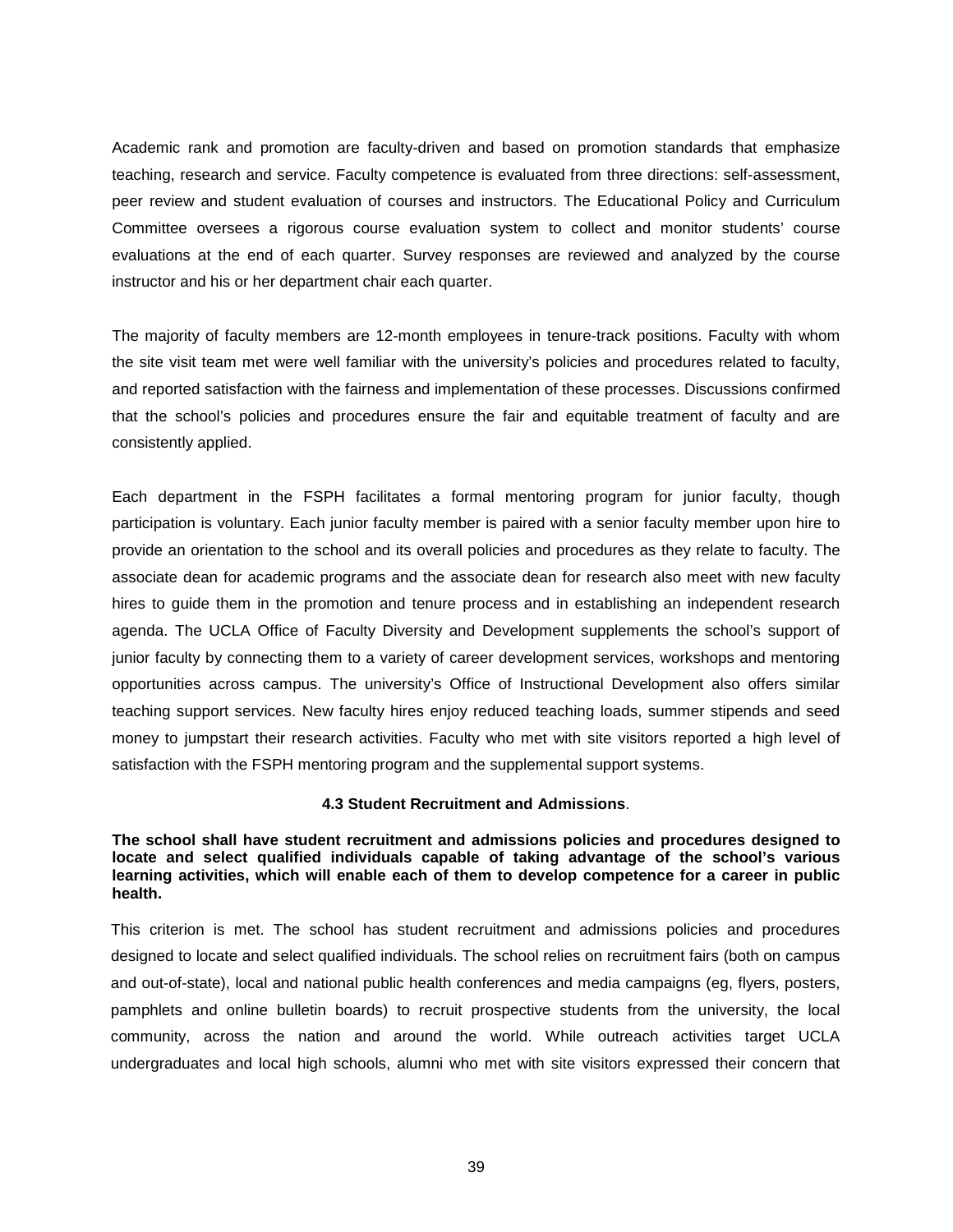most UCLA students outside the FSPH were unfamiliar with the school and the general field of public health.

Although the self-study claims that financial aid offers have served as recruitment tools and subsequently leveraged enrollment rates, on-site review of updated fall 2013 data confirmed that the school's recruitment efforts have inconsistently increased the overall pool of qualified applicants over the last three years. As stated in the preceding sections of this report, on-site discussions with faculty and students revealed that university-wide professional student fees have also discouraged students from enrolling in the professional DrPH degree programs, in particular.

While the self-study describes the school's targeted outreach efforts to include historically black colleges and universities, as well as Hispanic-serving institutions and other academic institutions with significant minority populations, several students and alumni who met with site visitors communicated their dissatisfaction with the school's efforts to recruit minority students.

Prospective students must meet the university's minimum admissions requirements. Applicants to the MPH program must, for example, hold an acceptable bachelor's degree with a minimum 3.0 GPA in upper-division coursework and/or prior graduate study. Applicants must also perform satisfactorily on a recent Graduate Record Examination (GRE). The Medical College Admission Test (MCAT), the Dental Admission Test (DAT) or the Graduate Management Admission Test (GMAT) may be accepted in lieu of the GRE under certain circumstances. For acceptance into the doctoral programs, applicants typically hold an acceptable master's degree with a grade point average of 3.5 or above, though this is not required. Applicants must also perform satisfactorily on a recent GRE.

The school utilizes a holistic approach to the review of applications when making admissions decisions. GPA and GRE scores are the most quantifiable measurements in the application, and these two areas are weighted differently by different departments. Other areas in the application weigh more heavily in the evaluation of applicants for admission. Although not required for admission, applicants interested in either the MPH or DrPH in community health sciences, for example, are assessed for prior work experience in community health or health education.

Forty-five percent of applicants in fall 2013 qualified for admissions; of those who were accepted, 48% enrolled in fall 2013. The school's total head count as of fall 2013 is 625 students.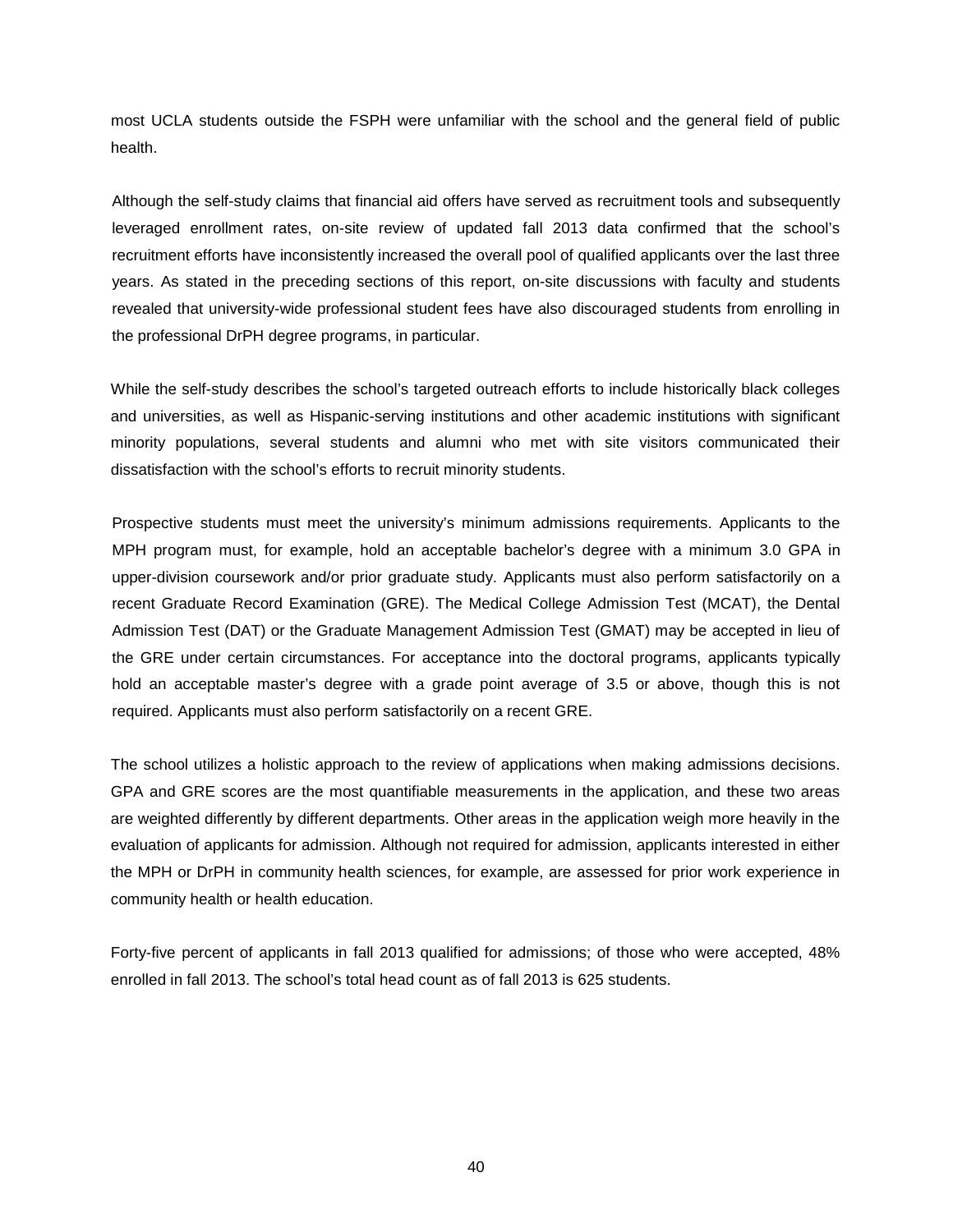### **4.4 Advising and Career Counseling**.

### <span id="page-42-0"></span>**There shall be available a clearly explained and accessible academic advising system for students, as well as readily available career and placement advice.**

This criterion is met. The school has an accessible academic advising and career counseling system. While assigned faculty members serve as the official advisors for each student from matriculation to graduation, MPH students who met with site visitors confirmed that they are offered the opportunity to change advisors as needed.

The school provides a variety of orientation sessions to all incoming students at the beginning of each academic year. One of the students who met with the site visit team also communicated her satisfaction with the "buddy-system" that the HPM department, in particular, has implemented to provide support for incoming students—especially international students—and make their transition as seamless as possible. All incoming students are paired, typically, with a second-year student.

On site, students discussed their frequent use of and satisfaction with the Student Affairs Office for the majority of their academic advising and career counseling needs. Additional resources such as the Career Services Office offer students opportunities to attend resume workshops and career fairs.

The school tracks satisfaction with advisement through its exit survey. The majority of students who responded over the past two years have indicated that they are satisfied with the advising support they receive from faculty and student affairs officers. The survey reflected less satisfaction with career counseling, and several CHS students, in particular, communicated to site visitors that they would appreciate having more faculty advisors devoted to career counseling. The school acknowledges this deficit in the self-study and, in an attempt to rectify the situation, is currently assembling a new committee of faculty and staff to discuss ideas and develop a strategic plan to improve career counseling services.

The school follows the university's policies for complaints and appeals. Site visitors reviewed these procedures and found them to be detailed and clear. Procedures may involve the course instructor, the department chair, the assistant dean for student affairs, the associate dean for academic programs, the associate dean for administration, the UCLA Dean of Students Office and/or the UCLA Graduate Division Student Affairs Office, depending on the nature of the complaint and level of inquiry or appeal. Procedures and remedies at the departmental level, however, should be exhausted before appealing a case. The school also accommodates informal complaints through individual faculty members, the department chair and the Public Health Student Association. No students have filed formal complaints in the last three years.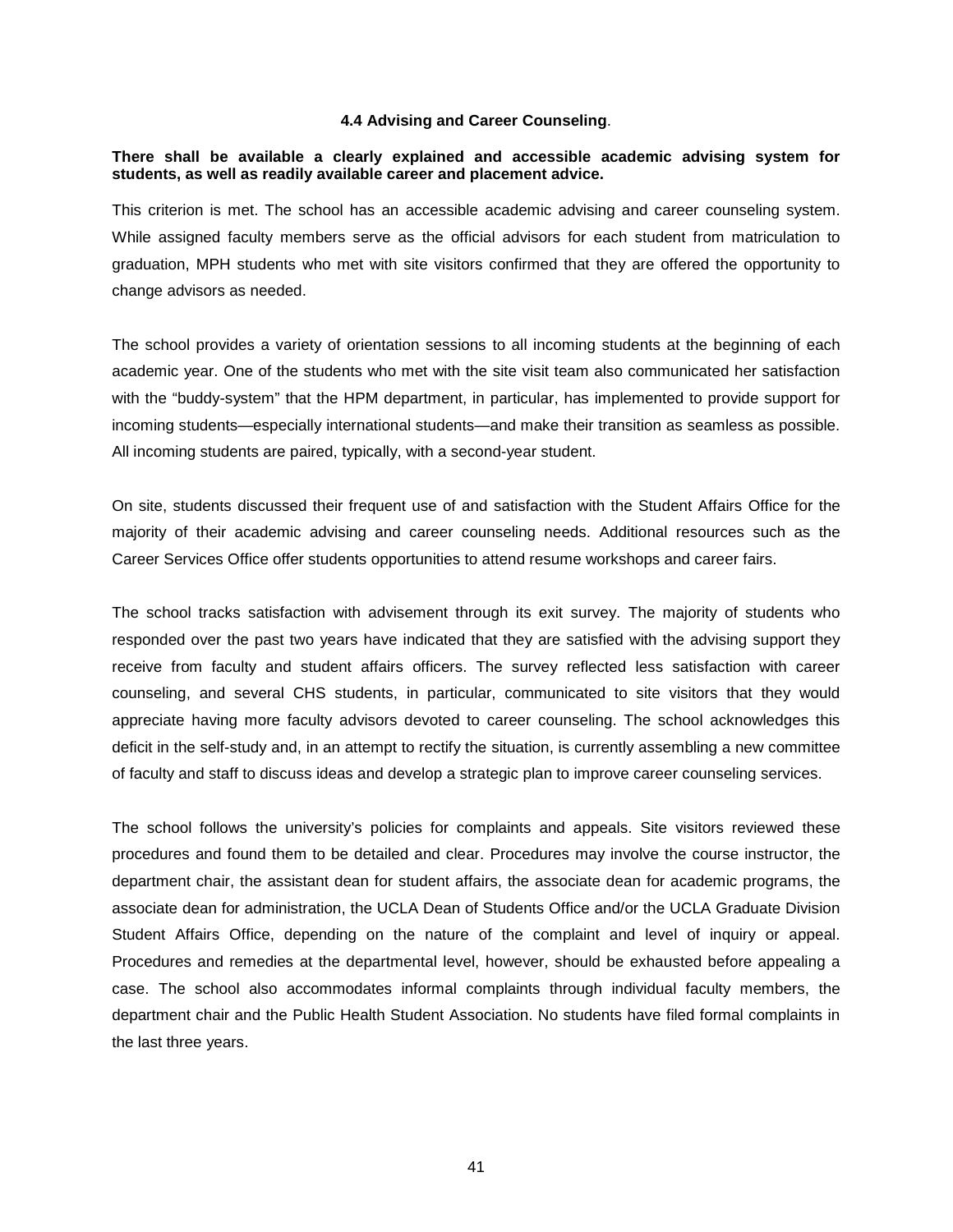## **Agenda**

## **COUNCIL ON EDUCATION FOR PUBLIC HEALTH ACCREDITATION SITE VISIT**

### **University of California, Los Angeles Fielding School of Public Health**

## **November 13-15, 2013**

### <span id="page-43-0"></span>**Wednesday, November 13, 2013**

| 8:45 am           | <b>Request for Additional Documents</b><br>Armenian Haroutune<br>Kathleen Kiser                                                                                                                                                                                                             |
|-------------------|---------------------------------------------------------------------------------------------------------------------------------------------------------------------------------------------------------------------------------------------------------------------------------------------|
| $9:00 \text{ am}$ | Meeting with Core Leadership Team<br>Jody Heymann<br>Haroutune Armenian<br>Kathleen Kiser<br>Zuo-Feng Zhang<br>Ron Brookmeyer<br>Jack Needleman                                                                                                                                             |
| $9:45$ am         | Break                                                                                                                                                                                                                                                                                       |
| 10:00 am          | <u>Meeting with Leadership of University</u><br>Eugene Washington                                                                                                                                                                                                                           |
| 10:30 am          | Break                                                                                                                                                                                                                                                                                       |
| 10:45 am          | Meeting with Self-Study Committee<br>Ron Brookmeyer<br>Gerald Kominski<br><b>Robert Kim-Farley</b><br>Chandra Ford<br>Steven Teutsch<br>Tony Kuo<br>Haroutune Armenian<br>Dave Clark<br>Jack Needleman<br>Kathleen Kiser<br>Cathy Lang<br>Zuo-Feng Zhang<br>Jody Heymann                    |
| 11:45 am          | Break                                                                                                                                                                                                                                                                                       |
| 12:00 pm          | <b>Lunch with Students</b><br>Lauren Harrell<br>Willetta Waisath<br>Amelia DeFosset<br>Patience Afulani<br>Olivia Ellis<br>Bryan Moy<br>Ryan Babidi<br>Stephanie Leonard<br>Maral Dersarkissian<br><b>Dimiter Milev</b><br>Michele LaPointe<br>Jeremiah Garza<br>Sarah Lin<br>Chikarlo Leak |
| $1:15$ pm         | <b>Break</b>                                                                                                                                                                                                                                                                                |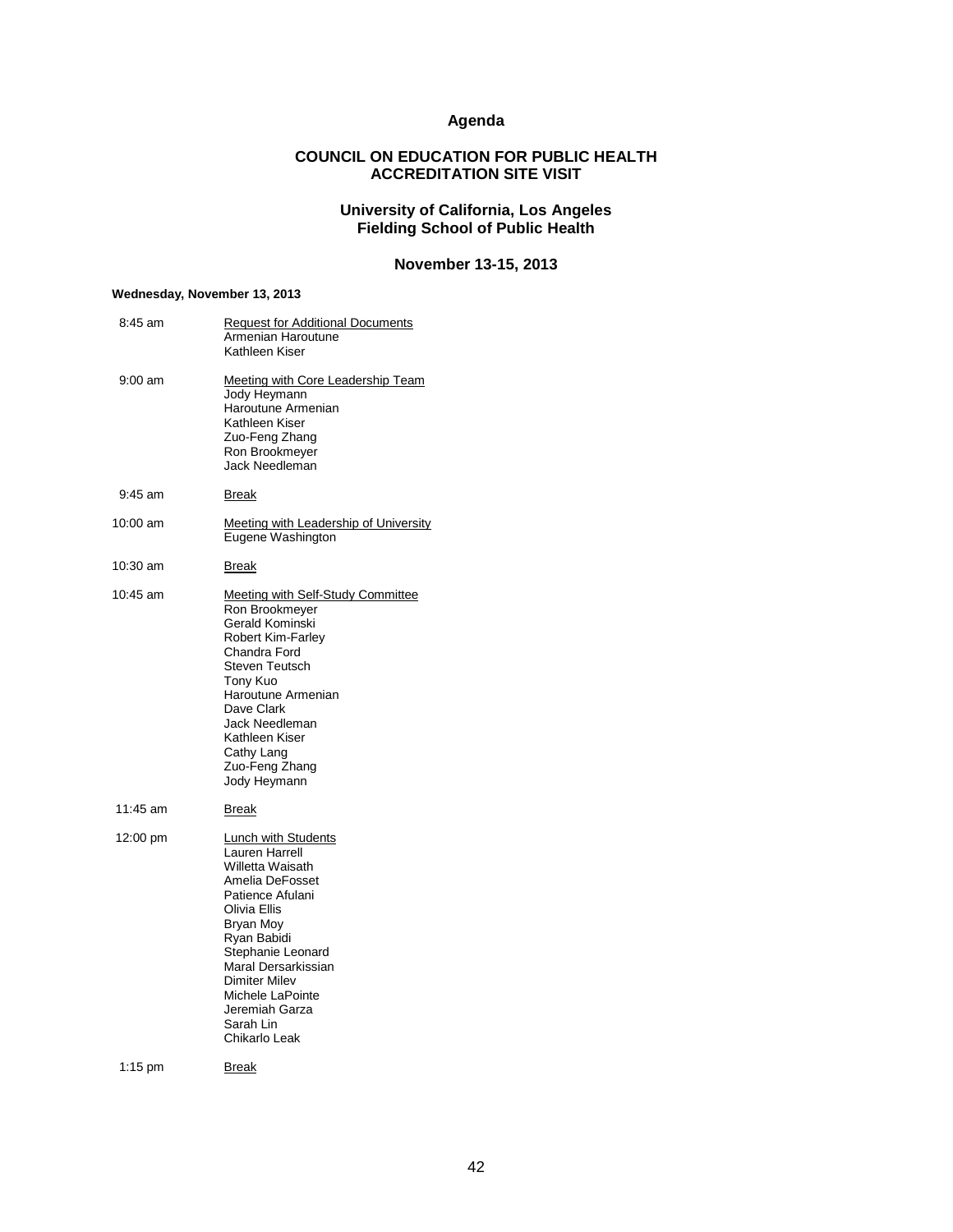| $1:45$ pm | Meeting with Instructional Programs: Group 1<br>William Cumberland<br><b>Curt Eckhert</b><br><b>Beate Ritz</b><br>Steven Wallace<br>Frederick Zimmerman<br>Ron Brookmeyer<br>Diana Hilberman<br>Laura Erskine<br>Michael Prelip<br><b>Hilary Godwin</b><br>Haroutune Armenian<br>Dave Clark |
|-----------|---------------------------------------------------------------------------------------------------------------------------------------------------------------------------------------------------------------------------------------------------------------------------------------------|
| $3:00$ pm | <b>Break</b>                                                                                                                                                                                                                                                                                |
| $3:15$ pm | <b>Executive Session</b>                                                                                                                                                                                                                                                                    |
| $5:00$ pm | Adjourn                                                                                                                                                                                                                                                                                     |

# **Thursday, November 14, 2013**

| $9:00$ am | Meeting with Faculty Related to Research, Service, Workforce Development<br>Roshan Bastani<br>Gerald Kominski<br><b>Hilary Godwin</b><br>Jody Heymann<br>Alex Ortega<br><b>Michael Prelip</b><br>May Wang<br>Cathy Lang<br>Zuo-Feng Zhang<br>Jonathan Fielding                                      |
|-----------|-----------------------------------------------------------------------------------------------------------------------------------------------------------------------------------------------------------------------------------------------------------------------------------------------------|
| 10:15 am  | <b>Break</b>                                                                                                                                                                                                                                                                                        |
| 10:30 am  | Meeting with Instructional Programs: Group 2<br><b>William Cumberland</b><br><b>Curt Eckhert</b><br><b>Beate Ritz</b><br><b>Carol Aneshenel</b><br>Frederick Zimmerman<br>Jack Needleman<br>Shane Que Hee<br>Catherine Sugar<br>Onyebuchi Arah<br>Dawn Upchurch<br>Haroutune Armenian<br>Dave Clark |
| 11:45 am  | <b>Break</b>                                                                                                                                                                                                                                                                                        |
| 12:00 pm  | Lunch                                                                                                                                                                                                                                                                                               |
| 2:00 pm   | Meeting with Faculty Across Career Stages and Departments Related to Faculty Issues, Student Recruitment,<br>Advising<br>Yifang Zhu<br>May Wang<br>Gilbert Gee<br>Abdelmonem Afifi<br>Ninez Ponce<br>Niklas Krause<br>Onyebuchi Arah<br>Tom Rice                                                    |
| $3:15$ pm | <b>Break</b>                                                                                                                                                                                                                                                                                        |
|           |                                                                                                                                                                                                                                                                                                     |